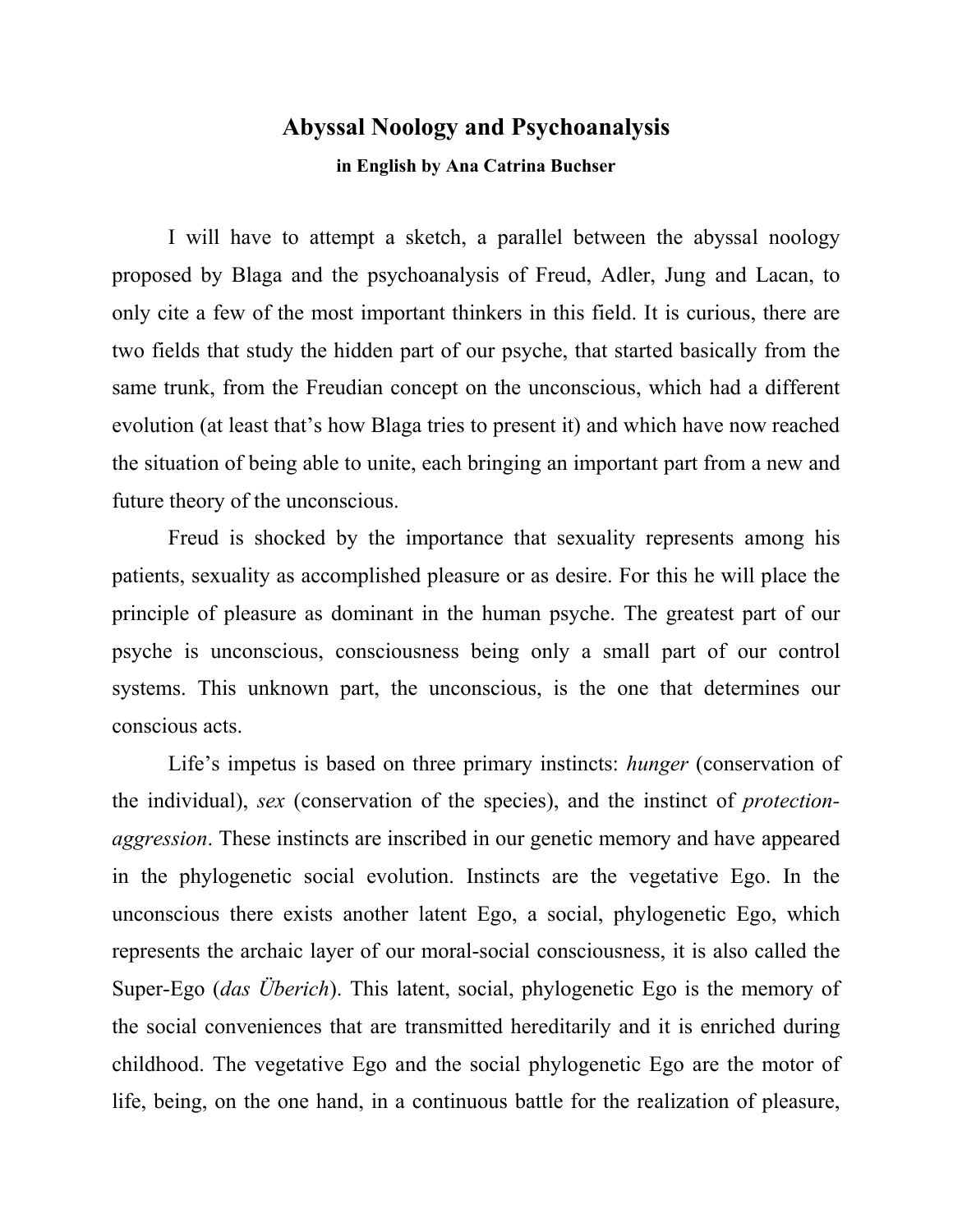the sexual instinct being dominant, and on the other hand, the Super-Ego, the rational Ego, the intellectual Ego, the social ontogenetic Ego, which we form starting in early childhood, until we become adults. The primitive Ego conducts itself according to the principle of pleasure, while the latent Ego, the Super-Ego, together with the rational Ego, introduce a censorship of this hedonistic principle, which forces all of the tendencies imposed by the Libido to retract into the unconscious. Pleasure is overturned, repressed and banished into the unconscious. The emotions overturned into the unconscious have a great intensity, a tension that will grow with time and will look for the chance to become an act, if not directly due to social conventions, then indirectly, masked, sublimated.

 The strongest instinct is the sexual instinct, it is the bearer of a great latent energy, present in the child and which grows at puberty. This energy is the Libido. C.G. Jung will say that the Libido (*libido* in Latin means desire, want, lust, pleasure, caprice) is psychic energy, trying to desexualize it. Freud did not agree with this change, insisting on the importance of sexual energy.

 Almost all human activities have in Freud a sexual origin. "...the emotional relations between parents and children (initially completely sexual), the feelings of friendship... are generated by the sexual inclination" and are considered *Sexual aspirations with inhibited finality*. In humans there are two categories of opposing impulses, which correspond to anabolism and catabolism. On the one hand, there is the impulse of death (*Todestrieb*), which prepares the human being, from birth, for death, it is an impulse of aggression, of destruction, and on the other hand there is the impulse of life (*Lebenstrieb*), the impulse of the sexual libido (*libidenosen Sexualtriebe*) or Eros. These instincts can lead to the victory of Eros through procreation or the victory of death through destructive impulses (Sigmund Freud, *Psychoanalysis and Sexuality*, Ed. Ştiinţifică, Bucureşti, 1994, p.26).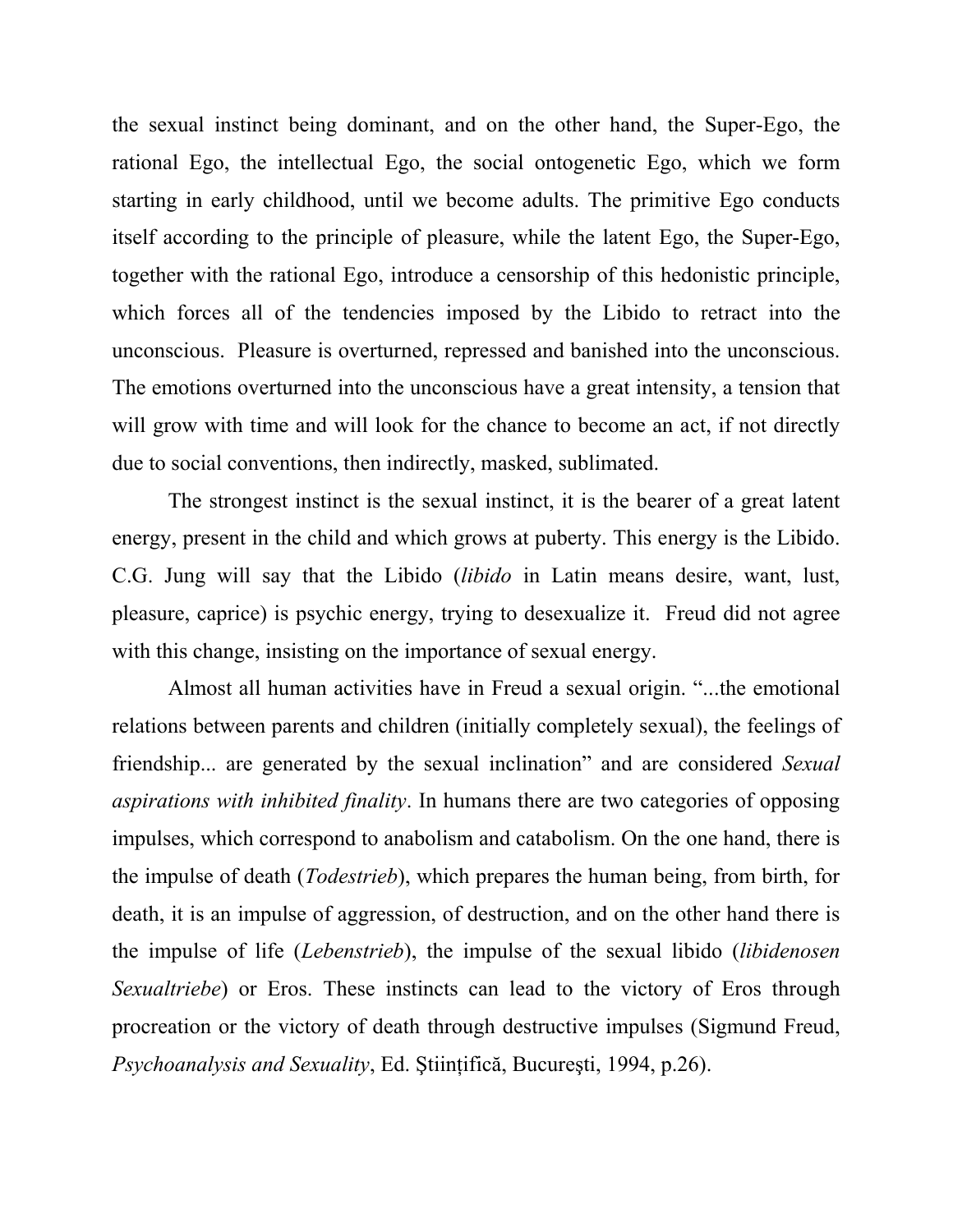We must admit that the psychoanalytical theory constructed by Freud is consistent, is convincing. First, for the human, sexuality is a completely different thing than it is for the animal. It is much richer, it does not limit to the period of estrus and it is not just a simple excitation of the sexual organs followed by ejaculation, even if it is also that. Sexual life and the emotion linked to it occupies, truly, almost everything man does. Even when he is no longer potent, man can be pushed into action by emotions with a strong sexual charge. Social life, social conventions have put a strong imprint on human sexuality. As Freud well noted, this can be seen not only in civilized humans, but also in humans who live in primitive conditions. The transformation of sexual impulses, their sublimation, their masking, takes place in any human community, we could say that it is a common factor of humanity.

 Second, Freud, starting on a road still unexplored until him, shows that the libido does not appear from nothing at puberty. It is present in the child who sucks at her mother's breast. This presence of the sexual instinct from the earliest age, its evolution through diverse stages, the oral and anal eroticism, the oedipal complex, is the second great discovery of Freud.

Let's not confuse sexuality with procreation, with the simple sexual act. In humans, sexuality participates, as I was saying, in the entire emotional life of the individual, the libido marks him irrefutably. The libido also participates in the other instincts, that's why the child has an oral phase of sexuality, in which she associates alimentary pleasure with the one of sucking at her mother's or nanny's breast, just as the adult who eschews the pleasure of the sexual act, who lives a complex of castration, will transform the sexual act in the pleasure of eating and will gain weight. The libido, as omnipotent psychic energy, is a principle imposed by Freud. On this basis, Freudian psychoanalysis, developed by bright researchers such as Lacan, also gave solutions in the domain of the spirit, of creation. The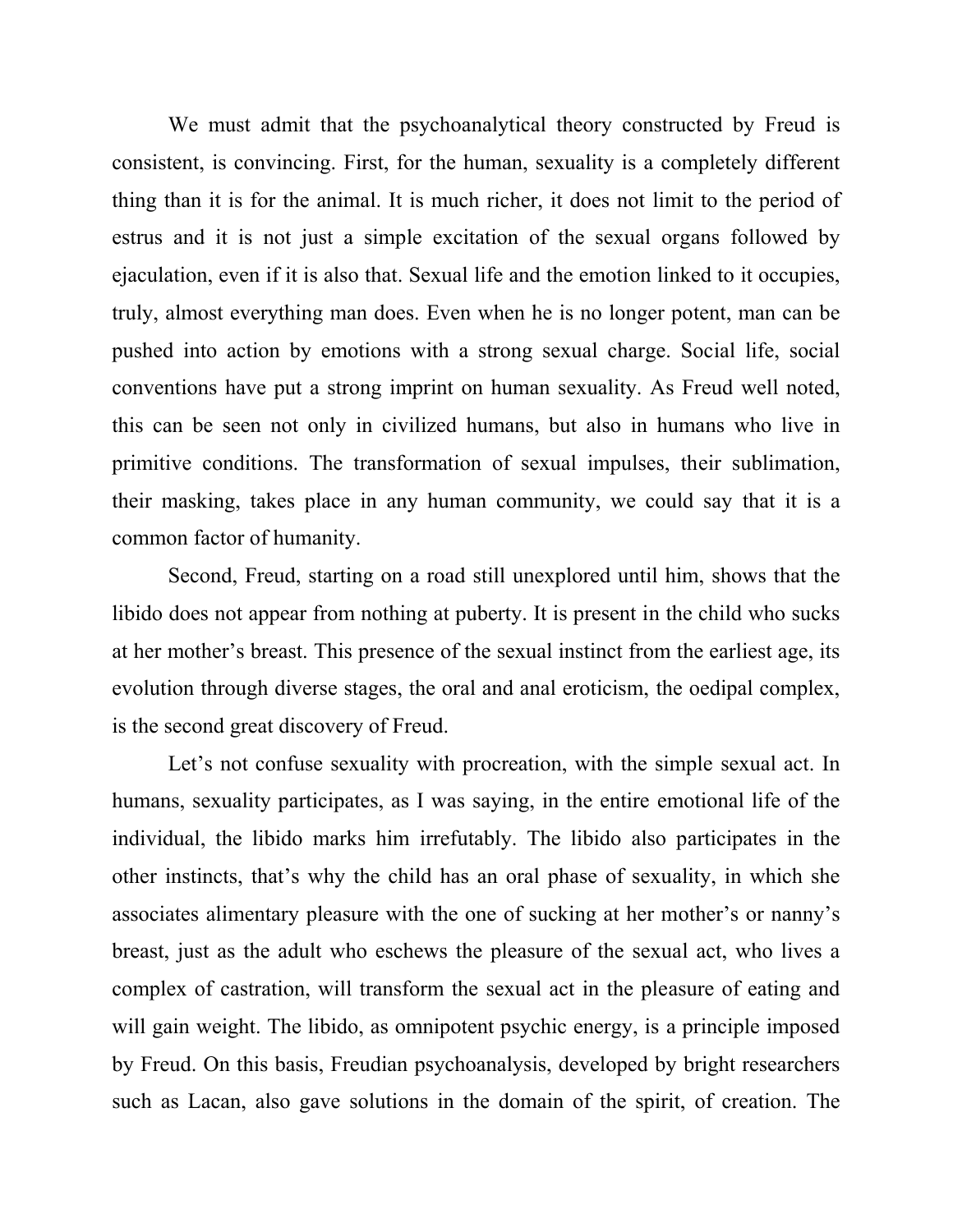libido, the psychic energy, in certain conditions, depending on the terrain on which it is developing, can reach a total transformation of the egoism of pleasure into altruism. This way, the tendency toward antisocial manifestations changes into activities with social value. This upset is the sublimation of sexual energy. The young man will play sports, will dance, will flirt, and will court his female colleagues. Girls and women will dress up, will want to be in step with fashion, and both parties will fall in love.

 There also are superior ways of sublimation. Artistic creation, the comic spirit, music, painting, science.

 It is very difficult to eliminate this load, this sexual throb in human creation. With the help of Blaga we will see, further, what else we can say in this domain of human creativity.

 There are other opinions in psychoanalysis that do not agree with the Freudian pan-sexuality. Adler places instead of the principle of pleasure the principle of power. Sexual copulation would be, according to him, an expression of this instinct of domination. The psychic life motor would be the *will for power* with which a child is born, and not the libido, sexuality. The psychic conflict is between this will for power and powerlessness, lack of power. Actually, Adler does nothing else but to attribute more importance to the instinct of aggression, to the throb for death proposed by Freud, because the Eros is present in his work too. On the other hand, the will for power reminds one of Nietzsche.

 If we were to follow the examples in politics or American movies, we should agree with Adler. The relationship between sexes sometimes becomes an aggressive relation, I could actually say that it always becomes aggressive, but that it depends on the type of aggression. Even the sexual act in itself is an aggression most times, even when both partners desire each other and want to copulate. As a matter of fact, ejaculation can only be achieved through aggression. Not to mention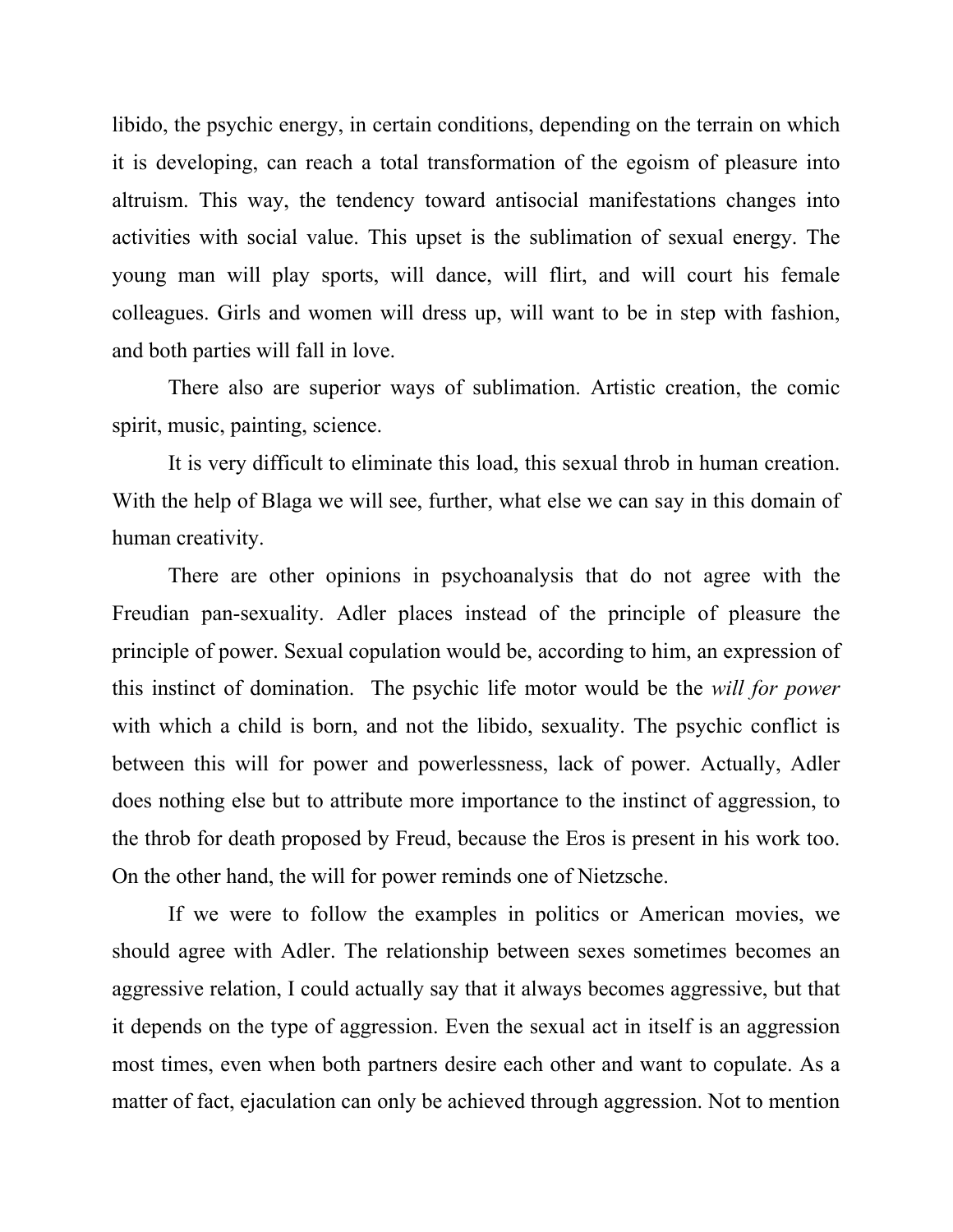that in the mass-media examples of families based more on the aggression instinct than on the love instinct abound. Man aggresses woman, he beats her, and the woman can hit the man who comes home helpless, drunk or physically weak. Parents aggress their children and not seldom these aggressions reach crime. Is the sexual instinct, the sexual throb, the strongest? or is it the aggression instinct, which manages to subjugate the sexual throb? Dostoyevsky's novels have permitted modern psychology to appear. Many times literature is a useful material for scientific research. In Nicolae Breban's novels appears a relationship between characters in which the one with power imposes it on the one able to obey, it is a relationship between master and servant. This time even realized sexual impulses are a sublimation of this relationship between master and servant. Something happens that from the Freudian point of view would be completely curious and unnatural. Really? Anyway, sexuality retains its important role. If I think better about animal sexuality, it is based on aggression. The strongest, the one that wins the fight, is the one that will copulate and procreate. It is the instinct of perpetuating the species, of maintaining the quality of individuals within the framework of the species, the avoidance of physical regression within the species. Is the instinct of individual existence stronger that the perpetuation of the species? It doesn't seem so. When animals mate they risk their lives.

 If so, then aggression, the desire for power, the enforcement of power of which Konrad Lorentz also speaks, is an animal instinct we also inherit. Of course, we transfigure this battle for power among humans, we give it another face, almost unrecognizable for an ethologist, but it remains a battle for power. Is it maybe that the battle for power, the constraint through force have an important role in the prelude of human sexuality? Don't you think that a serenade or the duel between Lensky and Onedin are manifestations of the prelude of a conquest? Even the expression "to conquer", which can be applied to a fortress as well as to a woman,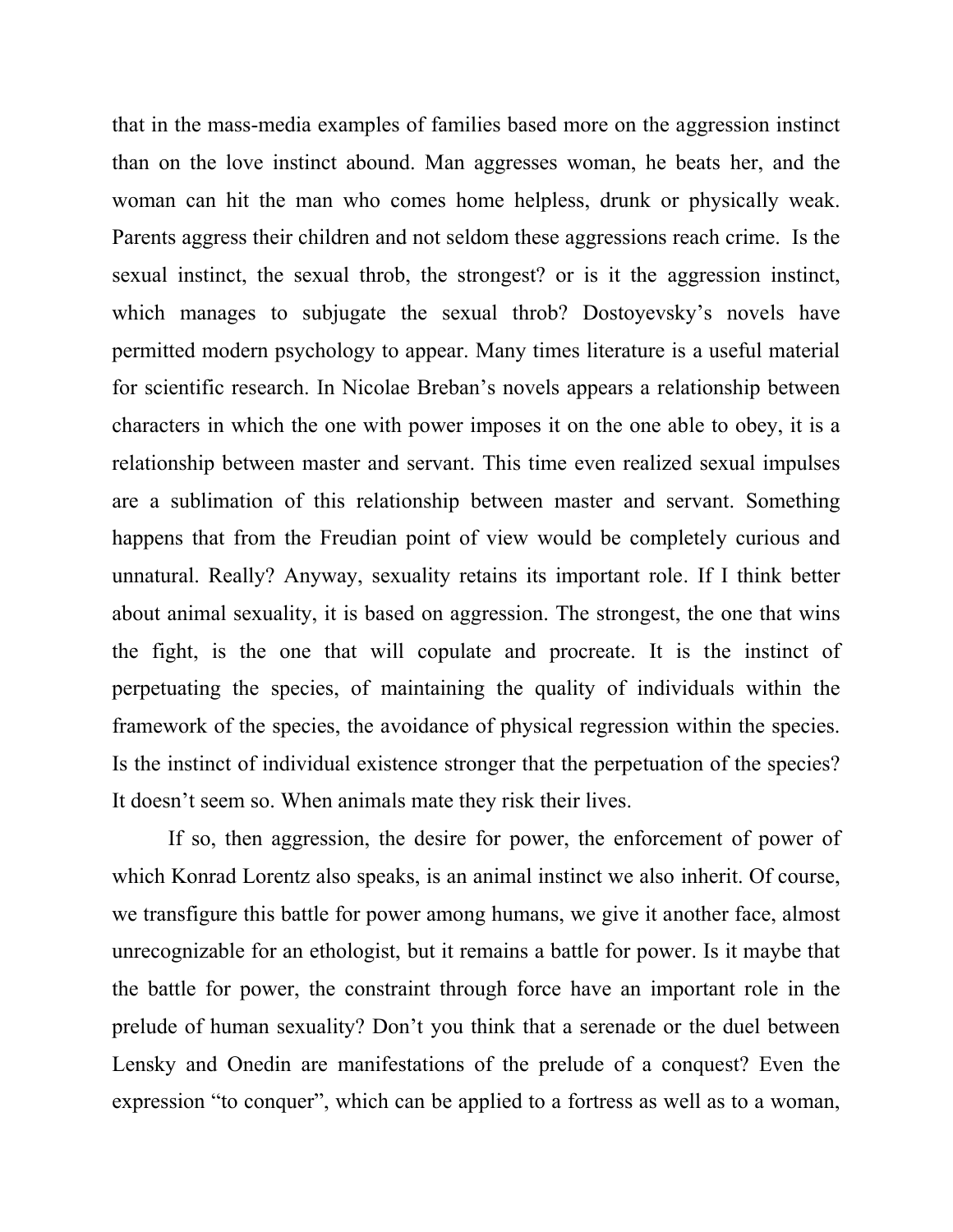directs our thoughts that way. Let's not forget that the most famous war, the Trojan War, was started for the conquest of a woman. Surely, aggression, like sexuality, is very different from animal to human. Which is stronger? which leads? which was first? I think that a hungry man, sleepless and harassed by enemies who want to kill him, will not be attracted even by the most beautiful woman. Aggression, like hunger, are primary instinct that guarantee our existence, and sexuality, as strong as it is, remains secondary. On the first two<sup>[1](#page-5-0)</sup> depends, as I was saying, the physical being of an individual, that's why they are stronger instincts, while sexuality responds to the call of the species, the establishment of the species.

 Let's go back to hunger. Don't you think that the kiss, the fact that we use the tongue in a kiss, we use it on the entire body of our sexual partner, we bite the breast or the neck of the woman or man with which we copulate, brings us rather close to the act of eating? Or is it an outbreak of oral sexuality? Aren't these accompanying acts of the sexual act transferred from the domain of the instinct of preservation of the individual through eating into the one of sexuality? Freud tells us that sucking, for the newborn, is at the same time food and sexuality. I wonder how is the sucking of girls justified as sexuality? through Diana's complex?

 In any case, be it sexuality (libido) or aggression instinct, both, as transformed as they are in the human world, remain animal constants, inherited, transmitted to man. In our world, both aggression and sex do not estrange us too much from the animal. Human surpasses animals, we are wilder, crueler, more ruthless than animals, but humans have another thing, something for which they are human, something completely different from the animal world.

 Maybe Adler's point of view in psychic analysis can be discussed a little more. Let's not forget that in the beginnings of human society, it seems, was the matriarchy. The woman was the one that aggressed, she determined when she was

 $\overline{a}$ 

<span id="page-5-0"></span><sup>&</sup>lt;sup>1</sup> Aggression and hunger, (translator's note).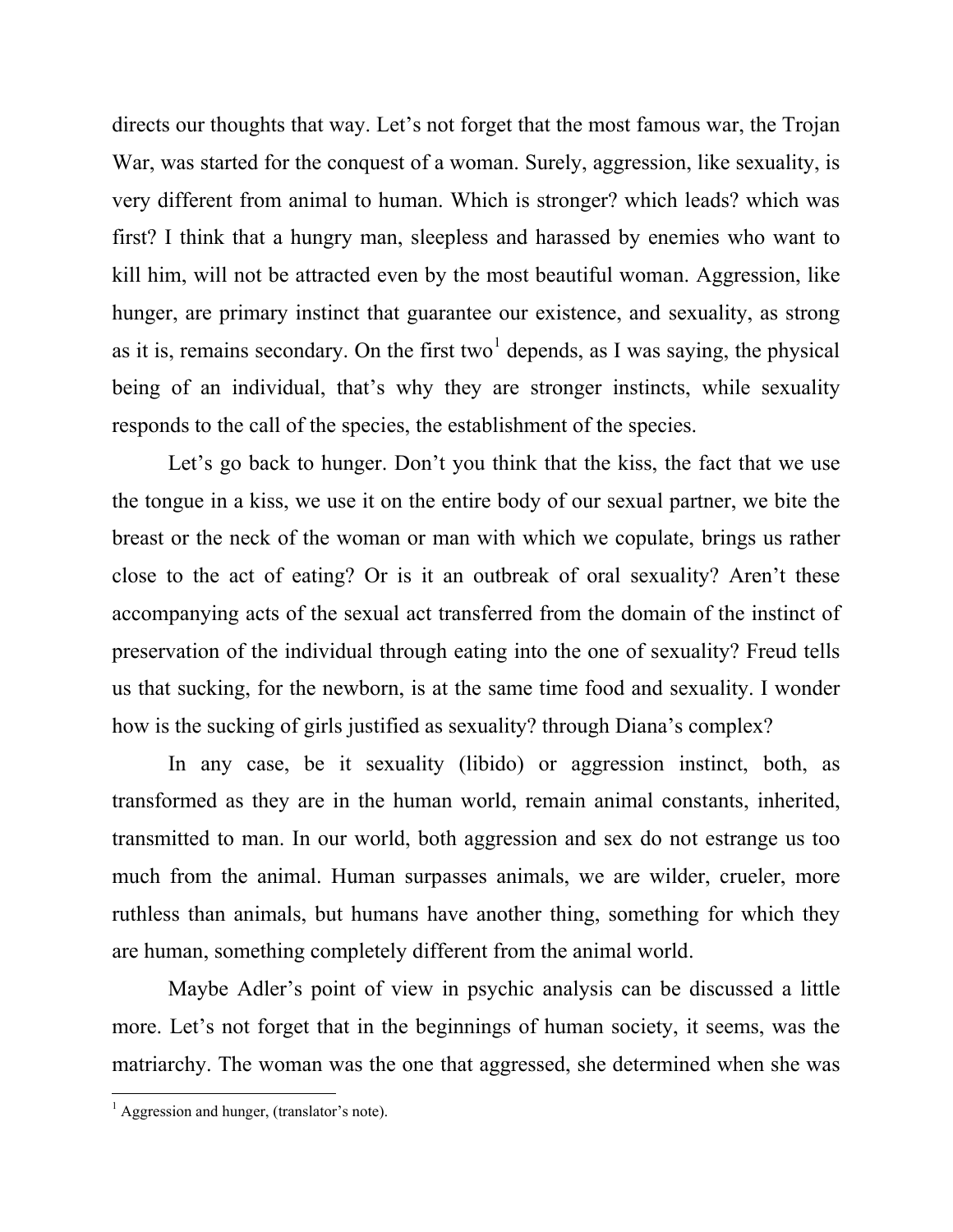going to copulate with the man, when she was going to bear children and how she was going to raise them. Amazons exist in all mythologies, but they can be, socially speaking, contemporary. There is mention of these warrior tribes of women in travel books from Amazonia. They decided on a date on which they invited the men from surrounding tribes at a feast, they copulated with them, and then they chased them away. From the newborn babies they only kept the females. As warriors, they were dreaded.

 How, I wonder, did sexuality develop in matriarchy, similar to the Amazons? What could be left in our unconscious from this experience? We don't know. Something from what we today call the upside-down Oedipal complex, Diana's complex. Young girls did not know their fathers and thus were not able to fall in love with a male model, nor did were they able to hate and want to kill their mother who had, actually did not have, relations with the father. How can a Freudian explain this? Sadism? The will for power can explain perfectly woman's fulfilled desire to dominate. The education girls received to dominate, to subjugate the male enemies can be understood. The Amazons' sex and hormones pushed them to be aggressive and not libidinous. Is aggression a sublimation of the libido? This could happen, but I don't know whether the study of the normal and the pathologic psyche would confirm this, because we must not forget, Freudism started from and it is based on clinical psychiatry.

 Not even C.J. Jung is of the opinion that the entire psychic energy depends only on sexuality, and he talk about Libido as of a psychic energy separate from sexuality. He proposes a desexualisation of the libido. For this, Freud critiques him, opposing "Jung's speculation referring to the initial libido" (Sigmund Freud, *Psychoanalysis and Sexuality*, Ed. Ştiinţifică, Bucureşti, 1994, p.26) and he forces him to give up calling himself a psychoanalyst. Jung complies and will talk of *analytical psychology*.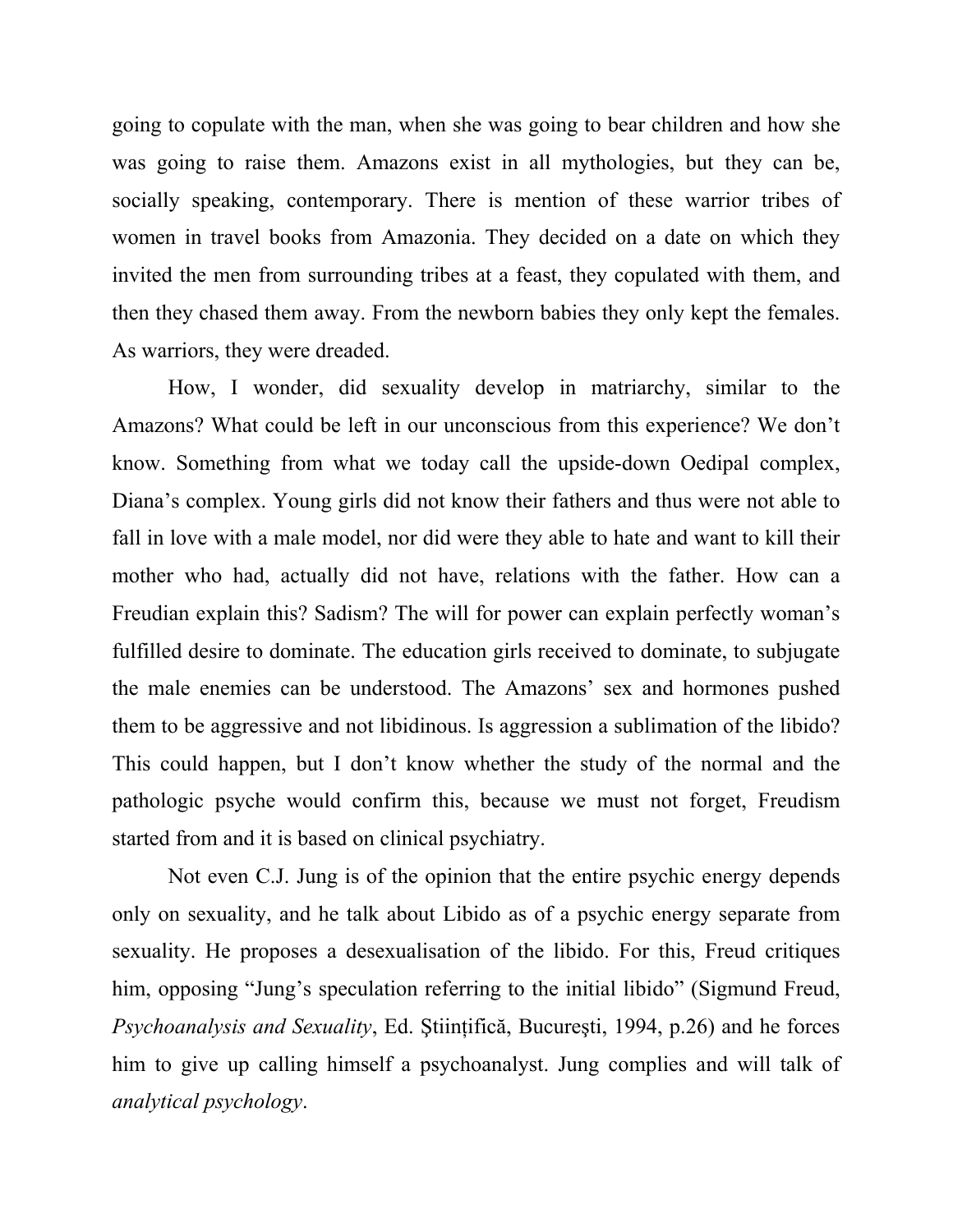C.J. Jung finds in the unconscious content whose generic name will be *archetype*. It is very interesting to see how he reaches this knowledge, because herein lays one of the great keys to the understanding of our psychic activity, of our thinking. In *Pattern of Behavior and Archetype*, Jung narrates how he left the psychiatric clinic where he observed in his patients: "The chaotic assortment of images that at first confronted me reduced itself in the course of the work to certain well-defined themes and formal elements, which repeated themselves in identical or analogous form with the most varied individuals. … These facts show in an unmistakable manner how fantasies guided by unconscious regulators coincide with the records of man's mental activity as known to us from tradition and ethnological research. ... My most fundamental views and ideas derive from these experiences. ...And so it is with the hand that guides the crayon or brush, the dance that executes the dance-step, with the eye and the ear, with the word and the thought: a dark impulse is the ultimate arbiter of the pattern, an unconscious *a priori* precipitates itself into plastic form, and one has no inkling that another person's consciousness is being guided by the same principles... there seems to reign a dim foreknowledge not only of the pattern but of its meaning. ...the pattern needs no interpretation: it portrays its own meaning. ...These experiences and reflections lead me to believe that there are certain collective unconscious conditions which act as regulators and stimulators of creative fantasy-activity and call forth corresponding formations... The existence of these unconscious regulators—I sometimes refer to them as "dominants"... seemed to me so important that I based upon it my hypothesis of an impersonal collective unconscious. ...the archetypes intervene in the shaping of conscious contents... they act like instincts. ...In spite or perhaps because of its affinity with instinct, the archetype represents the authentic element of spirit, but a spirit which is not to be identified with the human intellect, since it is the latter's *spiritus rector*. The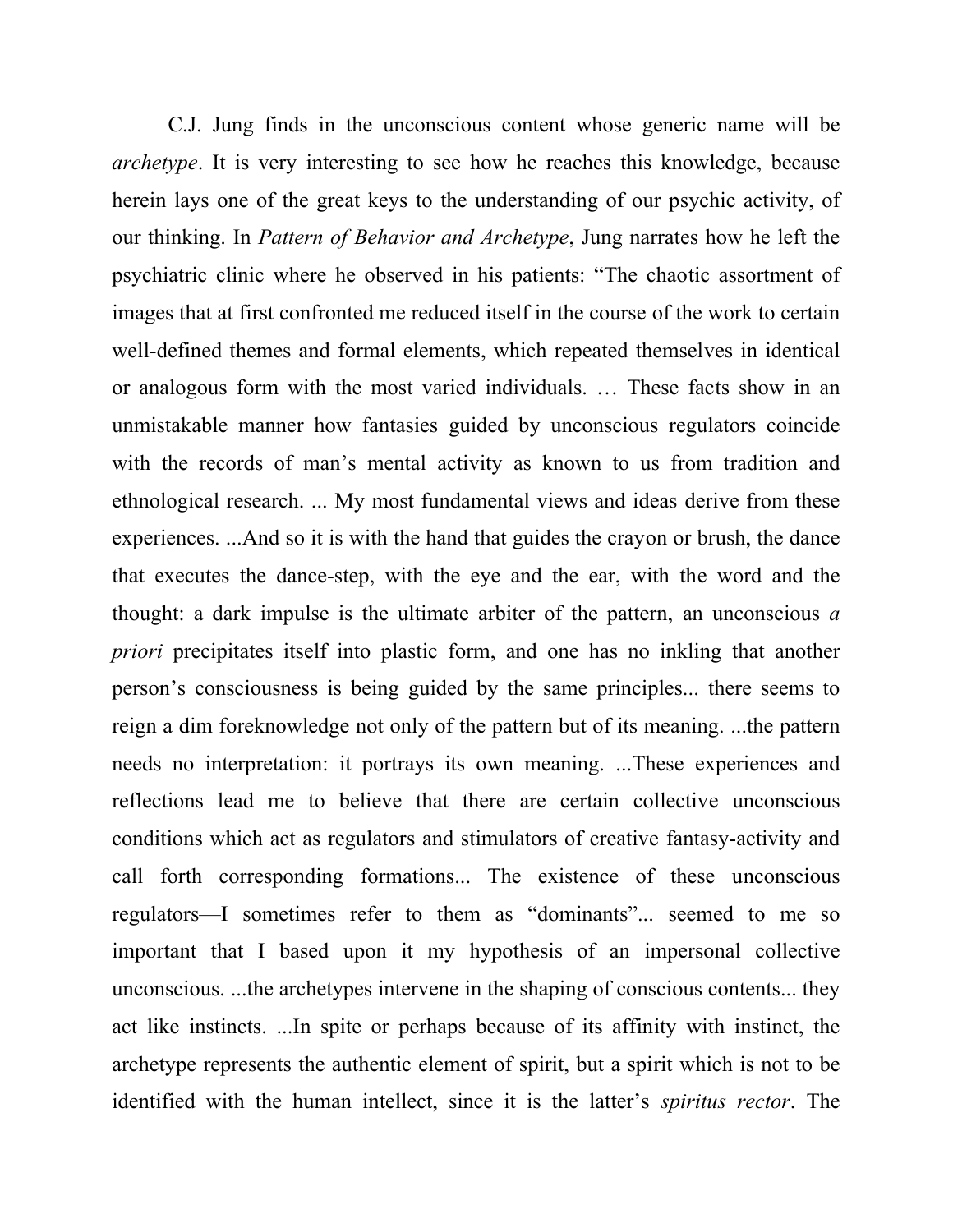essential content of all mythologies and all religions and all isms is archetypal. The archetype is spirit or pseudo-spirit: what it ultimately proves to be depends on the attitude of the human mind. Archetype and instinct are the most polar opposites imaginable, as can easily be seen when one compares a man who is rules by his instinctual drives with a man who is seized by the spirit. ... Opposites are extreme qualities in any state, by virtue of which that state is perceived to be real, for they form a potential. The psyche is made up of processes whose energy springs from the equilibration of all kinds of opposites. The spirit / instinct antithesis is only one of the commonest formulations, but it has the advantage of reducing the greatest number of the most important and most complex psychic processes to a common denominator. So regarded, psychic processes seem to be balances of energy flowing between spirit and instinct, though the question of whether a process is to be described as spiritual or as instinctual remains shrouded in darkness. ...depends entirely upon the standpoint or state of the conscious mind. A poorly developed consciousness... will naturally see in the instinctual drives the source of all reality. It remains blissfully unaware of the spirituality of such a philosophical surmise, ...a consciousness that finds itself in opposition to the instincts can, in consequence of the enormous influence then exerted by the archetypes, ...subordinate instinct to spirit... Psychic processes... behave like a scale along which consciousness "slides". At one moment it finds itself in the vicinity of instinct and falls under its influence; at another, it slides along to the other end where spirit predominates and even assimilates the instinctual processes most opposed to it. (Carl Gustav Jung, *Collected Works Vol. 8: The Structure and Dynamics of the Psyche*, tr. R.F.C. Hull, paragraphs. 401-408).

 I apologize to the reader for the rather long quote. But we are witnesses, in these final writing of Jung, to his laboratory of creation. We are witnesses to the steps he took and how he was forced by the clinic to reach a transcendent notion,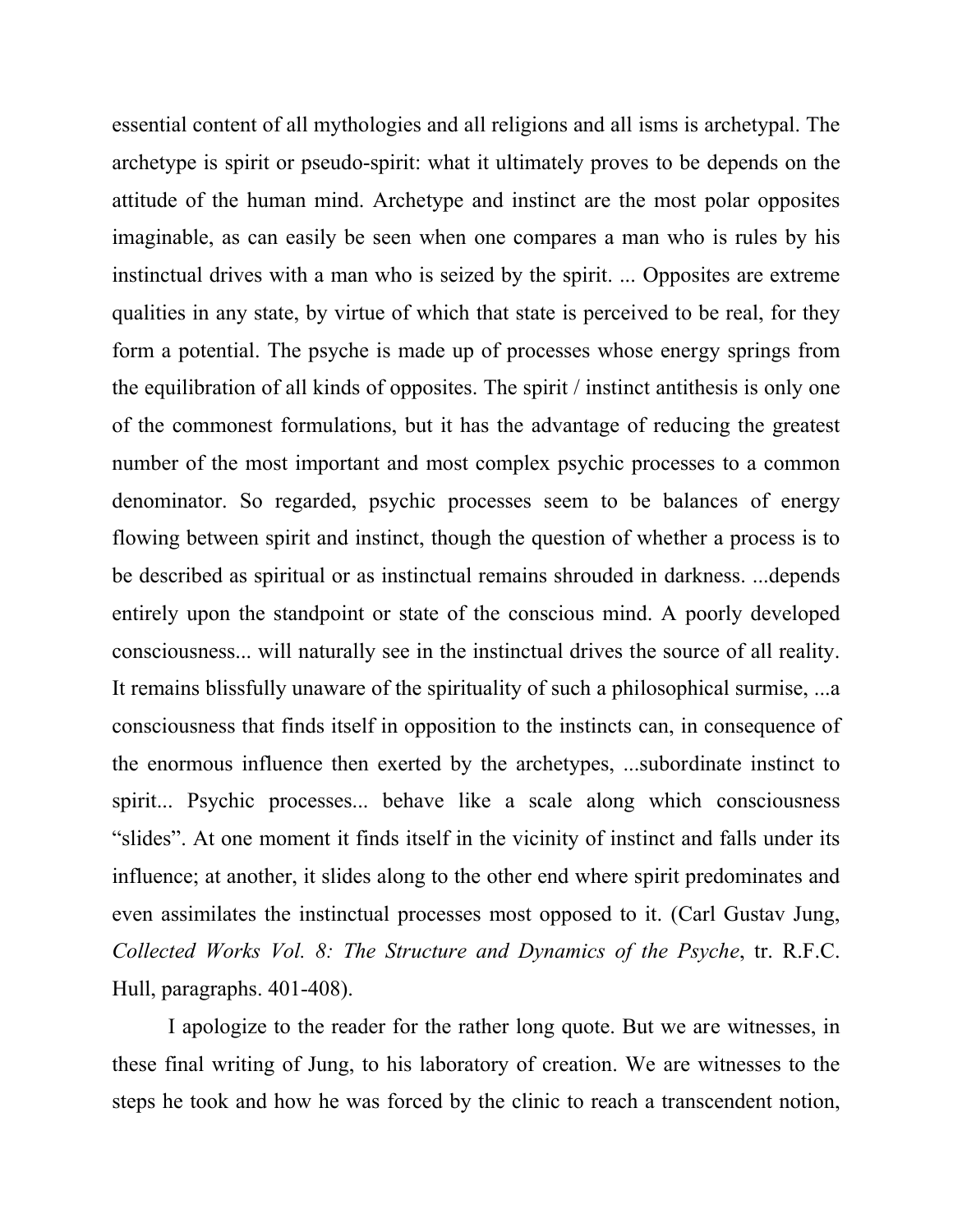as he himself recognizes, the one or archetype. Instincts are also archetypes. The nature of the psyche is, of course, in general, unknown. So much more are the archetypes that have great resistance to being made conscious. They constantly send signals in our conscious activity, but cannot be brought into this bright side of psyche.

 The clinical psychologist that was Jung shuddered when he found even in his practical activity, in the individual "objects" of the human psyche research, in thoughts and fantasies, an invariable for such different people. He found a "psychoid" factor, which influences our psychic life.

 For us the question is to what extent the stylistic matrix and the archetypes are the same, similar, or different?

 They are both transcendent, a priori, we have them without being able to say with a certain assurance from where we have them. All we know about them we obtain indirectly, because the possibility to know them directly, to study them, does not exist. Both influence our knowledge, being a transcendent censorship.

 With all these similarities, I will propose to consider them different as function. The *stylistic matrix* is a sort of modulator of our perceptions, it modifies them, it gives them another appearance in rapport to its form, and to the way it built itself in our mind.

 Archetypes are a profound unconscious content, which send signals that we must take into consideration in our control systems. They don't seem to modify the aspect of our thoughts and perceptions, eventually the archetypes can give our thoughts and perceptions another value through the simple conjoining of the symbols they carry. Through this they also participate in the transcendent censorship, but in a different way than the stylistic matrix.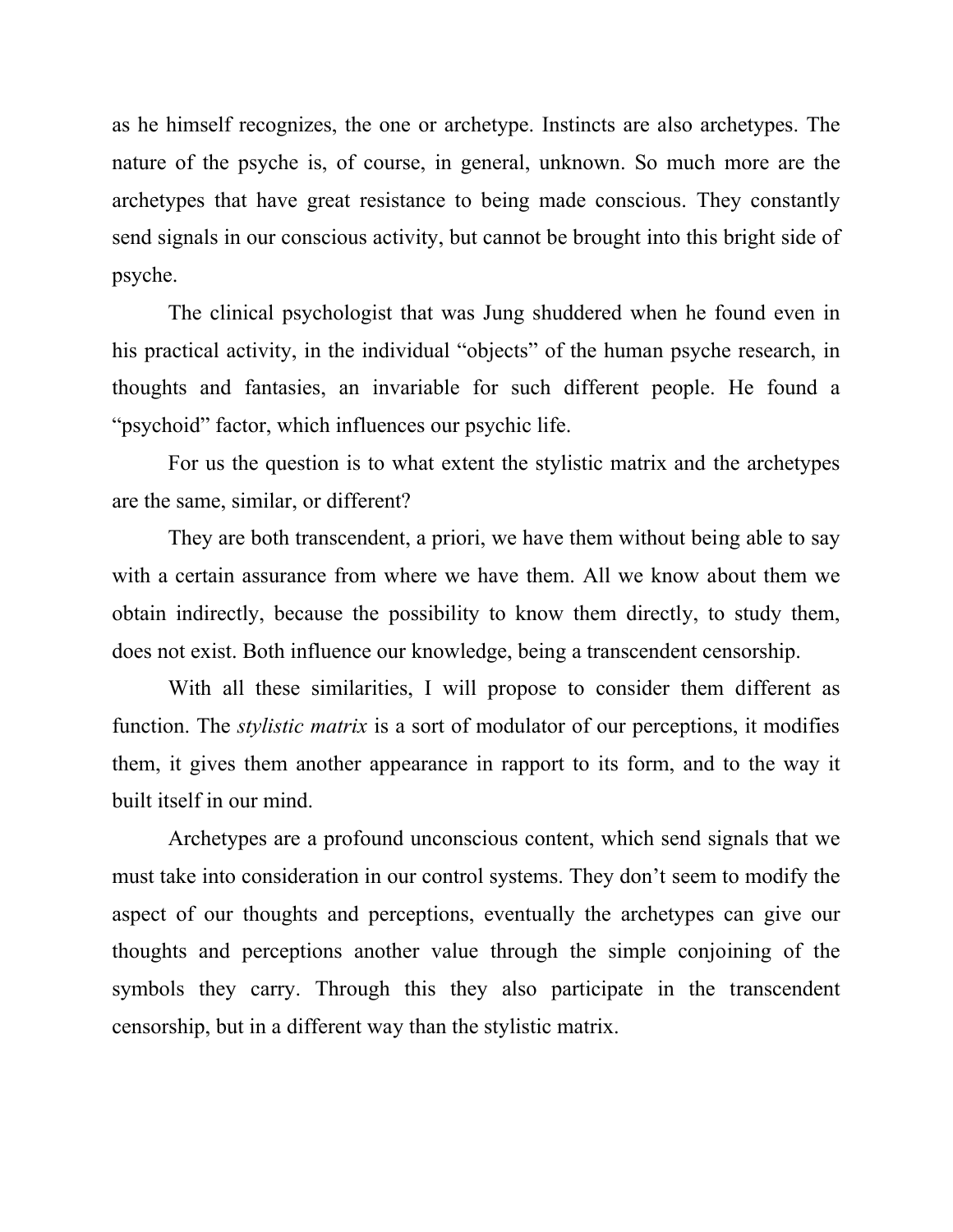What would have happened if Jung found out about Blaga's philosophy? I cannot know. What I am sure of is that both psychology and philosophy would have had to gain.

 For all these reasons I will prefer to consider the stylistic matrix and the archetypes as two equal partners, but different in function. Together, they participate in the structure of our psyche, in its knowledge and censorship.

 It is true that Jung did not notice the image of a possible censorship produced by archetypes. They enrich our thoughts without modifying them too much. As Jung said, if we have a thought close to an instinct it remains the same in the company of the archetype, even if it gains some symbolic valences. If we look at the figures from Bosch's paintings, we have a rather large registry of states, of instinctual feelings. Look at the staging of a cockfight or a boxing match. The figures on the screen lower our instincts on the table. In both this situation and Bosch's figures, one can read alongside the pleasure of aggression, of violence, of physical or sexual hunger, the human component of these feelings, contribution of the archetypes.

 It is very difficult to convince, through education, that a man has transcendence in his soul. It is easier to make him understand that his feeling, much like his thinking are censored by his own cognitive structures. All we perceive is filtered by our stylistic matrix, by the unconscious' categories, and influenced by archetypes.

 Jung is of the opinion that our psychic energy comes from the opposite pairs in our psyche, from two opposite poles that exist under tension, under the tension of sensations, of feelings. So are the conscience and the unconscious, instincts and archetypes, they are all like water and fire, like sky and earth, also like what is bad and what is good, what is true and what is false, like black and white. These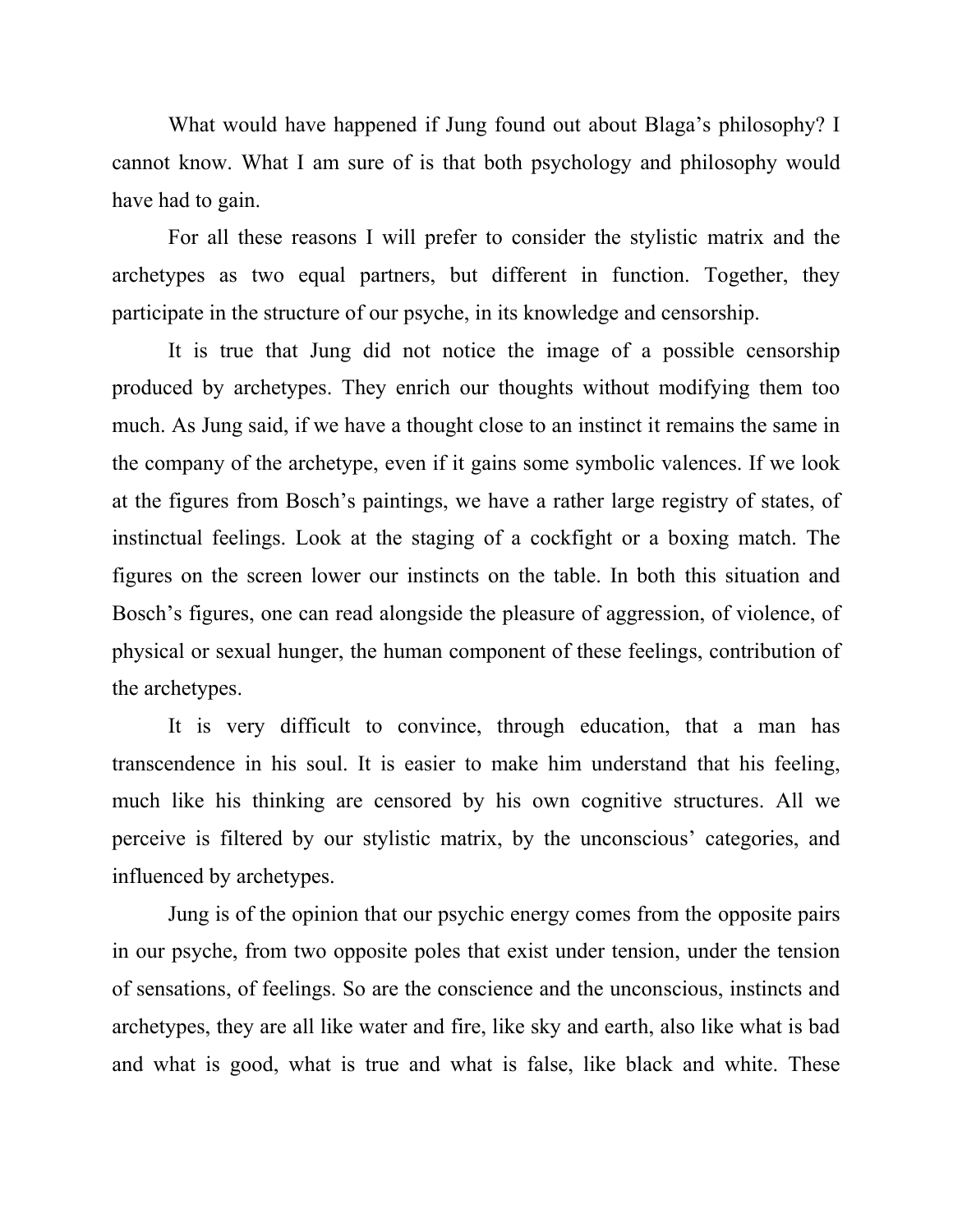opposing couples are also the source of our complexes, our psychic traumas, and our illnesses.

 I don't see what could be opposed in this point of view. The more the difference of potential between two poles of the psyche grows, the more a greater, stronger energy is possible. As Blaga says, "the psyche takes the energy it needs from anywhere…" Why must this difference in potential always shock us? Why can't we light a bulb with this energy? light a house? why must we always burn our fingers?

 Here we are not only talking about energy, but also about where the accent falls, the preponderance of the conscious and the unconscious. Jung, like Freud, considers the preponderance of the unconscious to be equal to the preponderance of instinctual archetypes, the preponderance of disorder over psychic order, of complexes over a balanced conscience, an opening to pathology. It is true that Jung, unlike Freud, sees man's salvation through a conscious stimulation of certain archetypes by religion, faith, by the transcendent. This because social life leads to the upending of the collective unconscious, which can only be saved by bringing into the conscious some spiritual preoccupation. Religion corresponds to certain contents of the archetypes. "So long as the communal consciousness presided over by the Church is objectively present, the psyche... continues to enjoy certain equilibrium. At all events, it constitutes a sufficiently effective defense against inflation of the ego (Carl Gustav Jung, *Collected Works Vol. 8: The Structure and Dynamics of the Psyche*, tr. R.F.C. Hull, paragraph 426).

 We have, probably, an archetype of the benevolent and kind *father*, who can do everything, does everything for his child, in other words he has absolute powers. I remember this father who does nothing wrong, who does not break his promise in front of his son, when I was 4 years old. It was when we still spent summers in Balcic where *tătuţa*, my grandfather, had a villa. In the evening, in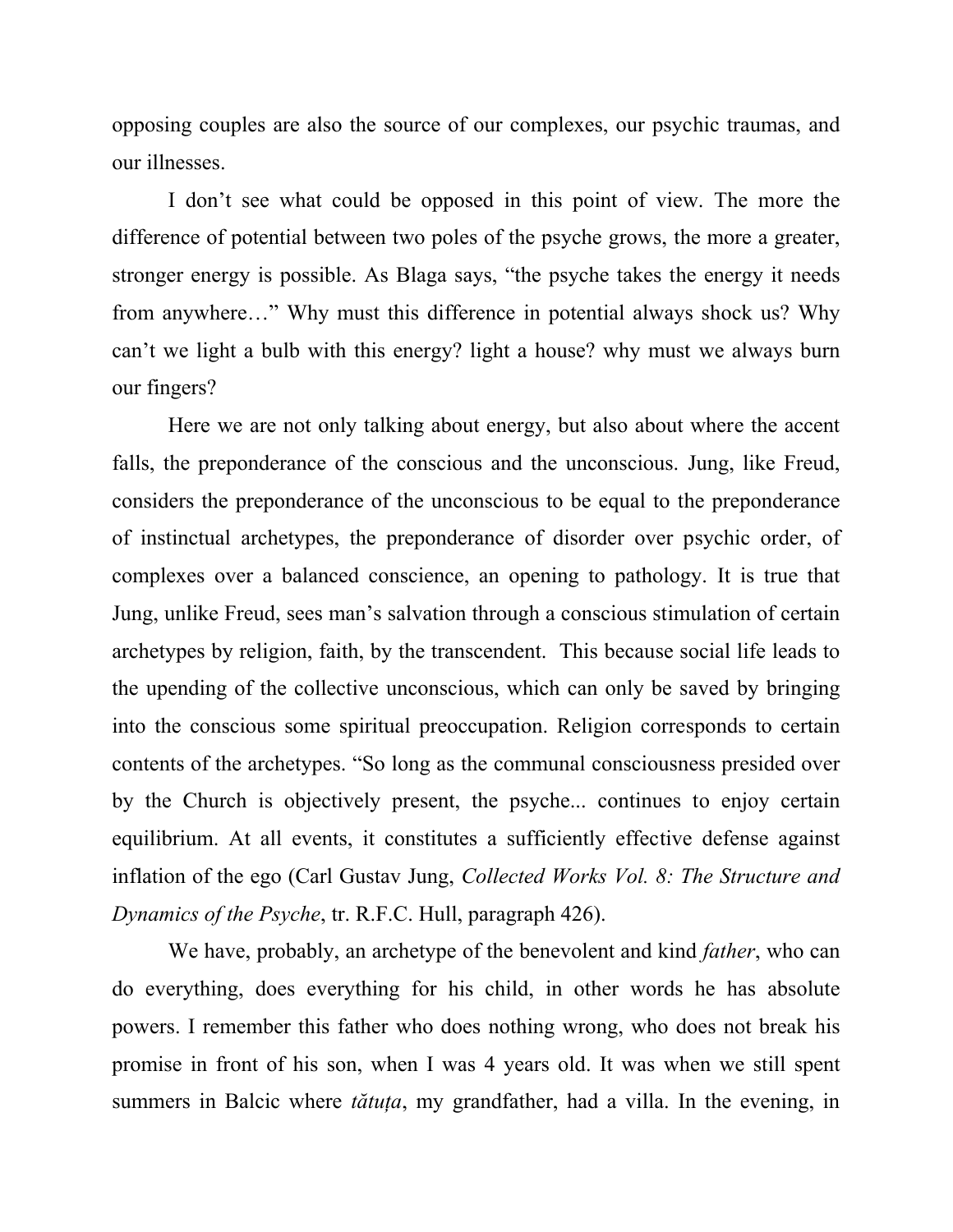Bucuresti, sometimes, my father would take me to the grocery shop across the street, *Gălătescu's*, from where he bought all kinds of dainties; Manchurian caviar, Prague ham thinly sliced with a special machine, sometimes even black caviar, when it wasn't pressed. Dad only bought fresh black caviar. I don't know why. There was a reason; one evening when we went together, a dispute was unleashed between dad and Mr. Gălăţescu: it seemed that a certain sausage did not smell the way my father wanted it to, and the owner was as cross as two sticks because the sausage was fresh. He screamed at my dad, dad raised his voice also. They fought. For the moment I didn't understand anything. At home I started to recuperate. How could somebody scream at my dad? How? isn't dad the largest and fairest man? can somebody really doubt my dad's words? I couldn't believe it. Dad was for me everything, in my child's universe he was the absolute. My father remained my father, but I had lost the absolute. I cried, I cried to my mother, who tried to comfort me.

 We probably have an archetype of the absolute and of the omnipotent father. When we grow up, we can project these archetypes into faith, religion, just as Jung claims.

 Maybe this way we can be a little more merciful with Blaga. I think this is how we must understand him when he postulates an absolute he calls the Great Anonymous. Of course Blaga was religious like any of us, but he wanted to build a metaphysical system in which he didn't need God. That's why he postulates the Great Anonymous, who is not God, to satisfy his own archetype of the omnipotent father, of the absolute. It is notable that the transcendent censorship does not suffer an alteration as idea, it remains a filter of our perceptions and thoughts, an a priori, an absolute, but this absolute that could have remained undefined is personified by the Great Anonymous. The fact that the Great Anonymous places in us the a priori forms of sensibility, just as the stylistic matrix, or even the categories of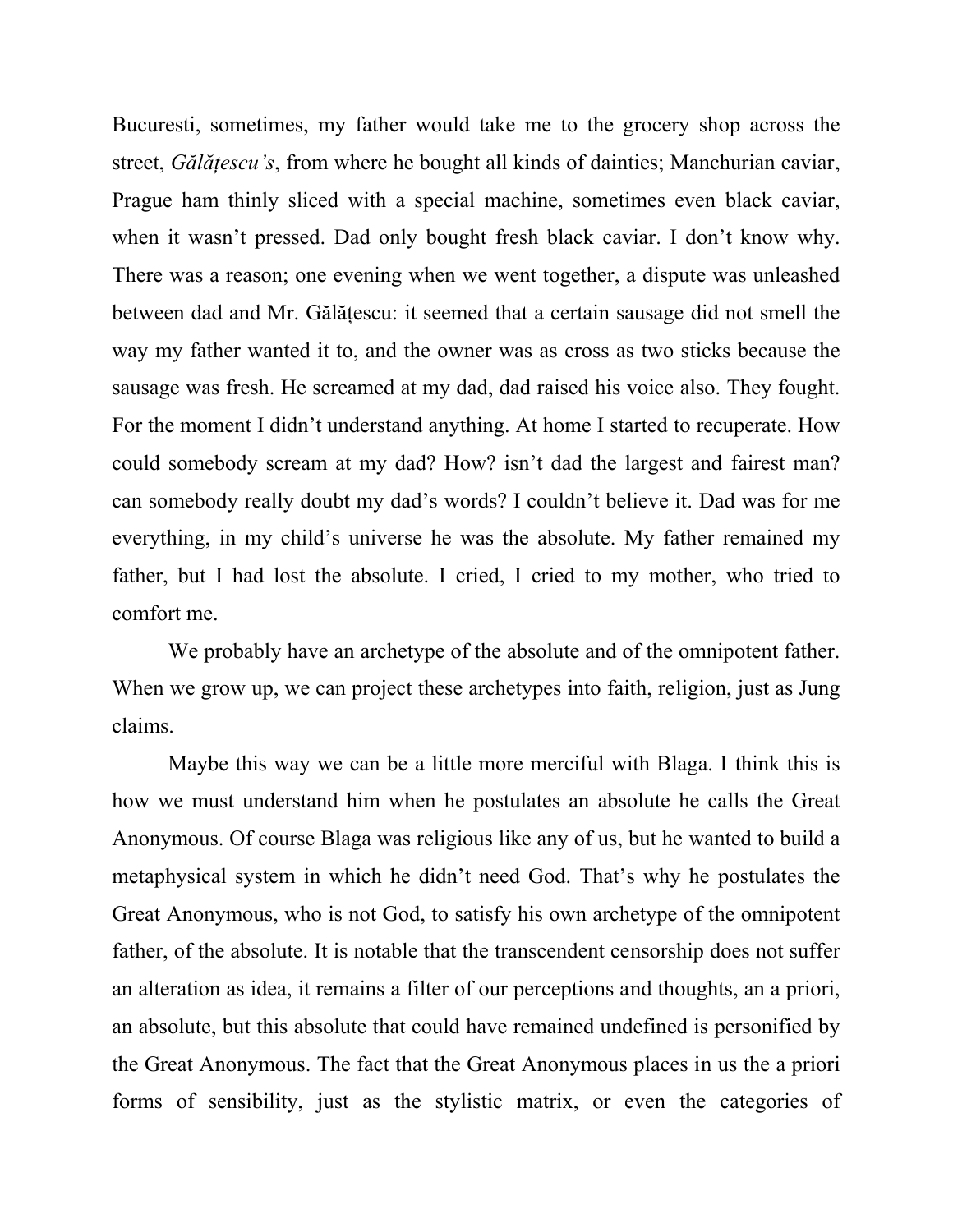knowledge, remains a fairytale, just as the Great Anonymous' wish to avoid the danger of human knowledge remains a fairytale. It is true that this last fairytale we meet again in Plato, and in many mythologies. Is it possible that the danger of a too advanced human knowledge be real?

 We went over it too quickly, that's why we return to the content of the unconscious. Freud is convinced that from the unconscious come all of our fantasies. I think he is right as a physician who observed his patients, but he makes a mistake when he extends the notion to humans. Jung hesitates, the unconscious also has a luminous part, with an elevated archetypal content, but which can only be made valuable through conscious activity. Still, he believes that nothing good can exist if the unconscious dominates the conscious. Only the conscious, with its luminous part, can assure the use of elevated archetypes. If we abandon ourselves to the unconscious we will be dominated, in the end, by instincts, which also have an archetypal structure, but which are our *shadow*, what is dark in the human psyche.

 In Blaga, everything changes 180 degrees. It is true that we are in the possession of certain instincts that guarantee our individual existence together with the perpetuation of the species, but the unconscious has a spiritual activity. Through the unconscious we can fertilize the creative activities of our conscience, the patterns of the stylistic matrix, which are a censor of perceived reality, they are also a stimulus for the most important human activity, for creativity. It is true that the Great Anonymous permits us creativity in the patterns of the stylistic matrix, but it permits our creativity.

 In order for the structure of our unconscious to be more clearly represented, let's say that alongside *shadow*, the unconscious also has a part that contains archetypes of the good part, of the luminous part, and let's call it a name borrowed from Greek, *eumeros*.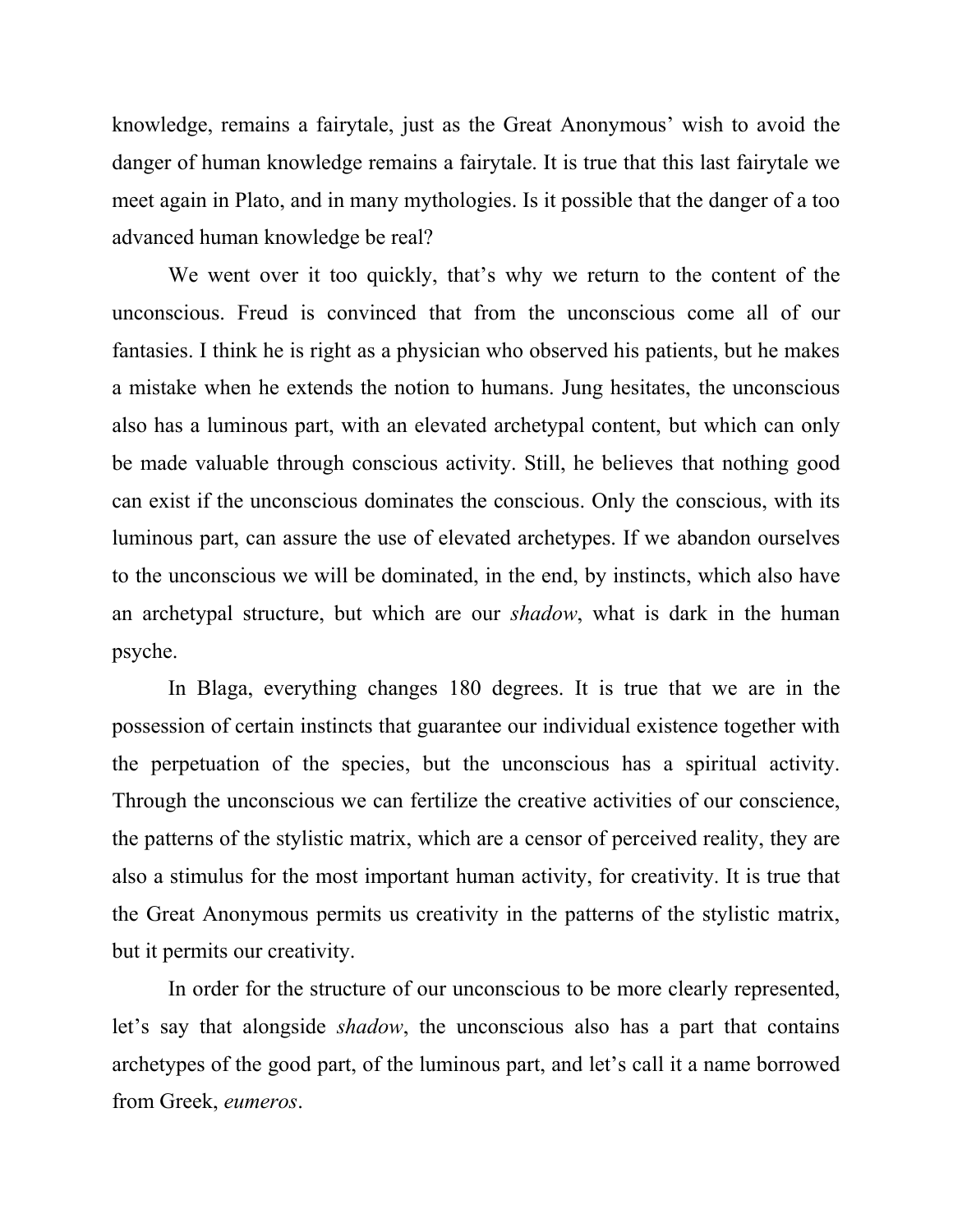The *shadow* and *eumeros* are the two complementary parts of the unconscious. The *shadow* has more of an instinctual content, of the animal life inheritance, while *eumeros* possesses the spiritual contents that characterize humanity. Between them there is a great complementarity, just as Jung speaks of the complementarity between conscious and unconscious. Between *shadow* and *eumeros* there is a tension even in our unconscious. The tension Jung speaks of between conscience and unconscious is, first of all, encountered even in the unconscious. It is a tension that remains latent as long as it doesn't have stimuli in the conscience. These will come once a child enters the world, after birth, and will be accented at certain stages of childhood or adulthood. At age 3, age 7, puberty, between 18-25 years old, at 40, and 60 years old. These ages correspond to the ages at which psychologists noticed that a human being is at a critical, or at least important point, or zone. Of course the first activations, in the first few days of life, and also around ages 3 and 7, are the most important. The shaping of our personal unconscious starts then, the archetypes are much more obvious, they will produce clear signals in the conscience, and they will help in the subsequent molding of human personality.

 The latency of the tension between *shadow* and *eumeros* ruptures in the first days after birth and it can also change into a slow, constant variant, when the evolution of the child and young adult does not suffer traumas. Unfortunately, traumas appear rather easily, sometimes a word, an attitude, can unleash a revolution in a child's unconscious. That's why it is thought that the most important years for the forming of a child are *the 7 years from home[2](#page-14-0)* , and pedagogues state that the most competent teachers should be assigned to the first few years of school. For the same reason, Romania's experience with teachers

 $\overline{a}$ 

<span id="page-14-0"></span> $2^{2}$  In Romania, it used to be common for children to go to school only when they turn 7. The 7 years from home are considered the education you receive from your parents before school. Nowadays, the common first grader is usually 6 years old (translator's note).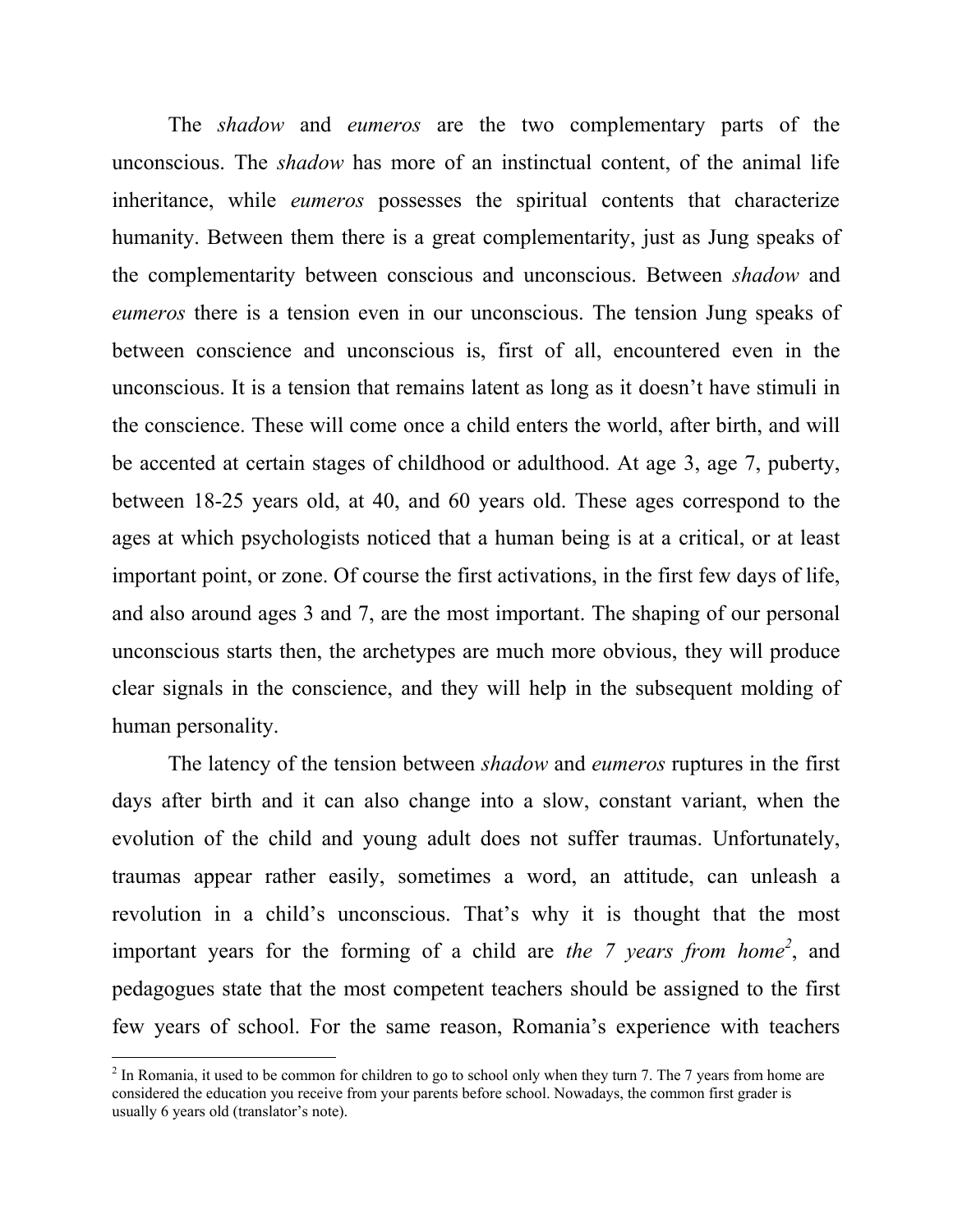between the two world wars, teachers linked to their pupils and location, when entire generations of intellectuals rose from the rural communities, from simple families, but with a second family at school, with their teacher, must not be forgotten.

 Let's see what the unconscious means for psychoanalysis in comparison to the unconscious proposed by Blaga.

 For psychoanalysis, the unconscious is a domain of human psyche, which is instinctually connected to the libido, to sexuality (Freud, Lacan). In the unconscious are deposited our unfulfilled wishes under a disguised form, as having a mask which is, sometimes, difficult to reveal. For this, the practice of a different psychoanalysis was proposed, a psychoanalysis that can, also sometimes, resolve the conflicts that can appear between the lived reality and the suppressed wishes. For psychoanalysis it seemed that the unconscious is, actually, a conscious, a conscious that is conflictual and a little forgotten. C.G. Jung says the same thing in Instinct and volition, "This discovery... led to the interpretation of the unconscious as a phenomenon of repression which could be understood in personalistic terms. Its contents were lost elements that had once been conscious. Freud later acknowledged the continued existence of archaic vestiges in the form of primitive modes of functioning, though even these were explained personalistically. On this view the unconscious psyche appears as a subliminal appendix to the conscious mind." (Carl Gustav Jung, *Collected Works Vol. 8: The Structure and Dynamics of the Psyche*, tr. R.F.C. Hull, paragraph 373). Freud will introduce around 1923 the notion of Super Ego, which is very close to Jung's archetypes, being an *unconscious spirit* inherited and enriched through social imperatives. Vasile Dem. Zamfirescu underlines the fact that "...as early as 1915, Freud talks about the nonindividual contents of the unconscious." To say nothing of the fact that for Freud "The unconscious is a different world through the laws that govern, laws different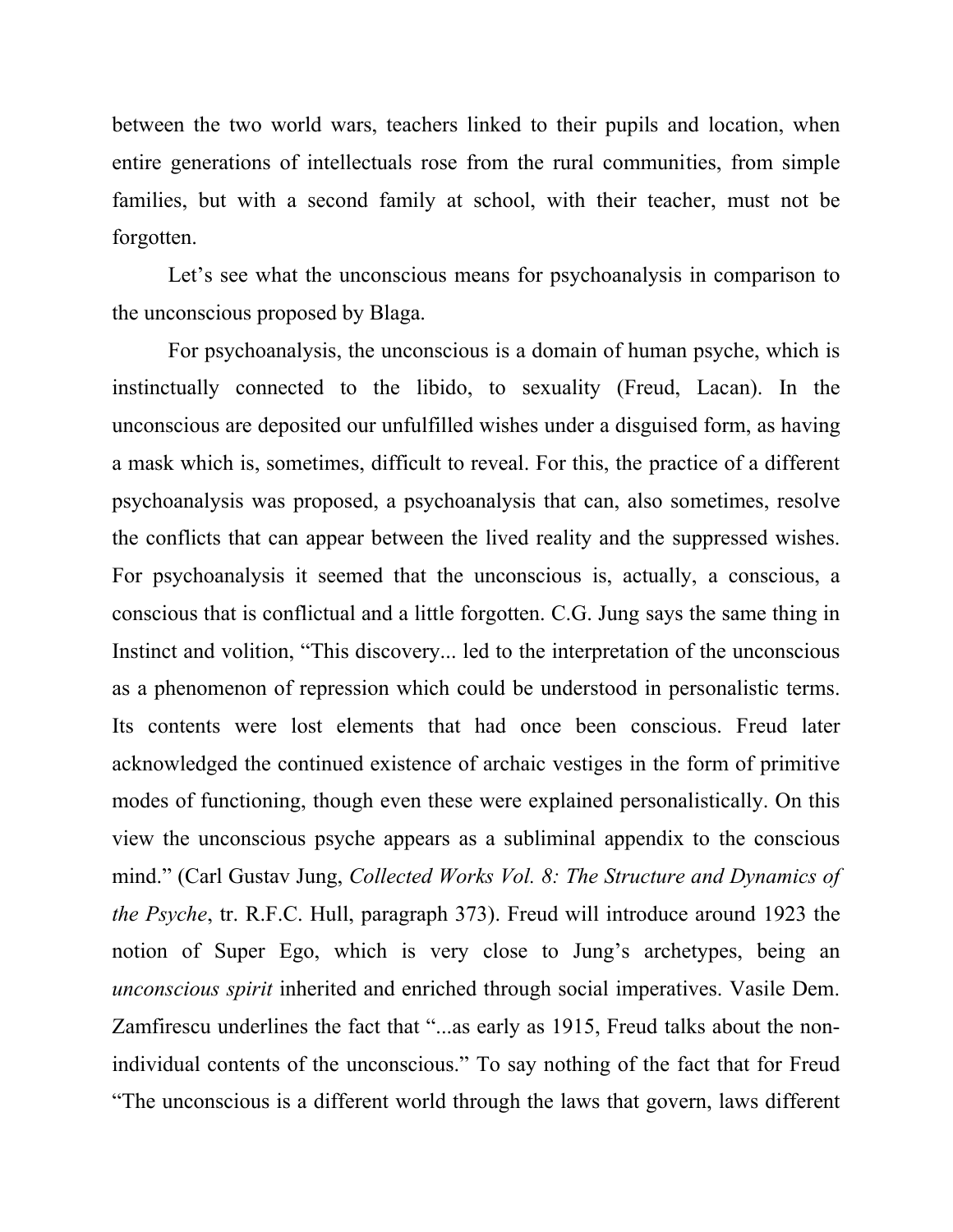from those of the conscience" (Vasile Dem. Zamfirescu, *Between the logic off the heart and the logic of the mind*, Ed. Trei, 1977, p.120).

 In Blaga, the unconscious is and independent domain, with its own laws, its own resources, but a domain in which the spirit is present, which can judge, which, as we have seen, has a priori forms of sensibility, has categories. It is, even if Blaga doesn't say it, Kant's understanding knowledge. That's why I think we can agree with Blaga that the unconscious is a domain completely different from the conscious one, same as for Kant, reason (*Vernuft*) is a domain completely different from understanding (*Verstand*).

 We saw that for Freud and also for Jung, the unconscious is a different domain than consciousness. This world is, for them, a darker world, dominated by instincts, even if they evolved and they became of the human world.

 Between the unconscious proposed by psychoanalysis, even the one proposed by Jung, and the one developed by Blaga, there is a great difference in the understanding of its beneficial function, it is an unknown and rather dark domain. The unconscious is populated with instincts, even with archetypes that can enter in combinations with the *shadow*, with what is negative, populated with suppressions, with complexes. Blaga does not negate the value of all these notions, but he contests their supremacy. He is of the opinion that what we now propose to call *eumeros* is a very important part of the unconscious, which can, and not seldom, assume, "underline" the instincts' negative energy, transform it in factor that stimulate creativity.

 Let's go back in time. Psychic analysis and self-analysis are methods utilized in all the world's religions. Us, Christians, confess in order to periodically clean the interior of our soul, or at least we are supposed to. Yoga followers and Buddhists practice psychic self-analysis on a regular basis, even daily. All these methods of renewal of the unconscious are very important, if they are done by a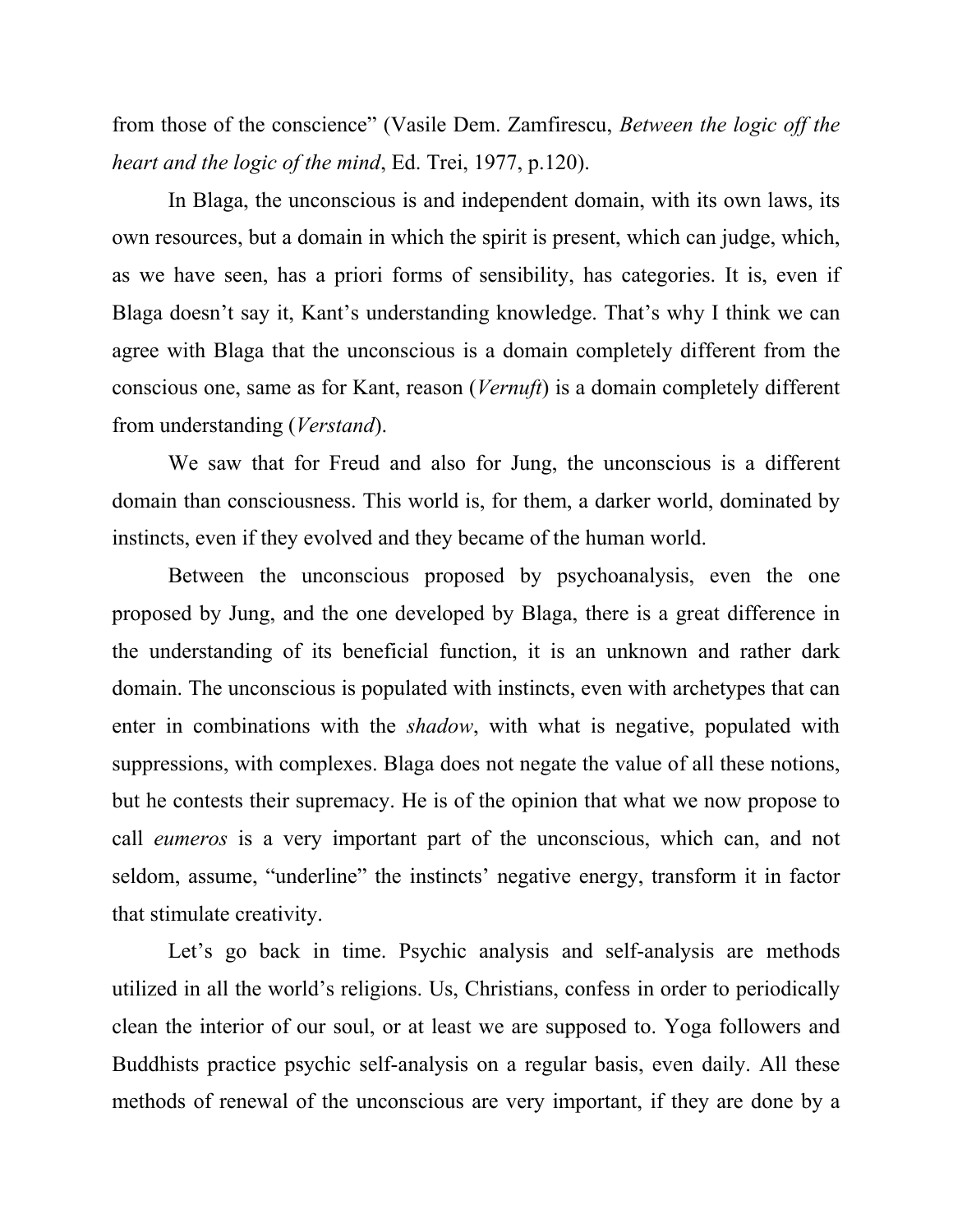gifted person. It is also important for our health, not only for our spiritual, emotional, psychic health, but also for the health of our body, that our unconscious functions normally. Through personance<sup>[3](#page-17-0)</sup> we can have an intimate leader, a sort of Pinocchio's cricket, that whispers to us, if we can hear it, what we should do, and how exactly we can save everything that is most precious to us, our personality, our soul, and our body.

 If what I said above approaches the truth at all remains to be seen. I will repeat, Blaga tells us that it is important to realize that the unconscious is not only the rather dark part we have already met by reading psychoanalysis books. He believes that psychoanalysis, as I was saying, does not separate too much from the conscience. The contents of the unconscious are seemingly a second conscience, they still have a conscious nature. The development stages of the unconscious, oral, anal, and the Oedipal complex, are not personal structures of the unconscious, they are very connected to the phylogenetic manifestations of conscience, of our consciousness, because they are stages in the child's evolution to maturity. Moreover, some psychiatrists don't even accept the existence of the unconscious, they speak of something that would be more similar to different stages of the conscience. I am convinced that somewhere Blaga was right, the unconscious is only another conscience for psychoanalysis, a decayed conscience, even if it can have inherited contents, even if for today's human it is an a priori. Freud, Jung, Lacan, like the other physicians who introduced and developed psychoanalysis had, first of all, a medical interest, from this devolved a philosophic, secondary interest. Their interest was about the parts of the unconscious upon which one can take action in order to treat psychiatric patients. The metaphysics of the unconscious, its value for the human being, was not first in their attention. They

 $\overline{a}$ 

<span id="page-17-0"></span><sup>&</sup>lt;sup>3</sup> A Blagian term, from the Italian *personare*, "something is ringing, something is constantly ringing from the unconscious toward the conscious state" (Blaga). Personance is the mode of communication between the unconscious and the conscious. (see chapter "Personance-Understanding" in this book.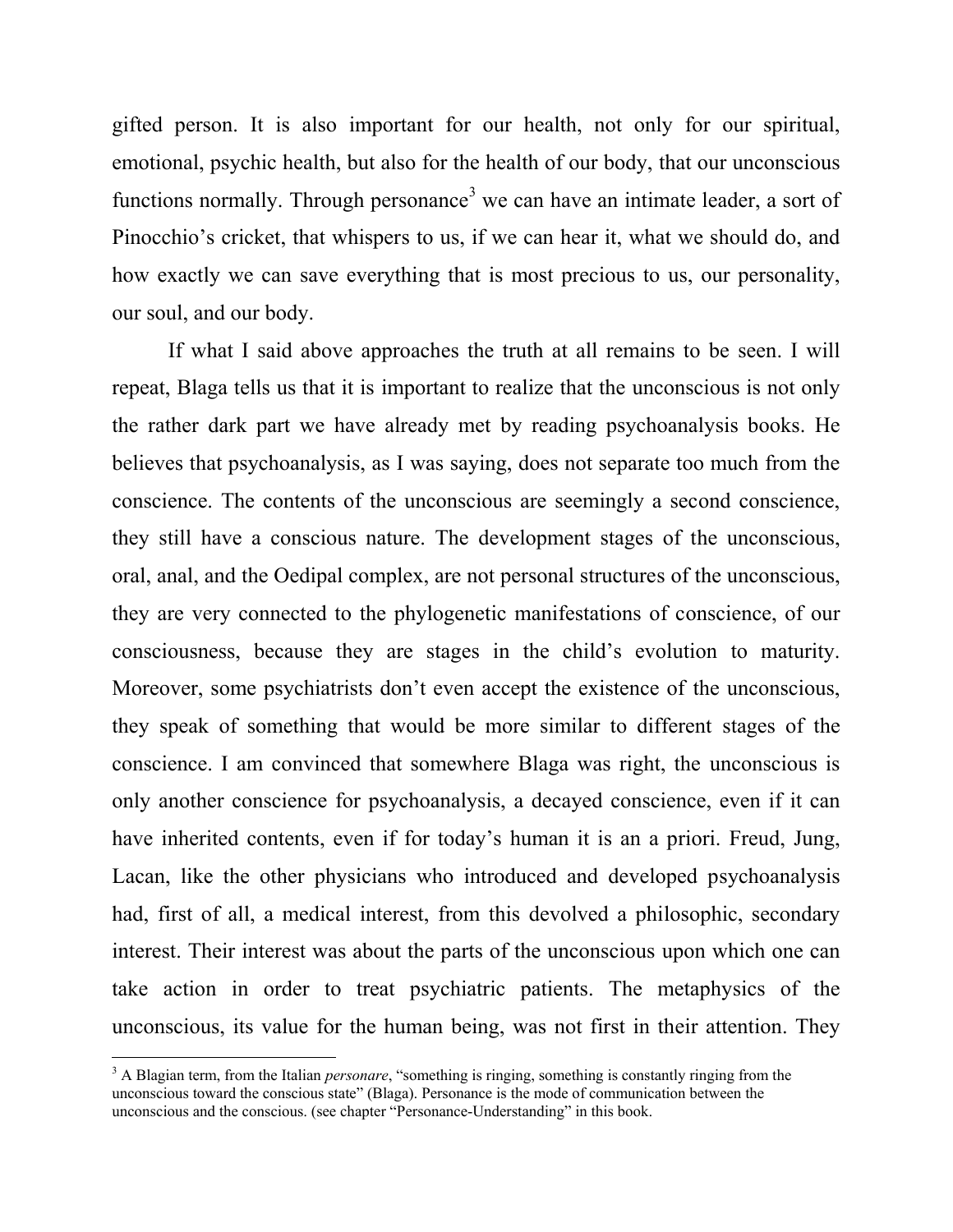don't need to be blamed for this. A psychoanalytic theory of the spiritual creation was described, which used what they found in their clinic, the libido and sublimation. Blaga sketches a pertinent critique of this theory.

 "There exists a psychoanalytic theory about <spiritual creation>. This theory is an essential part of psychoanalytic learning... The terms psychoanalysis resorts to for the elucidation of the spiritual creation's <mechanism> are those of the <sexual libido> and <sublimation>. Psychoanalysts alter the *first manifestation* of an individual, belonging to a certain <vital-spiritual> type, into the permanent <motor> of the spiritual life of this individual... there is an incredible confusion between <accident> and <substance>... the first infantile behaviors have at the most the significance of certain primal manifestations or outlines of a biopsychological type... and not the prestige and the efficiency of certain <decisive determinations>, on which the <type> itself would depend, as psychoanalysts believe. ...About ...the god Libido's river, <the omnipotent>, many tales were put in circulation... But unfortunately, about the hidden system, with its transformers, due to which one effectively reaches a spiritual creation, psychoanalysis never disclosed us anything... the spirit takes its energies, which he needs, from anywhere there stand and its disposal... we recognize psychoanalysis' merit to have put in light the mechanism of repression. The psychic process of repression exists; and it is one of the most permanent of spiritual life... Advocates of a somehow fixed thinking, they put an exaggerated accent on the mechanic causality of repressed contents... repression exists, but the statement that these repressed contents *determine*, like a deus ex machina, the form and structure of personality, is a jump, upon which psychoanalysts decide without any real support... the relation between facts is exactly inverse: the form and structure of the psychic personality determines the manner and nature of repressions, or the manner in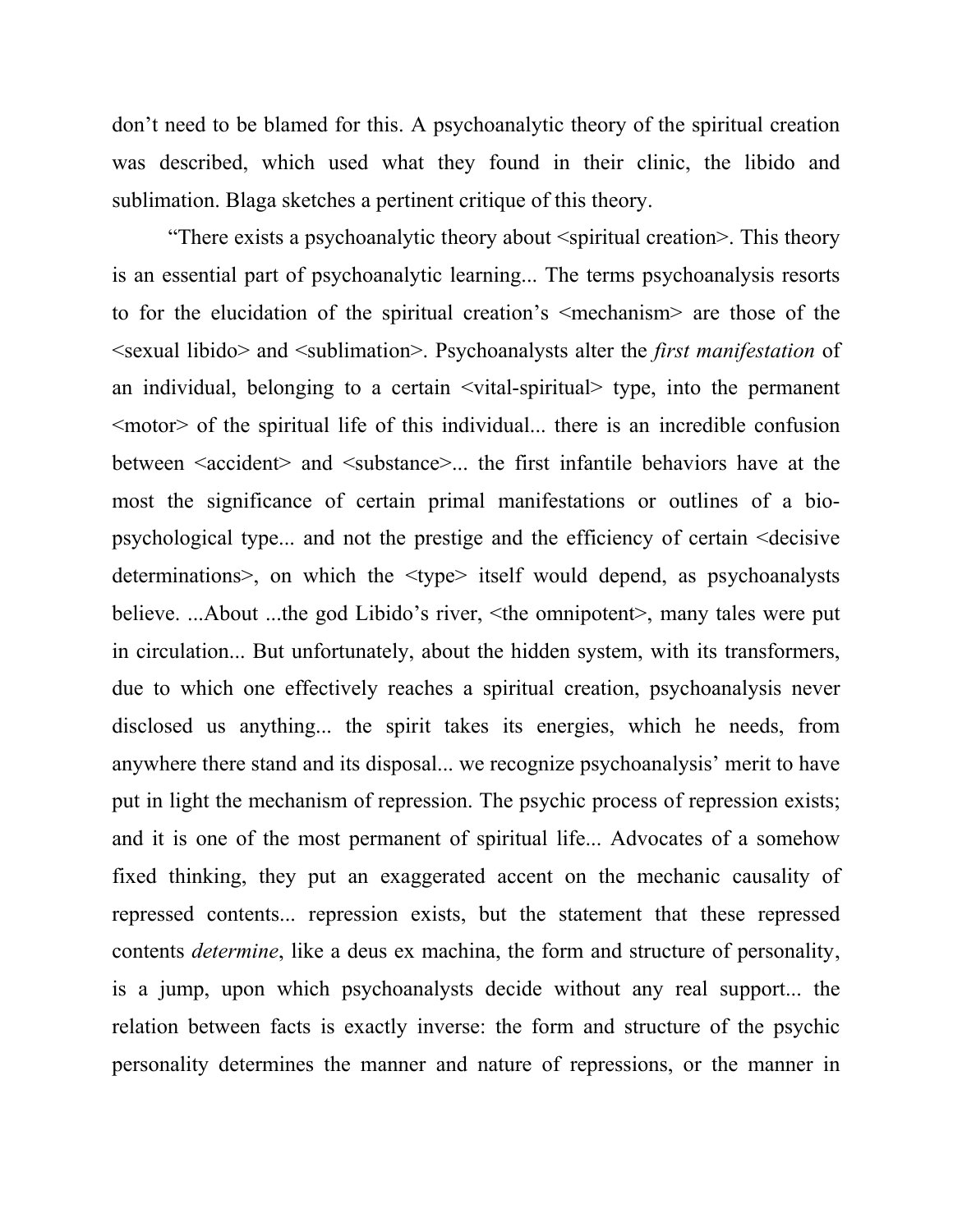which an individual solves from case to case the problem of repressions..." (Lucian Blaga, Op. cit. p. 31-35).

 I would like to ask you, as regards Blaga's statements, if you don't find the opinion that the unsatisfied, deviant libido is the only energy that is being offered to the spirit in order to create, a little forced and with a great degree of risk? Is it really that overflowing and more or less satisfied sexuality is the only impulse, the only source of power that is being offered to an artist when she creates, to a genius man of science, to an important thinker? Let's go back a little to Oedipus's myth. Do you really think that the achievement of this myth was determined by unconscious impulses of the eventual creator/creators, to kills his father in order to have children with his own mother? Do you think that the main message of this myth is simply this? I am of the opinion of those who see in Oedipus's myth the sanction of man's great achievement to pass the threshold that still kept him close to the animal world. As Blaga tells us, *man has a creative destiny*, destiny that was released through an *ontological mutation*. It is very good that in philosophy we can also talk about a  $\leq$  mutation $\geq$  the same way we talk about  $\leq$  mutation $\geq$  in biology. Maybe this ontological mutation of the human is not determined by a modification of genes, maybe it is only the rendering valuable of certain genetic functions not used until then, or a simple enrichment of the genetic material. The primitive human had the same destiny as animals, to  $\leq$  exist in the world and nothing more. The art of people who lived in caves comes to our help to understand this. The caves' walls, the different stones, have drawn on them all sorts of animals and even people. You can't really find deities, idols, but it remains an artistic creation, the start of an escape form the world of simple existence. Those people who lived, who existed only to live, just started to feel the need to create, to draw on a stone, to believe in a transcendent who could help them hunt. There came a moment when man realized he lived differently, that he lives in a world of mysteries.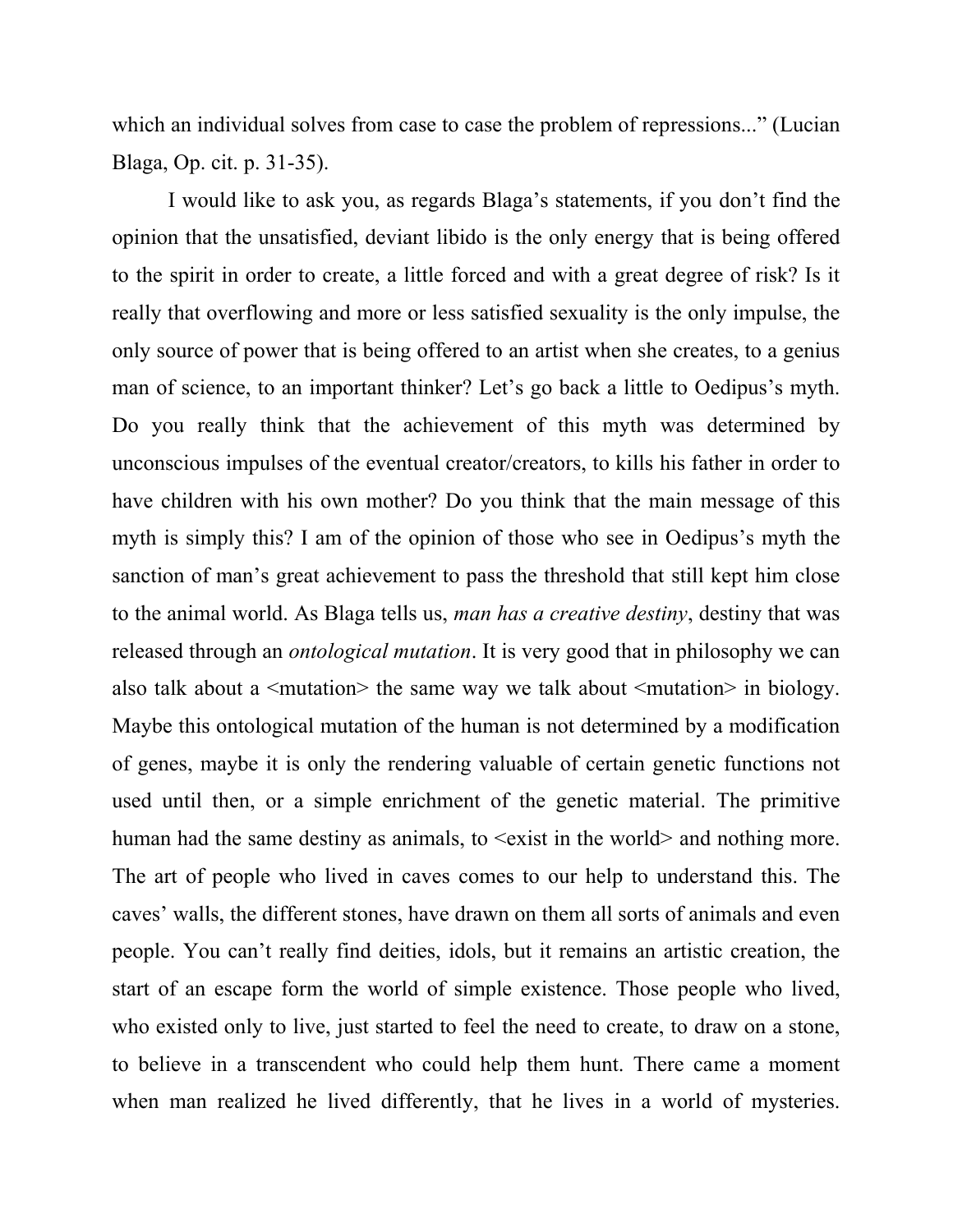Maybe among the first mysteries he felt the need to know are the ones connected to hunting, to the representation of animals, to a "force" that helps them hunt. All these became as many signs inscribed in stone. Then man started to become a creator, even if he didn't realize it. I think we can only approximate when man started to become man, to feel that he lives in a world of mysteries that he will try to unveil. When he started to understand that "*he lives for mystery and for revelation*." Man exists unconsciously in this ideated space of mysteries and his destiny became that of a creator, even if he doesn't realize it, as I was saying, because only through the act of creation could he attempt the unveiling of the mysteries. This new destiny, for human existence, is the ontological mutation.

 What is Oedipus's living? He found out, through *Pitia*, about the god's curse that follows him and tried to oppose it. How? By creating, alone, the defense of fulfilling it. He leaves his parents, without knowing they were only adoptive parents, and that leaving will only bring him closer to the implacable fulfillment of his destiny. The destiny is fulfilled! He kills his father, without knowing it is his father, and answering the three questions of the Sphinx, he also becomes the husband of his mother, with which he will have children. In this myth appears a mystery that we still don't really understand today. Oedipus says truthfully that man is stronger than gods, because the Sphinx will die, and she will only die if she receives a true answer. Only this answer, which determines the Sphinx's death, leads exactly to the fulfillment of the curse. The Sphinx dies laughing (in Enescu's version). What is the truth? Is man really stronger than gods? It doesn't seem so. But, at his death, Oedipus shouts: <We defeated the gods! My will was never in my actions>. Shall we believe Oedipus, who never wanted to kill his father and have progeny with his mother? Man, through his ontological mutation, through his creative destiny, became a danger for gods, for God. Picasso believed himself to be God, it is true that through his creations, through his art, he created a wonderful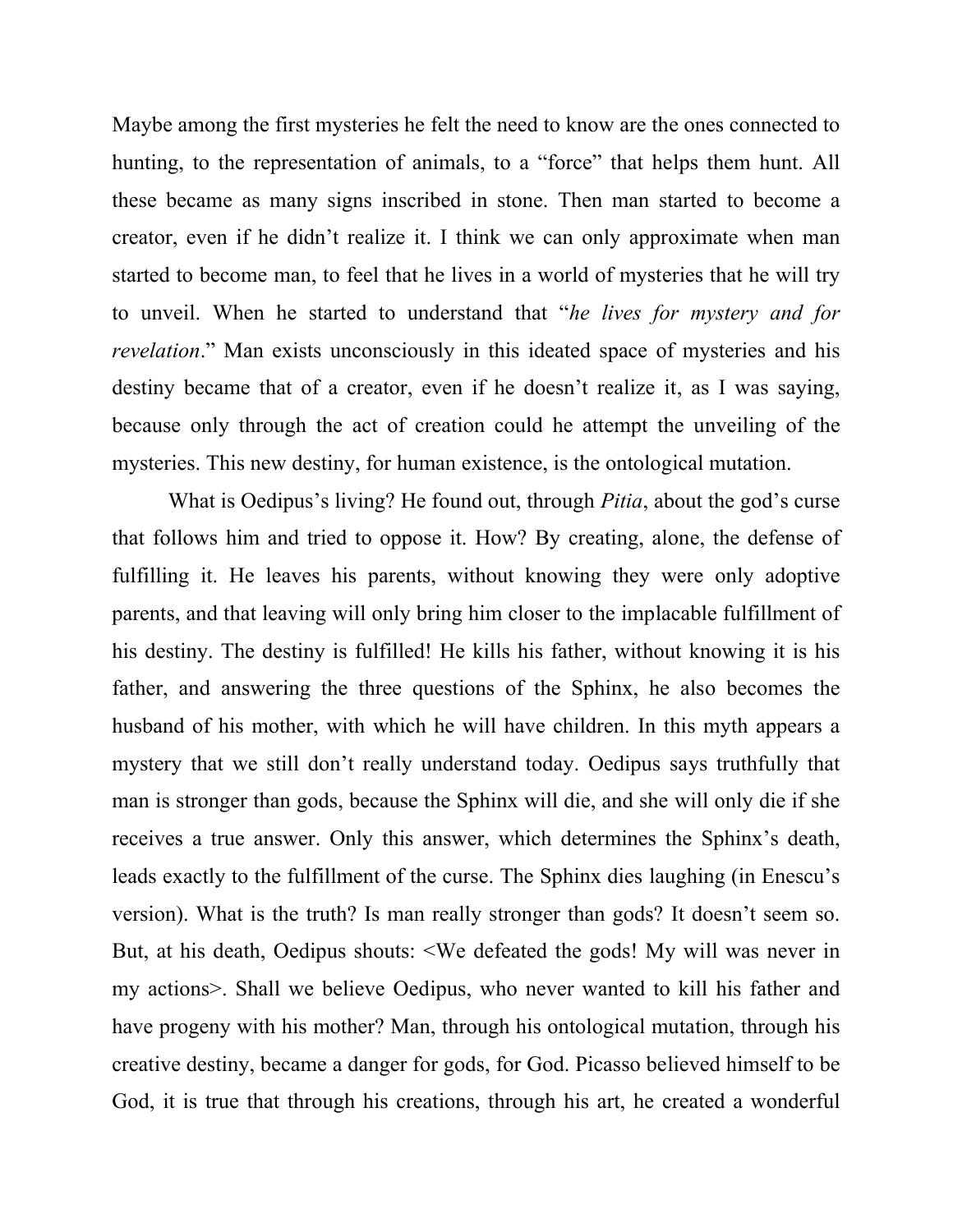world. Any creator, any artist, has the sensation that they create a world with their hands and heads. Maybe those who created the atomic bomb had the feeling that they were almost gods. Maybe even a saint, a hermit, discovering God within himself, might have had the feeling that he is becoming one with Him. Only gods protected themselves from something like this, they introduced in us the a priori forms of sensibility, the categories and the archetypes. All these are ass many possibilities of censorship. Blaga calls it *transcendent censorship*, in order to underline the fact that it is imposed on us from another world, from the world of the Great Anonymous. This Great Anonymous is a sort of world of Ideas, maybe better an intelligible world which, even if we have it within us, is perennial. It is the notions, the categories and archetypes of the intelligible world, it is God, who we have within us.

 Blaga considers the unconscious *the other realm*. "The existential mutation, once declared in man, he has promoted on an irrevocable line, where all his attempts could rival the Great Anonymous, if they weren't stopped by permanent breaks <from beyond>. These are the coordinates and terms of the creative destiny and of the human chances;  $\leq$ the existence for mystery and reveling>, <transcendent brakes>. (L. Blaga, Op. cit. p. 491)

 We are in a moment in which we can say that the transcendent meets the Kantian transcendental in us. It seems like for Blaga mysteries are the transcendent domain, although "mystery" is what humans don't understand from this world, from what surrounds us, from what we live. Man has something in him that he doesn't know what it is. Couldn't it be something else? Who guarantees us that our world doesn't interpenetrate with other worlds? Heraclites thought so, that our world is full of beings we cannot see. Didn't gods climb down on Earth and mingle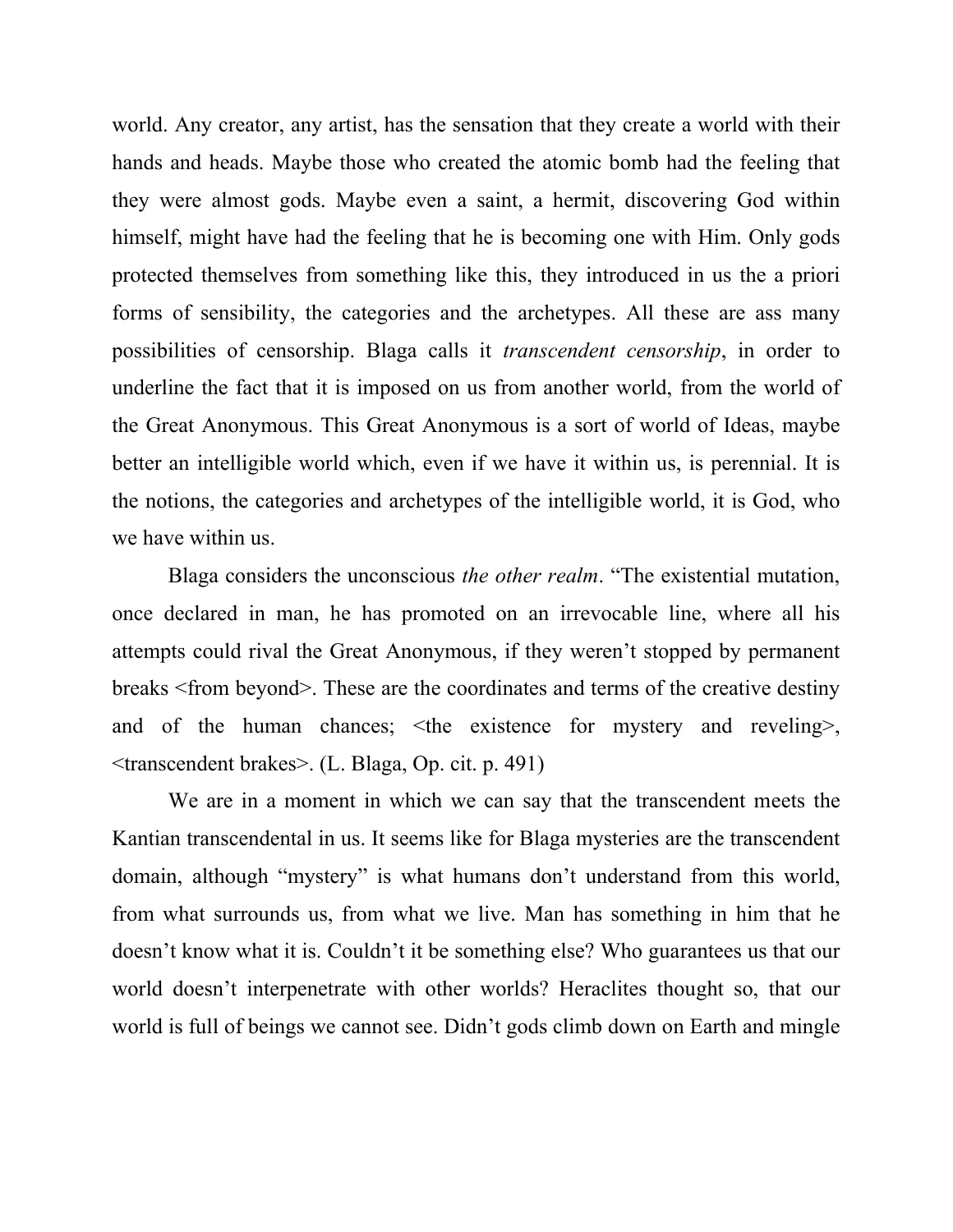in humans' lives? Greeks knew that every man has his Daimon<sup>[4](#page-22-0)</sup>, but only Socrates new how to use this presence. We, some of us, feel God within us. Man is a God bearer, but how many of us know this, how many can recognize that something like this is possible?

 For all these reasons I think it is not wrong to say that mystery, being something that exceeds our understanding, could have in it something from the world beyond, from the transcendent. We cannot prove this, but it seems harder to invalidate such a statement. Moreover, if the unconscious is the other realm, as Blaga says, it has in it transcendent. Is it a matter of the unconscious' categories? Maybe only a part of them?

What a difficult question! We can suspect the existence of the unconscious' categories, we can even be sure of their existence, but, unfortunately, we can't prove anything. We can't answer sure of ourselves what happens in the domain of the categories of the unconscious, which we have only presumed. Our knowledge of the unconscious is indirect, the unconscious is, for us, what its name says, an unknown, a mystery.

 If God is within us, it is true that the transcendent is also within us. For Blaga, the transcendent can come within us, can descend in our soul, can unite with it in our unconscious. He said that we Easterners, as opposed to Westerners, for whom the transcendent ascends with the cathedrals' "arrow", we have the feeling of a transcendent that descends, that comes into us, just like the sun rays descend in the Saint Sophia Church in Constantinople through the circular windows in the vault.

 I will ask you again. Do you think that the one/ those who created the myth of Oedipus, that the myth of Oedipus, the way it was born, is only the simple

 $\overline{a}$ 

<span id="page-22-0"></span><sup>&</sup>lt;sup>4</sup> The [Greek](http://www.occultopedia.com/g/greece.htm) Daimon means 'divine power', 'fate', or 'god'. To the Greeks Daimons were intermediary spirits between human beings and the gods, acting as spiritual advisors.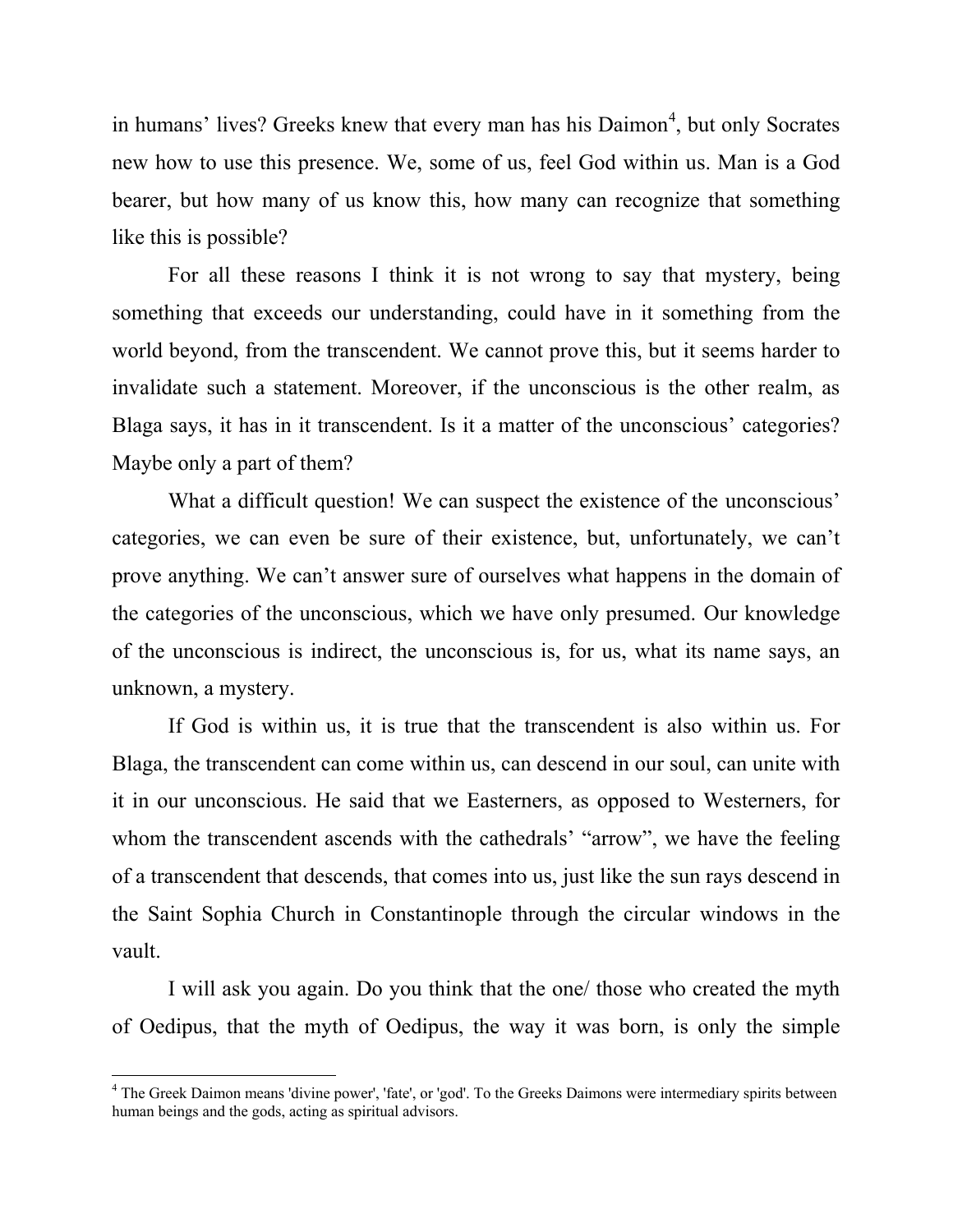sexual impulse repressed into the unconscious, a transposition through sublimation, of the boy's desire to sleep with his mother, reason for which he had to remove his father? Don't you think, rather, that this unconscious tendency, if it was possible (and why not, because humanity carries with it everything that is most beautiful and most horrible), lead the myth's creators to the choice of this horrible incest, in order to create a relief, a strong dramatic structure that opposes the moral legality of the era, in order to communicate what was important: that man has received unimagined powers through his creativity, and with his creative willpower he managed to measure himself with the gods, even if unsuccessfully? The man Oedipus acted unnaturally, but he lived beautifully. In his live he constantly opposed what he eventually did, that's why his willpower was never in his actions, he wanted something else than what he achieved. Maybe there's one more thing to say and I owe this to a younger friend who agreed with me, that the myth of Oedipus can be more than what was said until now, if we try to change the event a little.

 Man's power can live most beautifully only in the living out of his destiny. If Laius wouldn't have thrown out his child to fulfill his destiny, Oedipus, even in the condition of implacably fulfilling this destiny, he could have rejoiced in living his childhood and youth next to him, next to their son. This way, they lived the trauma of puericide. In this case, the myth could be a social commandment that forbids the killing of children, as a matter of fact it is something like that also, or a simple stimulus to live a dignified life, even if you are destined a tragic end.

 Here there is a lot of truth. In this limited situation, he can appear forced. As a matter of fact, we all know that this world will end someday, nobody knows when. Maybe tomorrow, the day after tomorrow. Those who live in California know that one day an earthquake will break off this part of land and few will escape. Even so, we continue to live, to have children, to be, if we can, happy, and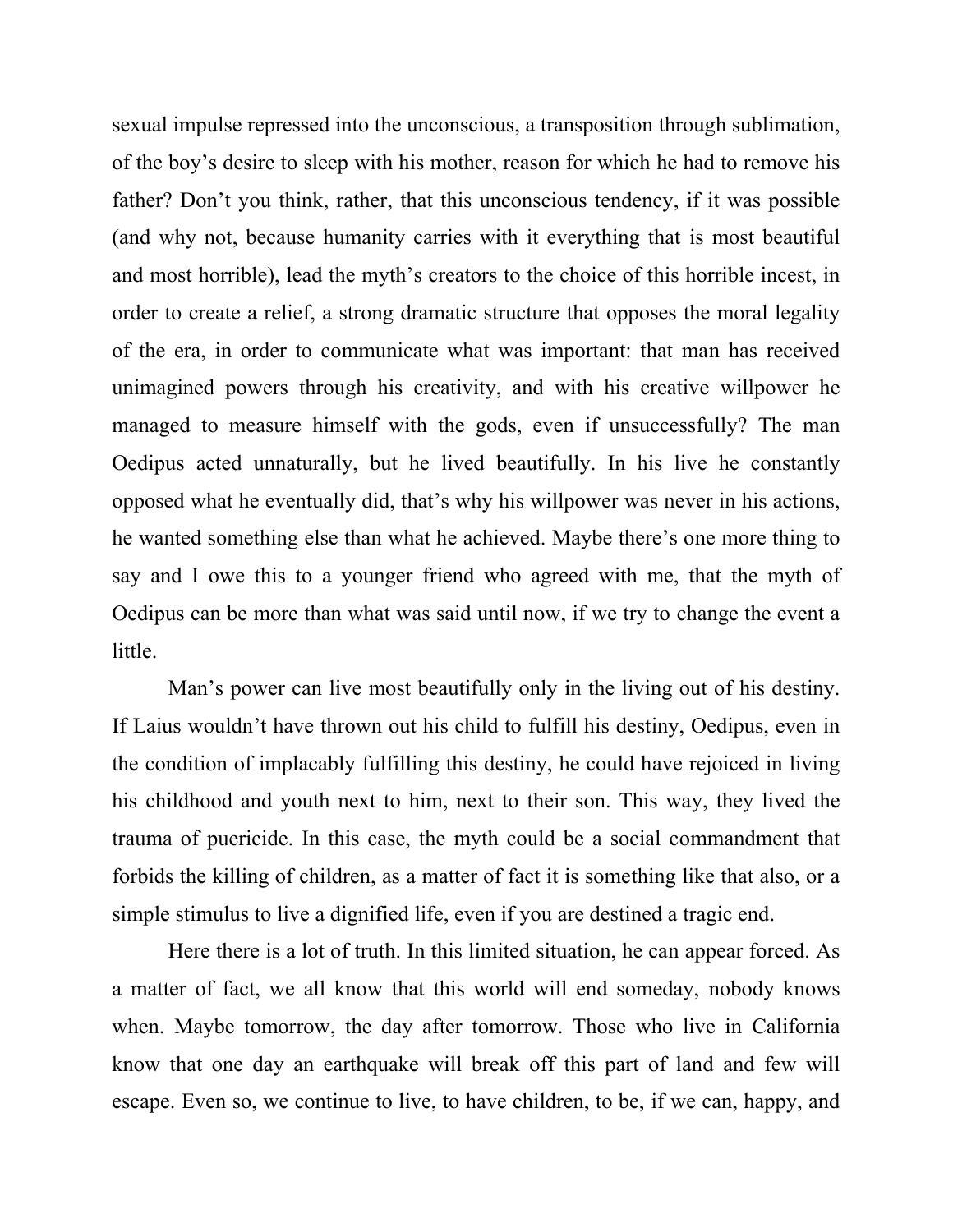Californians don't seem to care a lot what will happen to them, they are happy that they live on a beautiful part of Terra. The "Titanic" was sinking fulfilling a horrible destiny, but some still played their instruments for those who, like them, could no longer save themselves from death. I always admired them, exactly because I was never able to break away from worrying about the future, those who know how to be happy with what they have, with what life puts at their disposal.

 We can defeat time, or better, unfavorable times, because nobody can defeat time. We lived, with my wife and our daughter, through the horrible years of Ceauşescu's communism. Maybe the most tormenting for us was the corruption of the children's souls in this epoch of glory. They lived a double life at school, where they had to be obedient to false ideas, and at home, where we secretly celebrated Christmas with carols and Easter with red eggs. In our house came friends with which we had endless literary or philosophical discussions. It was as if we didn't live in an epoch in which we were forced to live. That's why we came out of this era more prepared for what followed than others. Of course other illnesses threaten our society that tends toward freedom, illnesses that bring back lies and impose a great deficiency in communication, but nobody imposes on our children anymore ugliness and falsity as law. Now we can choose beauty or ugliness, falsity or cleanliness.

 Man is stronger than gods if he *wants* to be, and he can be creative even subjugated to the most horrible situations. We don't need to replace the psychoanalytical explanation of the Oedipus myth, but this myth can also communicate something much more beautiful, grander, just as Enescu thought. Therefore, we would like to show that something else can also exist, profoundly inscribed in our unconscious, that can explain a behavior differently, even if our life is strongly dominated by the sexual instinct and by pleasure. Instincts are not the only possible explanation. I don't think that the existence of an omnipotent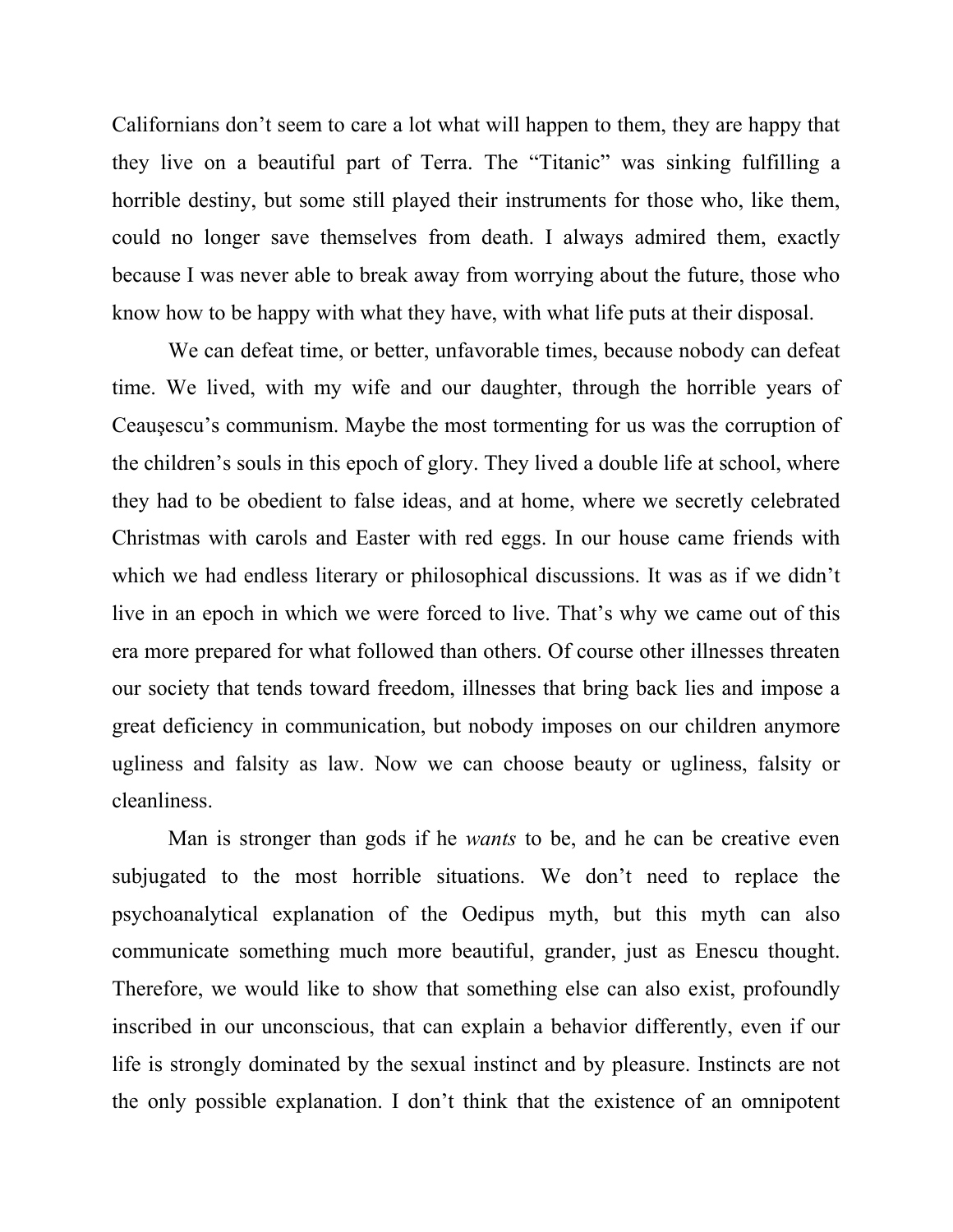instinct can unveil the entire truth about the unconscious. Man can, has the power to conquer any obstacle, even a dominating destiny, a terrible destiny. For old Greeks, this force was the willpower that leads conscious thinking. In the end I think they were right. The unconscious in the Jung-Blaga version can help us, but consciousness is still the specific human part and it dominates as importance over the conscience, even if the levels of unconscious are quantitatively more important. We, people, are conscious willpower. Our feelings can be dominated by the unconscious, they are even lead unconsciously. But there is always also a conscious component that has its value in any feeling and the application of our willpower doesn't always imply a fight with an instinct, it doesn't always lead to sexual complexes, but to the victory of what we think, of what we want.

 I will try to give another literary example. The writings of great creators, be they even anonymous, have been an inexhaustible source for science. The Bible, the Vedas, the Epic of Gilgamesh are as many monuments of universal culture. Let's not forget that the fourth book from Plato's *Republic* was able to inspire Freud in his psychoanalytic thinking, just like Dostoyevsky's novels opened the road to psychological research. I will stop at Dmitri Merejkowsky, personality in the literary critique world. Talking about Turgenev, Merejkowsky unveils the particular aspect of love in this author shadowed by colossi such as Tolstoy and Dostoyevsky. For Turgenev, love is etherized, it has a virginal aspect, as if flesh, muscle, veins and bones did not exist. For Turgenev, love is not violence, screams, birth, carnal ecstasy. Everything happens in a register that would have been useless to Freud. "...we are not talking about a castration, on the contrary, it is a flaming allegiance to sex, a burning purity, an infatuated virginity... Turgenev's women and girls are icons among human figures, among those who live... All of Turgenev's women and girls hear Vasily's call, but it is not Vasily, it is somebody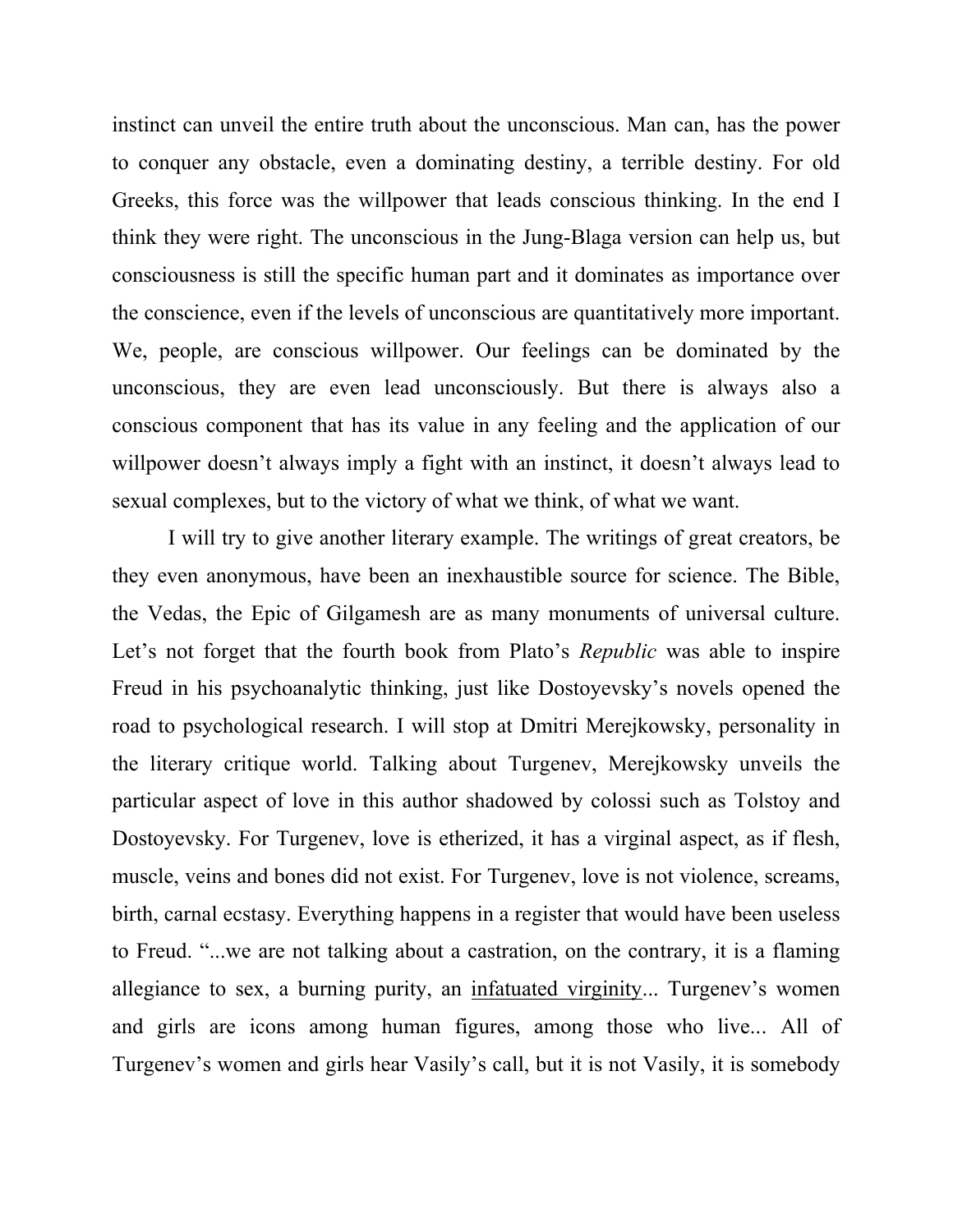else... Vasily is Christ in person..." (Dmitri Merejkowsky, Compagnons Eternels, Ed. Bossard, Paris, 1922, p.296-300).

 I don't know if the sublimation of the sexual instinct can explain everything. I don't think it can be the basis of everything that happens in human creativity. To accept this, as Freud and his followers did, is definitely a point of view that is unilateral and a little forced. Let's not forget that Freud used in his theory experimental data after one experiment, even self-experiments—as was the case with cocaine or with his own sexual experiences—generalizing a little too soon. It is, definitely, a method used by researchers and that can give good results, but it also opens up the possibility of many mistakes. Love is also something else, it has the right to something else, even if it doesn't find itself in front of characters who are not castrated. Similarly, our unconscious can also be populated by feelings that approach the spirit not only with sadomasochistic fantasies. Moreover, I think that we can, if we want and with great effort, translate, convert, change our sexual urges that dominate us, especially at a certain age, that populate are dreams or even makes us daydream, to convert them into artistic creations, literary, musical, into creations, in other words to sublimate them. Who wasn't a poet when he was in love? Who doesn't hum or remember with pleasure a piece of music related to an amorous encounter, to a love? Eminescu, Baudelaire, Blaga wrote masterpieces when they loved, Picasso, Dali, Wagner were stimulated by their great loves. I think each one of us did something beautiful when they were in love, something they always remember with pleasure.

 Allow me to make another digression that may prove useful. Kant, in *Foundations of the Metaphysics of Morals*, talks about happiness, about pleasure, as motor of what man covets, as impulse of his tendencies, his volition. It is known that Immanuel Kant refuses Epicureanism, eudaemonism. For Kant there exists an inferior pleasure that belongs to the world of senses and a superior pleasure in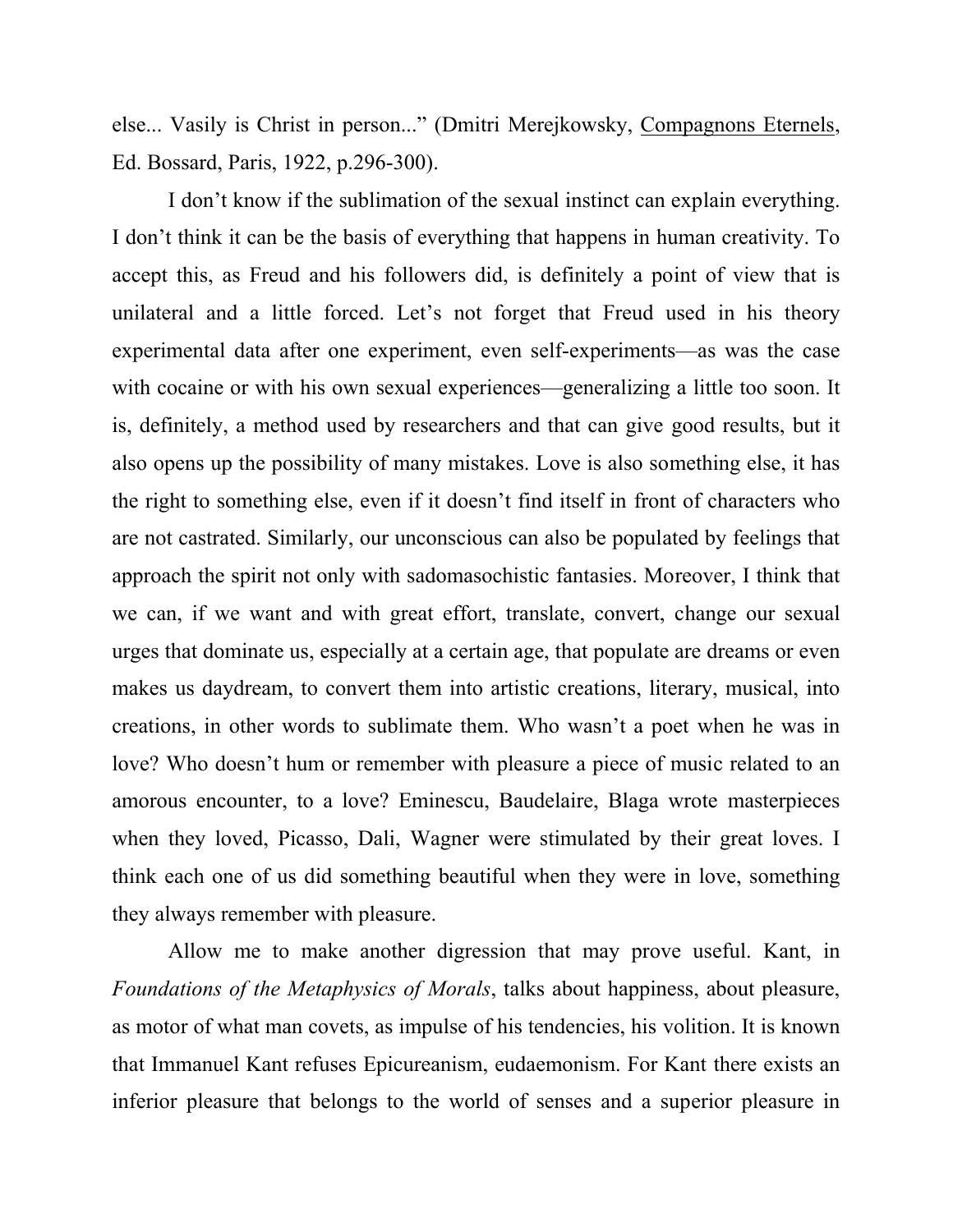which the reason is the faculty of coveting. For him, "...creatures without reason only feel sensitive impulses" (Immanuel Kant, *Foundations of the Metaphysics of Morals* and *Critique of Practical Reason*, Ed. Stiintifica, Bucuresti, 1972, p.79). He prefers to occupy himself with the search for beauty and of pleasure through reason. But Freud realizes, even if we don't completely agree with him, an interesting synthesis, showing us approximately what the impulses of aggression and sexuality look like in humans, the rational beings. How these instincts can be masked and transformed in the domain of reason. Not accepting Freud completely, we cannot accept the success of his revolution.

 Let's go back to Kant. It is true that the intelligible world is different from the world of Ideas. For Plato, the world of Ideas is transcendence, it surpasses the poor man, while the intelligible world is for Kant within us, humans, even if it surpasses the individual man. It is a sort of human transcendence, it is the transcendental. What is valid for all humans surpasses the individual. Immanuel Kant is in search of immutable structures, of thinking "skeletons". He is not interested, like Plato, in Ideas and their content. That's why the intelligible world is something else than the world of ideas. That's where only the a priori forms are, space, time, and the categories of our understanding. These a priori forms gain content from the world of senses, making possible the a priori synthetic judgments with which we know the world.

 What is remarkable for this intelligible world if the fact that we are not conscious of it. We have the space, time, and the categories of understanding, without feeling that we have them and without knowing where we have them from. It is the same with gravity, with Earth's revolution. They are, but we don't feel them. Kant doesn't even seem interested in the origin of forms or categories, we just have them and with them we can understand and know nature, the surrounding reality. From Kant to us data was collected that makes us accept the fact that space,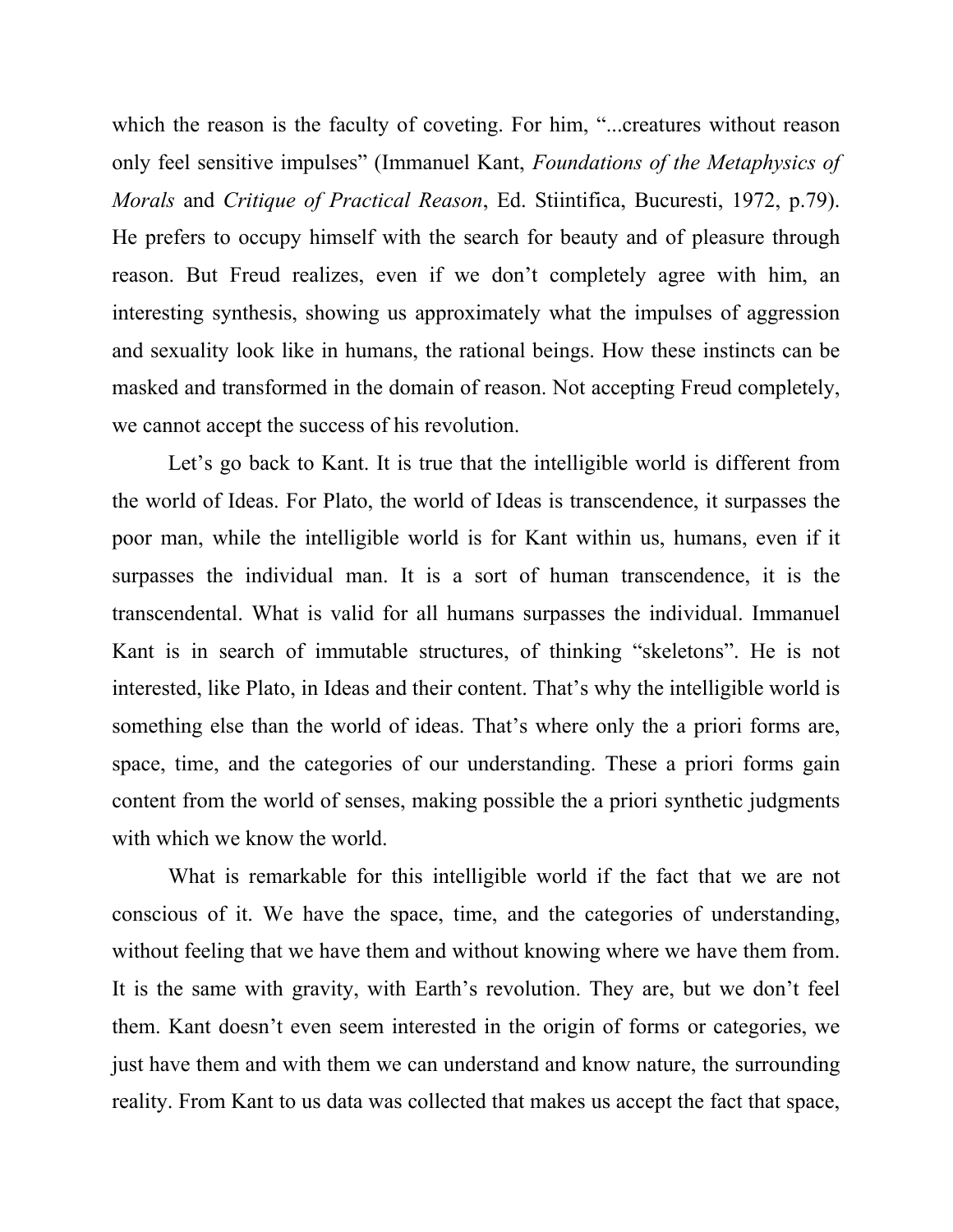time, and the categories with which we understand the world would form through experience, through learning. It is still difficult to try to prove that everything comes only through learning, we have something before we are able to learn, an a priori that makes learning possible. This re-launches Kant's point of view, because we have an a priori that helps us know, mature, become people. Lucian Blaga comes to show that our unconscious contains a priori forms, it contains a spatial, temporal structure, categories of the unconscious, stylistic categories which also help with the modeling of our notions, which we use more or less consciously, about space, time, and categories.

 Kant, in *The Metaphysics of Morals*, makes a remarkable parallel between pure and practical reason. "...to my volition affected by sensitive covetings is being added also the Idea of the same pure practical volition..., but belonging to the intelligible world...: almost the same way that to the sensible world's intuitions are being added concepts of the intellect, which through themselves only mean the logical form in general and which thus make possible a priori synthetic judgments, on which any knowledge of nature is based." (Immanuel Kant, Op. crit., p.73). In order to succeed in happiness, in pleasure, in good, in freedom, we need the intelligible world's domain, which offers us a categorical imperative. We belong, as phenomenon, to the sensible world, and as reason to the intelligible one. Even if within us these two worlds unite, we are beings determined by the laws of nature, so deprived of freedom, but free through our own volition. It is a distinction that would separate beings without reason, animals, which are determined by natural laws, by instincts, from rational beings, who can be free through volition. This means that man can be viewed from two different points of view; as belonging to instincts, being dominated by them, but free from this determination through his willpower, through the fact that he is man and not animal. It is true that, in its turn, man's volition to be free, happy, to have pleasure in life, to sign up for good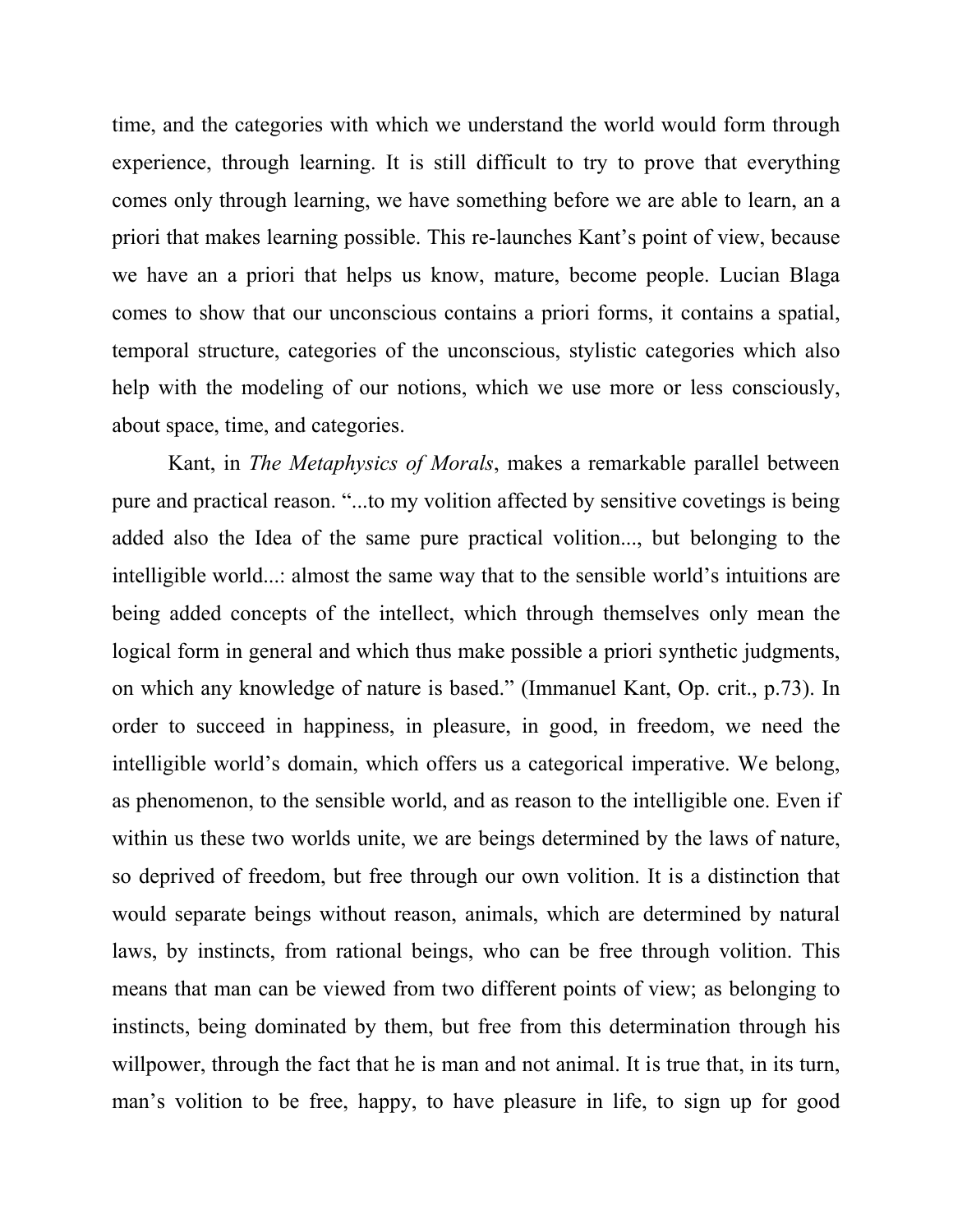actions, is also dependent, dominated by the categories of the unconscious, the conscious, archetypes, by the intelligible world. These notions and categories determine us as rational beings, but they make us free as individual volition.

 I would like to go a little deeper. According to what Kant said, the *a priori* notions and categories are only a scheme, a structure that fills with data offered by our sensitivity. Even the notions proposed by Blaga are the same, a structure that through personance brings modifications in the forms and categories of our understanding. We know that we have certain notions, Jean Piaget even showed it experimentally, which start functioning with the maturation of our nervous system. Mathematical notions, like other abstract notions, are only formed in our mind at a certain age. We have the notions of truth, beauty, and good very early and they develop in parallel with the instincts of defense, aggression, and also the first signs of the sexual instinct. Let's remember the wolf children found in India, which had developed only aggression, defense, and hunger instincts. With all the efforts made by those who cared for them, they weren't able to activate in them either speaking or any notion of communication through signs or feelings. Before they died they sketched, nevertheless, a human smile, a sketch of pleasure and good notions. The neuronal paths these children had, the sketch of the notions they had, were not able to function any more once they were definitively closed through the absence of adequate stimuli in the first childhood period. It would seem that we have certain notions of good, of beauty, of truth, approximately how Plato saw his world of ideas. Only these notions do not exist in a transcendent world of Ideas, they are within us, we have them in the intelligible world, we have them as an a priori of our being. They are very close to how Jung saw archetypes. I don't know if such notions, such Ideas, are not included in archetypes.

 I would like to be a bit more explicit, to be able to be understood, to say what I want as simple as possible.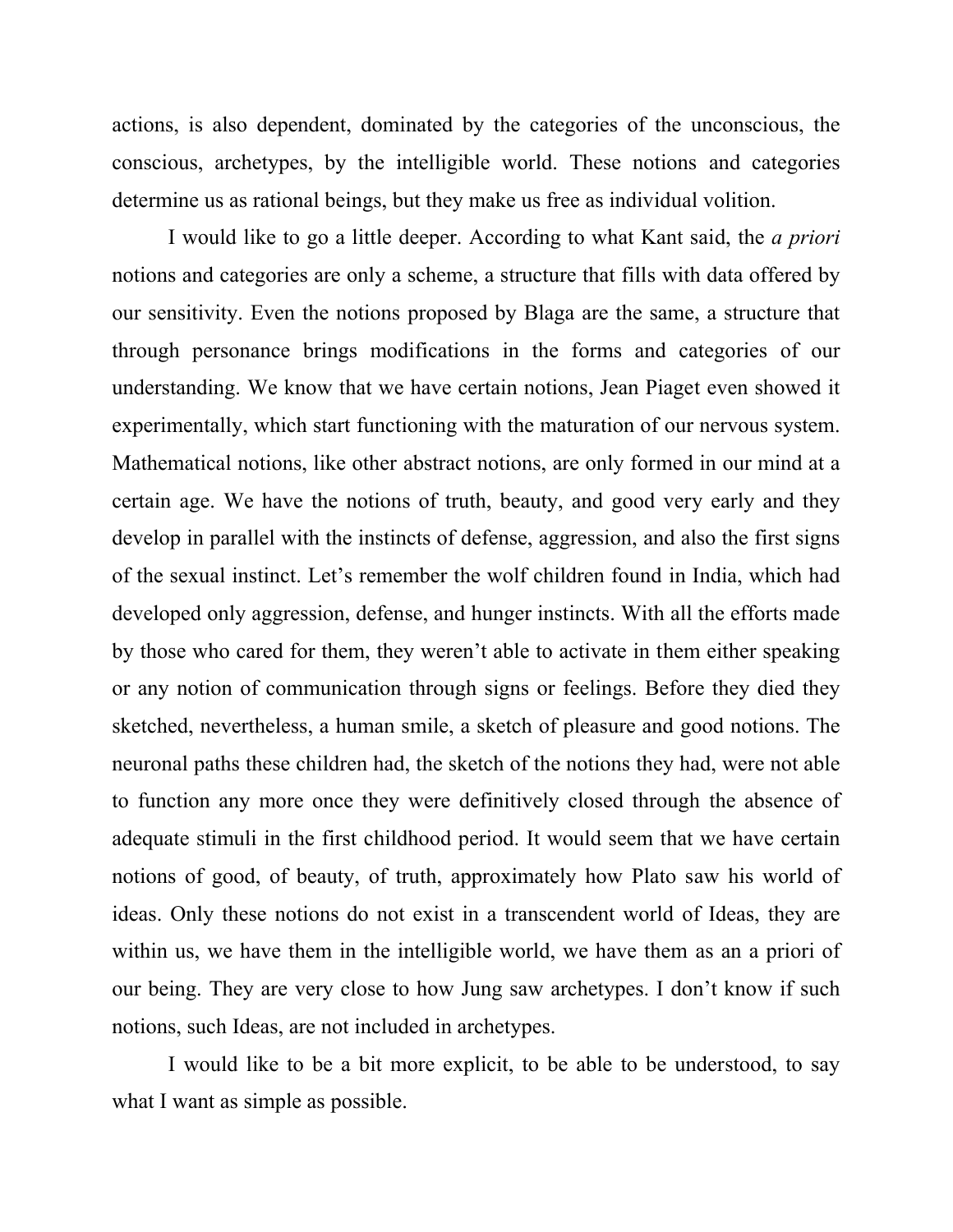The human animal has inherited instincts, like any animal; it also has, still like any animal, certain inherited notions and categories, like a sort of sketch, of scaffolding, that becomes construction throughout life. This animal has succeeded, no one knows how, to also posses thinking, reasoning. Due to reason, the baggage each man inherits is richer, has become richer. We started having more elaborate categories and, next to the a priori forms of sensibility, *space* and *time*, we have, from birth, the sketch of abstract notions. Beauty, love, good, truth number among them, together with the archetype of the absolute, of the father, of water, of lifegiving water, and many others. Everything we have as belonging to the human species could belong to any rational being. As Immanuel Kant thought, there is an *a priori* for every individual being, for every one of us, an a priori with which we are born, with which we grow up, on which we build our being as individuals, an a priori which fixes us as individuals in the species of rational animals.

 This entire a priori is unconscious for us and for the adult man it can be brought into conscious with a command of the volition, so of the conscious reason. Instincts are a presence in any activity we perform. We eat daily, we dress, we shelter from rain and blizzard, we love and have sexual relationships. Instincts are the characteristic of animality, that why they are present in us at every step, but we have reason. Rationality, even when very developed, is not a necessarily dominant characteristic in all people, but this possibility cannot be excluded.

 We said that we, as people, have an unconscious populated with richly structured notions and categories. They are an a priori. If a moral law can exist in such a way that what we want at a certain moment, what we want to fulfill, can always be a principle of a universal law, this can only depend on the intelligible world, on what we have a priori. This unconscious *a priori*, enriched by every one of us, is our stylistic matrix, together with the archetypes.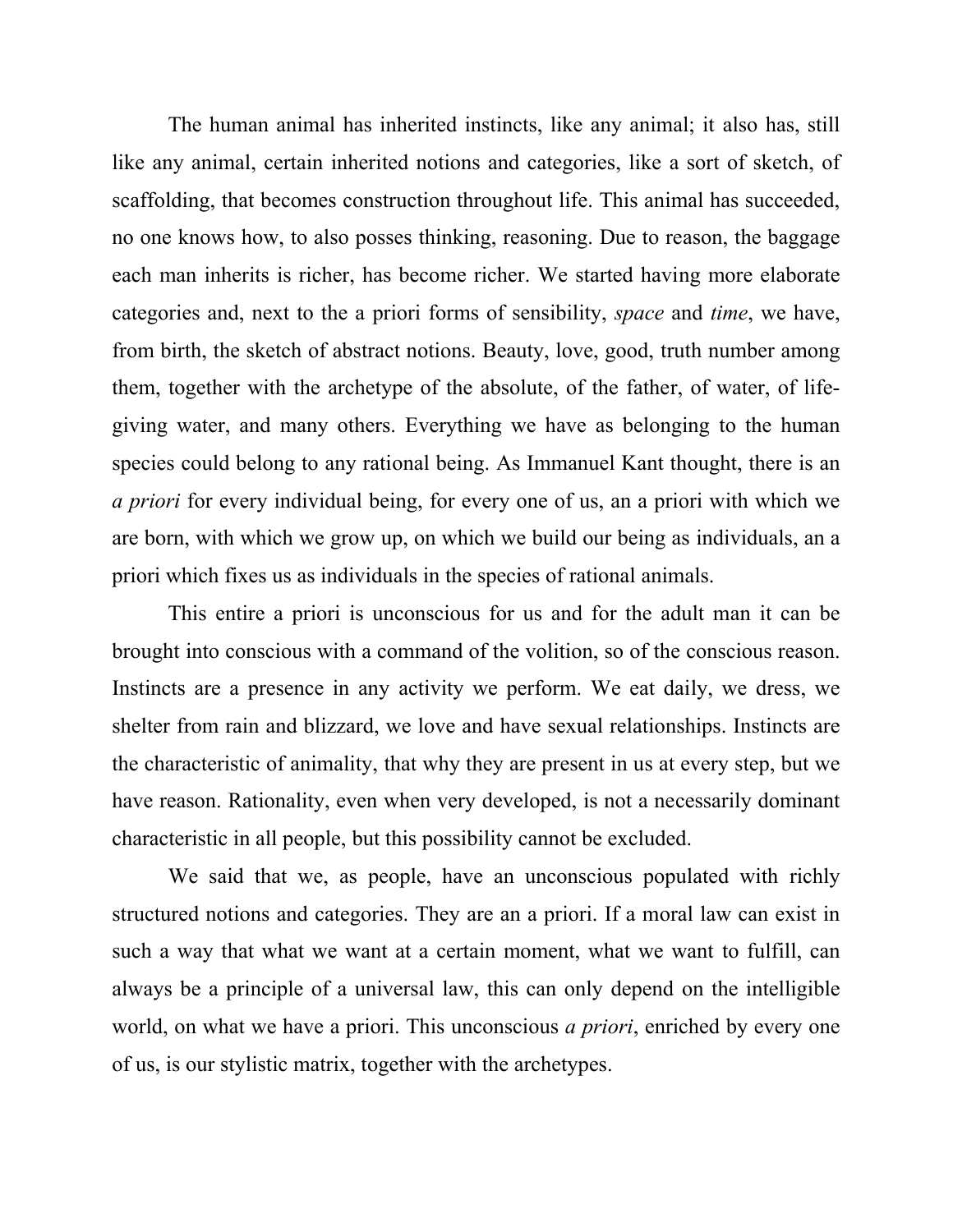For the ancient man, physical, emotional, as well as spiritual values were together and they were similar. The man beautiful on the outside also had a beautiful inside. This is what the well known Oscar Wilde novel *The Portrait of Dorian Gray* is based on. Socrates had an ugly face, but a beautiful body; in his youth he fought sword in hand for Athena. Plato, in Lysis, proposes another such proximity until fusion between beauty of the body and that of the spirit.

 What is a sporting achievement in our world today? What is sport? An ancient inheritance. Physical education and sport polish us, when they are not exaggerated, they model our instinctual urges of aggressiveness, they sublimate them into the desire to win a competition, to be victorious. With the occasion of this action certain archetypes can be stimulated, which sustain the moral values that are so needed in any sporting competition if we don't want them transformed into a slaughter. Such actions of sublimation of instincts can be achieved in any domain of human activity, but a constant support of the *eumeros* archetypes is required. Otherwise, any economic competition would be transformed in robbery, any army would be a gang of vagabonds, and men of science would take care of how to pull the rug from under each other's feet.

 It is what Jung calls "conjunction oppositorum", when two poles, apparently opposed, without excluding each other, will collaborate, will be inscribed in the same Universe of discourse. Just as we need water and fire to boil water, the same happens with bad and good. An action can be good for me and bad for my neighbor. The action *in itself* is neither good nor bad. It has a Universe of discourse of the action, while the value appraisals are a different Universe of discourse. Good and bad are relative for me, or for the neighbor, but they are part of the Universe of discourse of value appraisals. When the subject is man, his personality, his will, the rule is relativity, a relativity in the field of an action and the field of certain value appraisals that can intersect. To say nothing of the fact that each man has his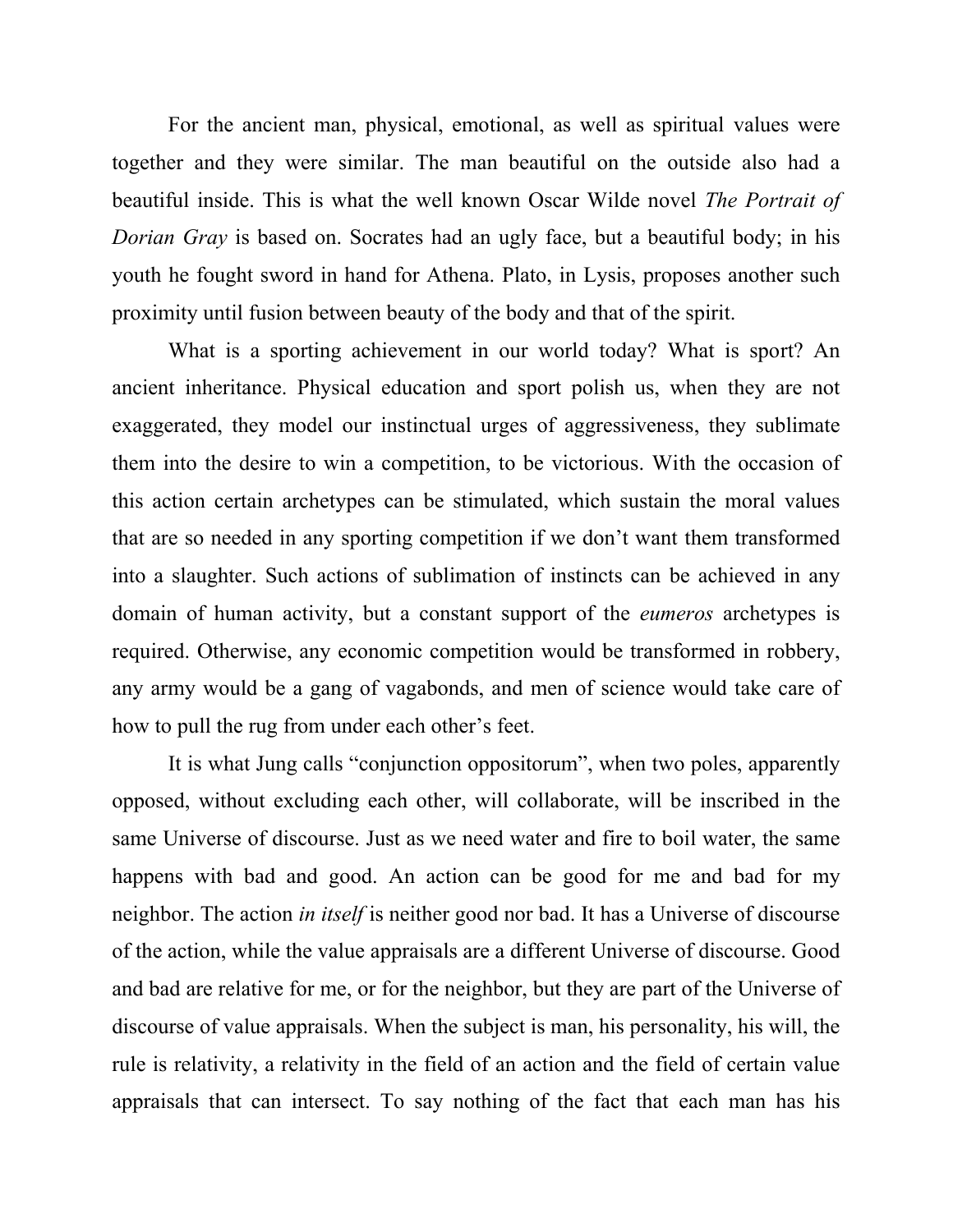contradictions, his indecisiveness, these being able to influence any action. We cannot color the personality of a man, even if he is an exceptional man, full of lively, bright colors. We need shadows also, chiaroscuro. Each of us has more or fewer shadows.

 The embrace of contraries, their neighborliness, should be the rule in the domain of the psyche, especially of spirituality, as it manifests, actually, every day and in everything man does. If we transpose the complementarity from physics into the psychic domain, it should mean an impossibility to have exact data about an individual, about an individuality, only about a "population" of individuals. Individuality remains not understood in its depth, but we know that we have a priori forms of sensibility, categories of knowledge, stylistic categories, instincts *the shadow*, archetypes—*eumeros*. Another aspect of the psychism's complementarity is the *transcendental censorship*.

The same structures, the same contents, with which we can know what is in the surrounding world, the same ones limit this knowledge. It is even the theme of the observer who influences the development of the experiment in physics. The light we are forced to send in order to see what happens in the atom will chase away the electrons form the orbit. The light with which we want to see modifies the atom. That's why we can't see anything, we are able to know what happens with atoms because we can measure the energy level of a "population" of atoms, the modification through measurement being negligible. That's why it was difficult for Jung to see find the archetypes inside his patients' mind. But he understood, finding a certain type of psychic invariants that he can use an artifice and search for archetypes in humanity's myths. We have in our mind without knowing that we have them and where we have them from, a series of invariants that appear as symbols in a story. *Fairies* carry our good thoughts and help us fight against evil magic, *dragons* unfold instincts, the same with the *Greatest Dragon* and the *Shrew*.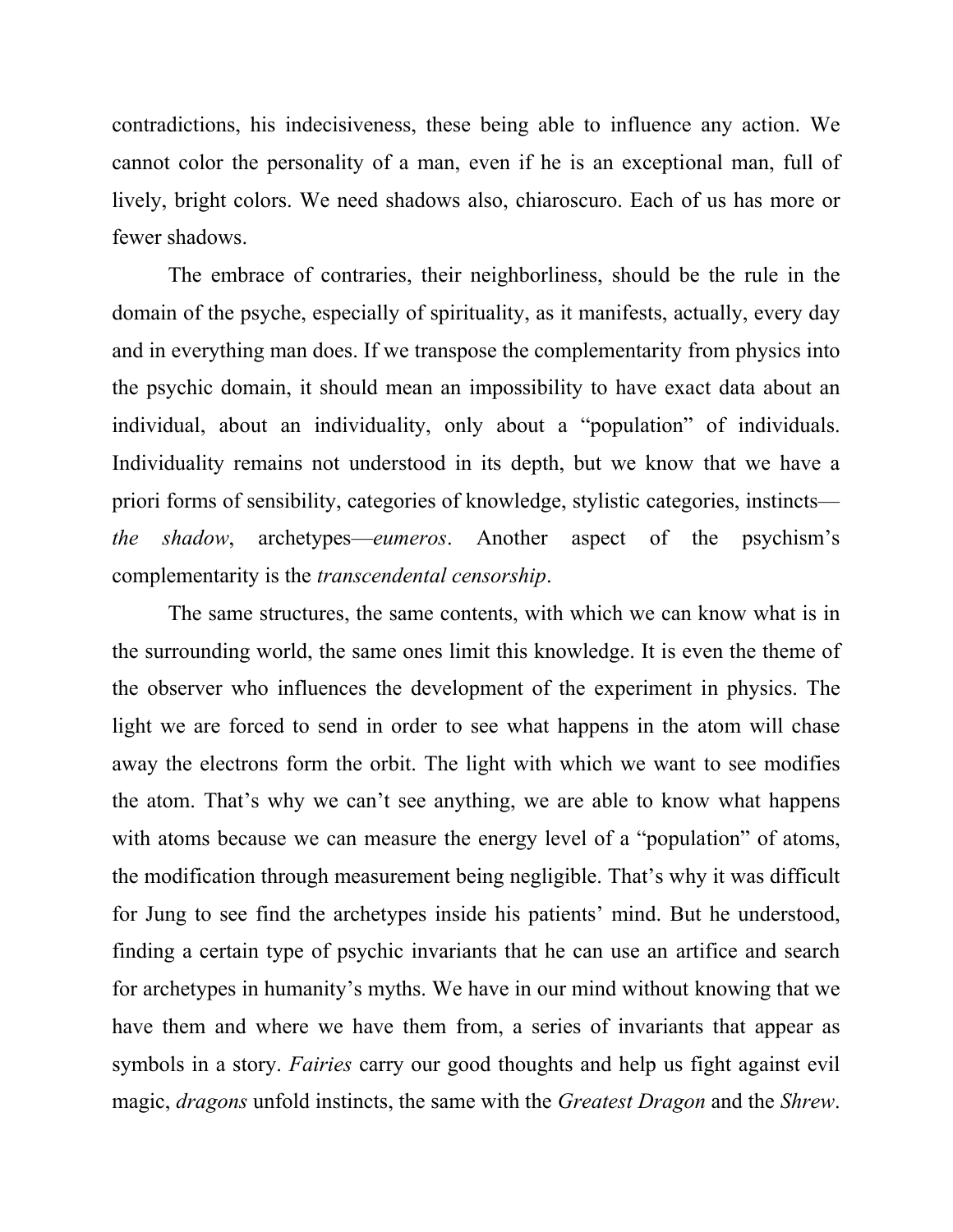*Prince Charming* and *Ileana Cosanzeana* are our hopes for what is beautiful, good, for love. The *Horse* that eats embers takes Prince Charming on the wings of thought. *Life-giving water*, dripped by a bird in Prince Charming's mouth when he fights the Greatest Dragon, gives the former his lost force, his power, in order to fight until he wins. Pinocchio needs a cricket, which is a sort of personal *daimon*. How many other symbols don't you find in stories? Maybe it would be good to think more, when we will search for archetypes, as even Jung says, about symbols. The name, the word, is itself a limitation from this point of view, even if otherwise it is a huge opening. The symbol, maybe even the thought, is more comprehensive, more *true*, if by truth we understand here the archetype's truth, than the word. *Mercurius*, the *philosopher's stone*, the *grass of life*, the *life-giving water* can be written down under the same archetype, even if we call them differently.

Let's return. Blaga does not speak anywhere about the intelligible world, nor does he speak about the world of Ideas, but the Stylistic Matrix is a structure of the unconscious which we partially have a priori, and we partially enrich through experience, and the characteristic of humanity, the motivation of man's existence, is the necessity, therefore a categorical imperative, to be a creator, to be conscious of living in a world of mysteries which man wants to reveal, to uncover through the creative act.

Reason can be a characteristic of man because you cannot be a creator without thinking, without being rational. But not only. Through reason we can also bring what is not desired, in other words we can have reason that can support evil, what is ugly, falsity, dirt. Here the participation of the unconscious, of the domain of our understanding, is very important. In order to understand the world, we use the a priori forms that we have, our stylistic matrix, more, and thinking as reason less. We think very well, when we understand the world, with only the aid of the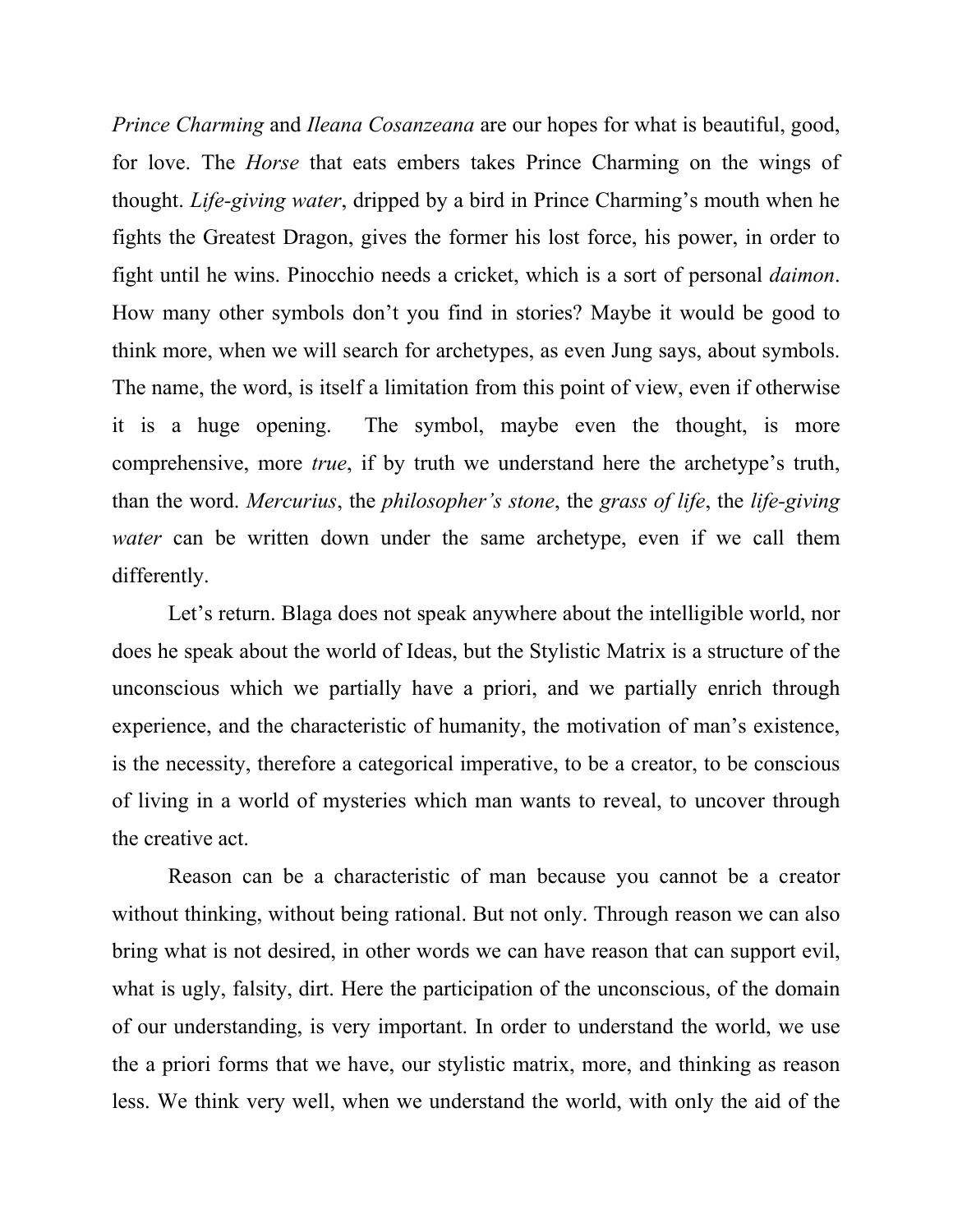baggage of stylistic matrix and archetypes. If we want something, if we want to act, then reason comes into play. Kant made a very good delineation between *understanding* and *reason* (*Verstand* and *Vernuft*). I ask your permission to also point out the distinction made by K. Jaspers between *understanding* and *explanation* (*Erklärung*). The understanding through the stylistic matrix cannot lie to us, cannot lie. It always shows us to our face the truth compared to the notions and categories of the stylistic matrix, to archetypes. Reason, our will, we are free through it, it helps us achieve the greatest wonders and the most horrible actions. It helps us carry out what is beautiful, good, clean, charming, as well as what is bad, ugly, false. The great social experiments, a tragedy of humanity, were possible due to the deformed use of reason. Why deformed? As a matter of fact, beautiful and good is what I like. This is exactly the deformation typically used by reason, because *beautiful* and *good* should correspond to certain *archetypes* and not to our good liking determined by will.

We saw that along our stylistic matrix we have the categories of understanding and some very general abstract notions. Truth, beauty, good. These notions dominate us from early babyhood and we cannot escape from under their tutelage. They correspond to the species, they are under a universal law that can become, for us, a simple volitive, rational choice. Even what is beautiful can differ from one continent to the other, the same with what is true, or good, we all have these notions and they are filtered by the stylistic matrix, they are filled with a content that can be regional, but it behaves as if it was universal. Every one of us wants something, desire something, have pleasure for something, but the stylistic matrix and the archetypes are the determination under which we stand and we cannot escape them. It is something we don't know, but we feel. We feel the conflict that can be unleashed between what we want, our rational freedom, and the unconscious determination.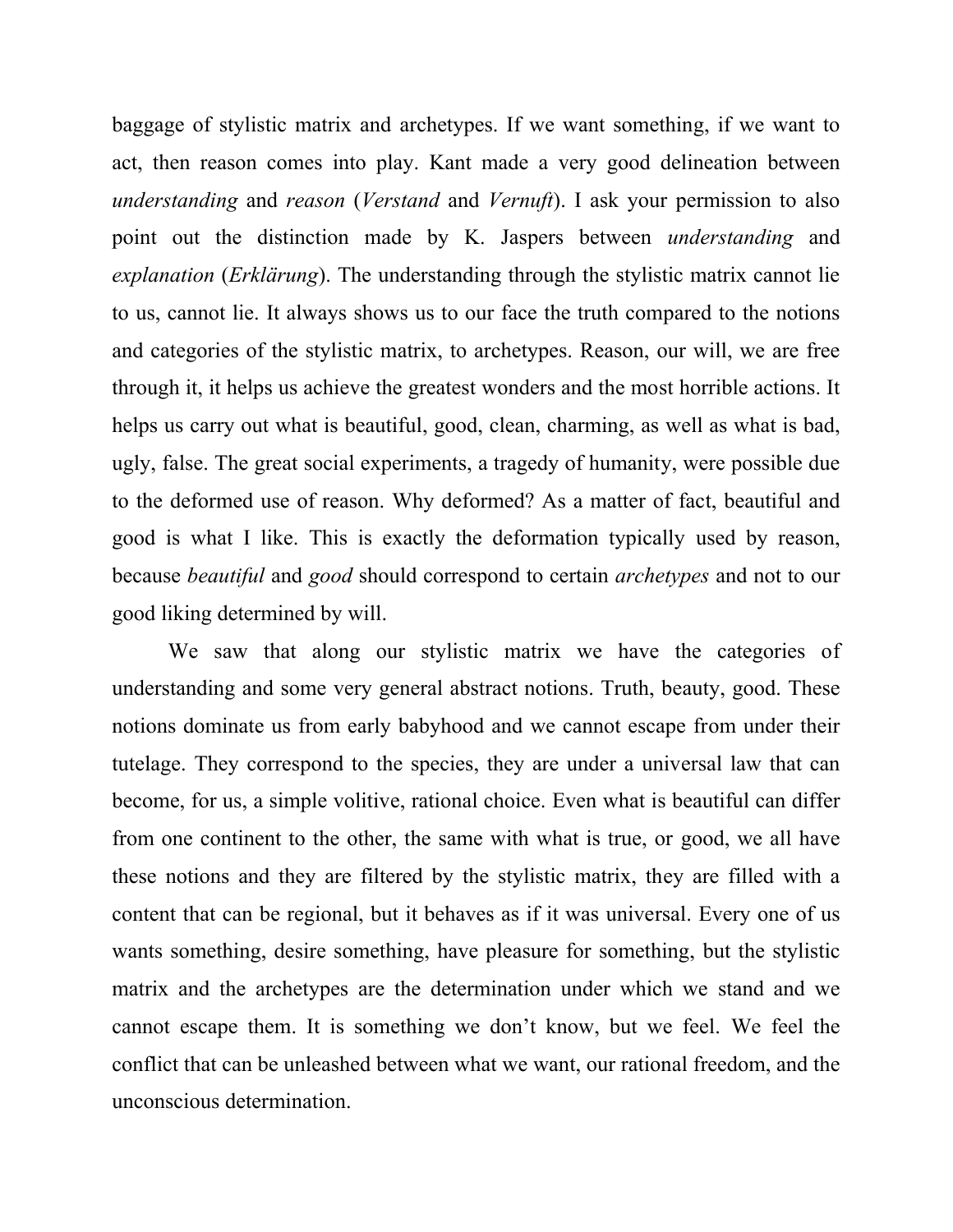We know that there are multiple levels of memory. A superficial level of the immediate memory where new perception are stocked for relatively short periods of time. Here all perception, including the subliminal ones, are seemingly stocked helter-skelter, without rules to follow. They are probably stocked according to their arrival. This level has a great volume in which loads of information can be stored, but in which they cannot be saved for very long. When the superficial memory level is full appears fatigue. More levels follow, more and more profound, in which this information is arranged. The arrangement must be done according to a principle of economy of space and to guarantee the maximum speed in finding stocked information. As a matter of fact, this is probably why there is need for multiple levels of memory. This way, the information from the same family can be memorized grouped around a notion, for example. Finding an older piece of information can be done with great rapidity.

The memory levels are similar to onion layers, these different memory levels communicate with each other, but they each also have a relative independence, which can assure the safe keeping of a very large volume of information on each level. Let's not forget that we also remember the perceptions we are conscious of. Our brain was built to stock as much information as possible, with the option of reaching it quickly. Probably a necessity we don't yet understand, but this way the speed of communication between levels, between multiple levels, can be very high, and the stock volume increases greatly. For the time being I will say that this search is done both in depth, between levels, and on the same level, shortening the trip because the search is always performed in a family of notions, and not by checking all the deposits, the search follows a certain kinship, by color, by sound, by shape, by word. This trip of depositing-search has the aspect of a tree with many branches, a simple mathematical lattice aspect.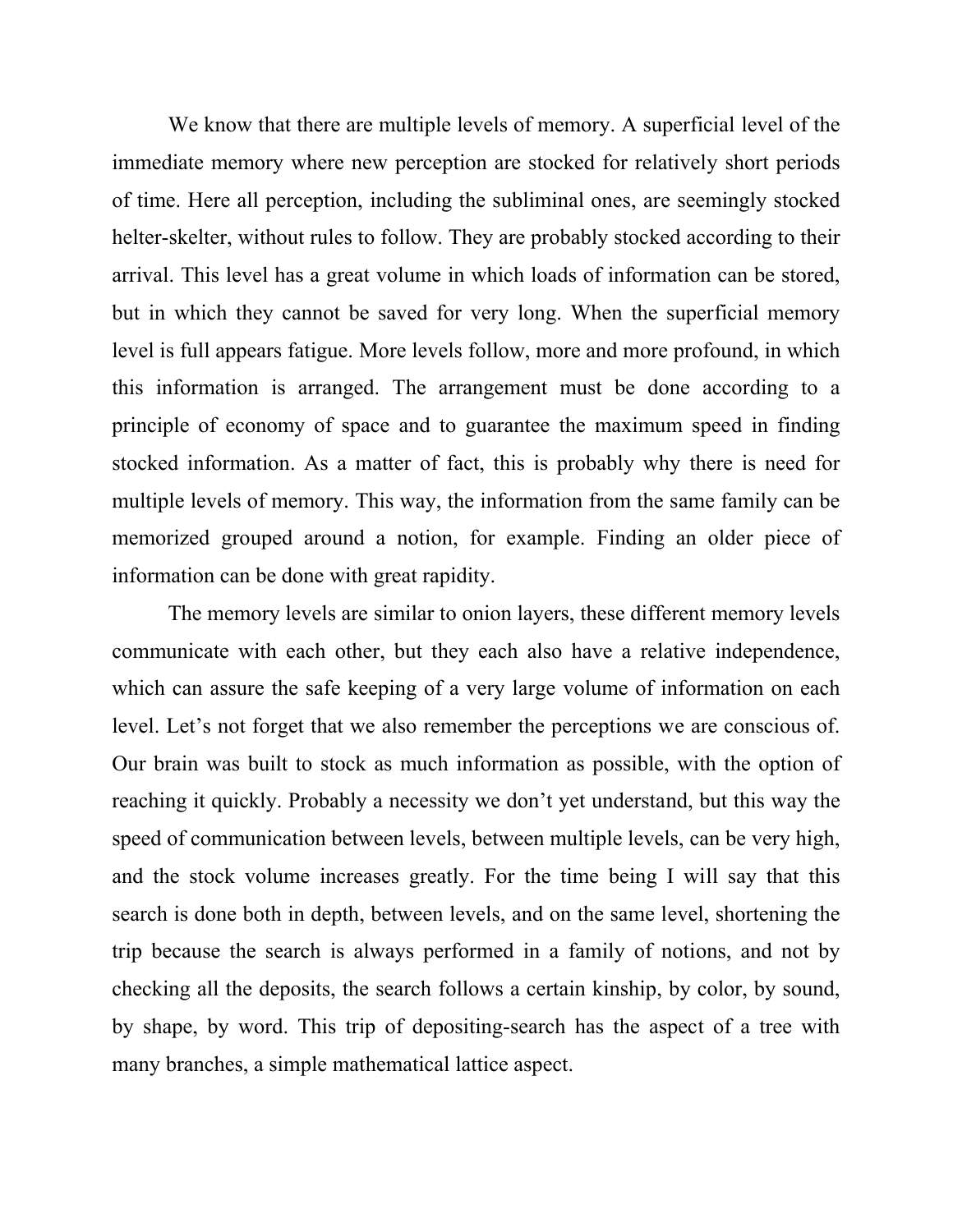It seems like our memory can work with great speed and safety, if the depositing structure as well as the search structure are done similarly to a linguistic thesaurus. I don't know if our mind only remembers by verbalizing, I don't think so. Animals have a more imaginative memory. We remember images, but also words, entire passages from a book, poems. Let's not forget that the Vedas were spoken in verse, and that entire generations memorized them in their entirety. Even music helps in remembering verse. The Iliad was recited and sung the same as the minstrel stories in the Middle Ages. It is known that some people have a preponderantly imaginative memory, while others a preponderantly verbal one. When I try to remember a word, the first thing that comes to my mind is the first letter of the word. Why? Because I imagine it drawn. The memorization "notional" system brings around a notion, same as around a letter, countless nouns-objects, attributes-qualities, verbs-actions, and also copulas-links, words, but also images. Thus, around the notion of "house" gather all the houses I have seen with their diverse shapes, or houses I heard talk about, all the possible colors of a house, window panes, doors, windows, everything that can be in a house, along with all the feelings that linked me to a certain house, to certain houses. What a complex memory, but what a simple solution for depositing and finding data once perceived!

I think that our psychic problems, our psychic irregularities, our psychic conflicts appear due to non-synchronizations, if I may express myself this way, in the stocking and recalling of this information. Maybe here we can find the key to knowledge and to solving many psychic problems. Let me explain. Every second, we register perceptions through which our brain is connected to the outside environment. The registering is done in the most superficial level of memory. When this memory starts to be full with all sorts of information, we feel tired and we become sleepy. We sleep. Do our forces restore in our sleep? I don't think this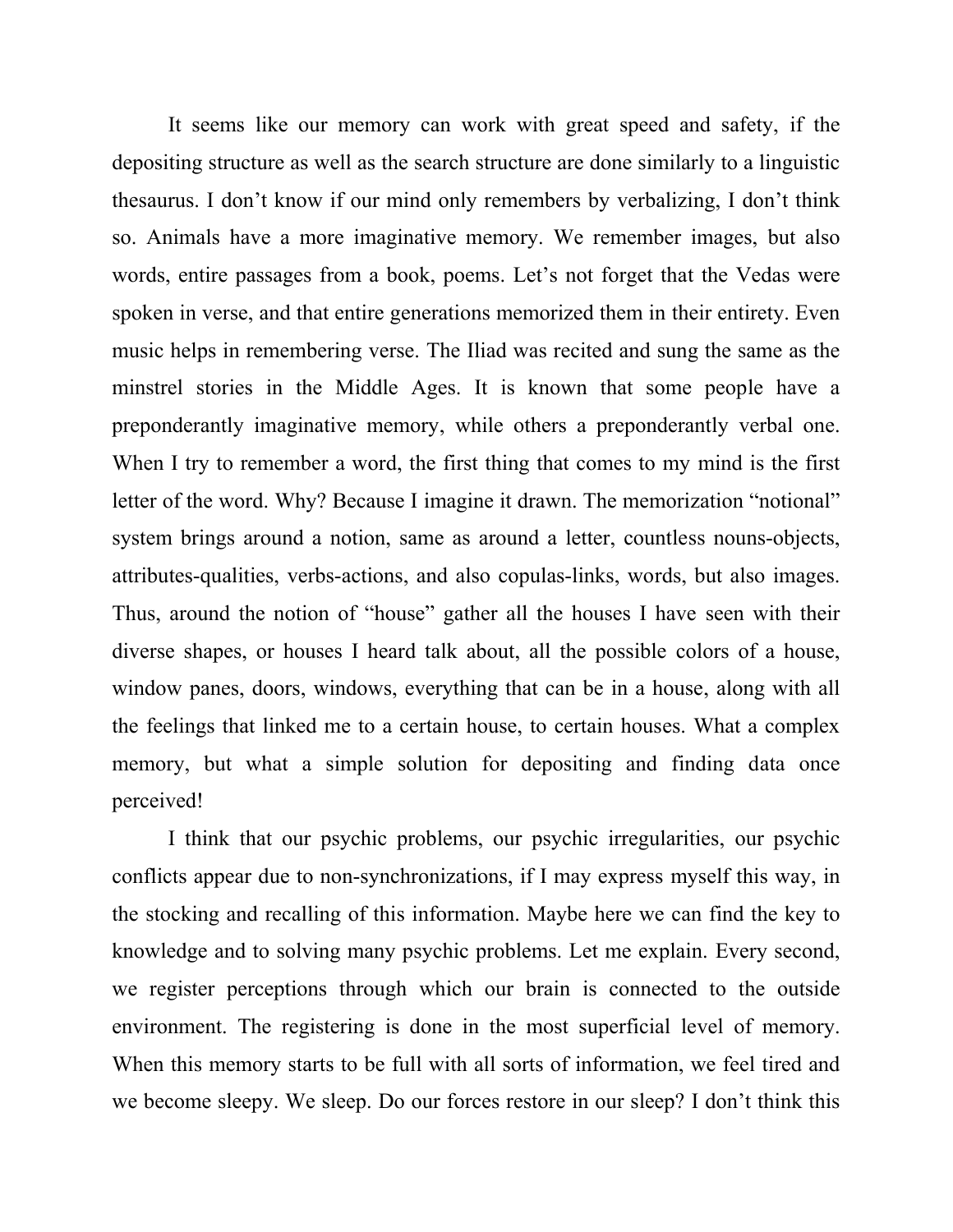is where the secret of sleep lies. During sleep, we are in a way torn from the outside world, our perceptions are poor and they are reduced to interoceptions, to the information that comes from the body's interior, from our organs. It is the propitious moment for all the information perceived during the previous day's wakefulness, the period of immediately anterior consciousness, to be processed and deposited somewhere more profound. It is the moment when we can liberate our immediate memory from this information. Only then do we probably wake up rested and we are ready to start a new day full of new perceptions that also need to be memorized, deposited. When does the processing occur? In the REM sleep, during dreams. Dreaming. Sometimes we remember what we dreamt.—partially, probably—but most times we forget everything, because it is actually a sort of game, of trying to match new perceptions with older ones in order to find their deposit "little house", the notional cloud in which they fit, as well as the memory level where they can be kept. It is possible that these data processes happen in several stages and they may even repeat, in order to ascertain their appointment, their long term memorization. Why is a good, correct appointment of the memorization location important? For the simple reason that it is easier to find something placed in a certain location, so for a better, more rapid use of this memorized information.

What do we do with those who don't sleep? It is very simple. It is not absolutely necessary to sleep in order for these processes, these memorizations, to take place. It is just necessary that the good functioning of memorization is not disturbed by consciousness, for nothing else to be perceived, or almost nothing. Somebody who rests in an armchair, quiet and without thinking about anything, can dream with open eyes, not figuratively but literally. During dreams, the processing of information, the depositing into memory can be done with images and sounds, with images and words, the words being written, seen, or heard.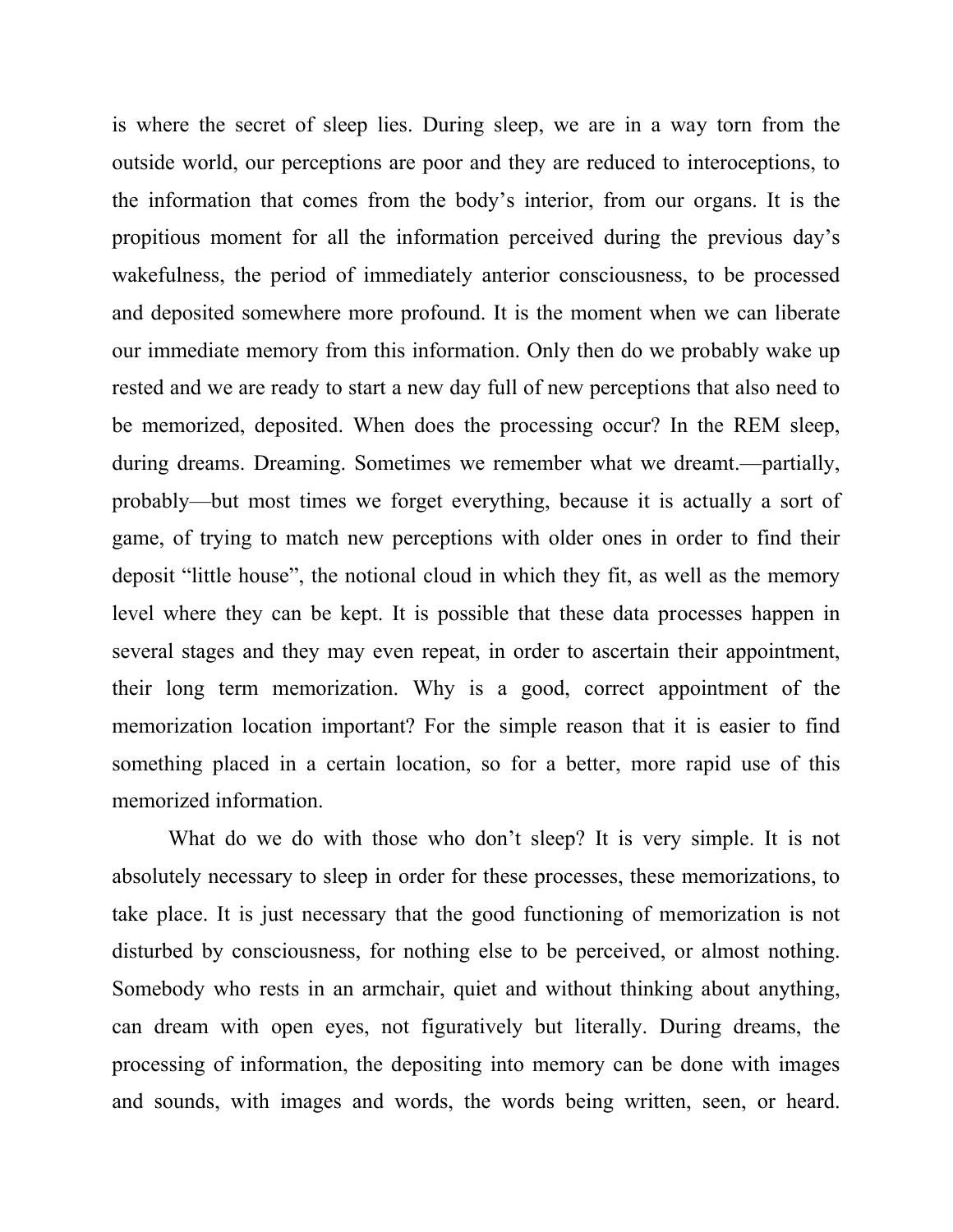During dreams, it's as if a translation of thinking into images takes places, we think with images. Psychoanalysts use these images that we remember to decipher certain psychic traumas, some complexes. Jung looks for the symbols of archetypes. But the interpretation of dreams has been done from antiquity and not seldom we grant a dream, like the antics, a premonitory value. How is it possible? I don't know. But I do know that in homeopathic medicine we use some dreams that repeat to find the remedy that can save a man. In general, in medicine we can use the information given to us by dreams, in standard medicine, not psychiatry. In a patient with insomnia, the therapeutic control, if the remedy is the one that will have an effect in time, is done by watching for the return of sleep, a sleep as normal as possible, that can assure a good processing of what we memorize.

It is important, in order to understand the point of view I am trying to communicate, to imagine how the deposit of our perceptions into memory takes place. First, the first level, that of the immediate memory, must clear of the quantity of perceptions accumulated. An image or a word recalls form the profound memory the family of images or words, of images and words that it corresponds to. This resemblance is checked and the package thus formed, from what is new together with what is old, is sent to a more profound layer of memory, memory which is, as I was saying, like the layers of an onion. There the contact continues in order to recheck the resemblance of the new package with even older data, kept even deeper in the memory. This continues until all new perceptions are resolved and the data is deposited the most profound possible, in the best place. What happens if there is no congruence, if the object, sentiment, word, the new one, does not quite resemble the one from its family, the one that was recalled to the surface? This mismatch can appear in actions, feelings, those seen or heard when an axiological value is associated with them. When something can be true, false, good, bad, beautiful, ugly. If what we registered does not resemble what is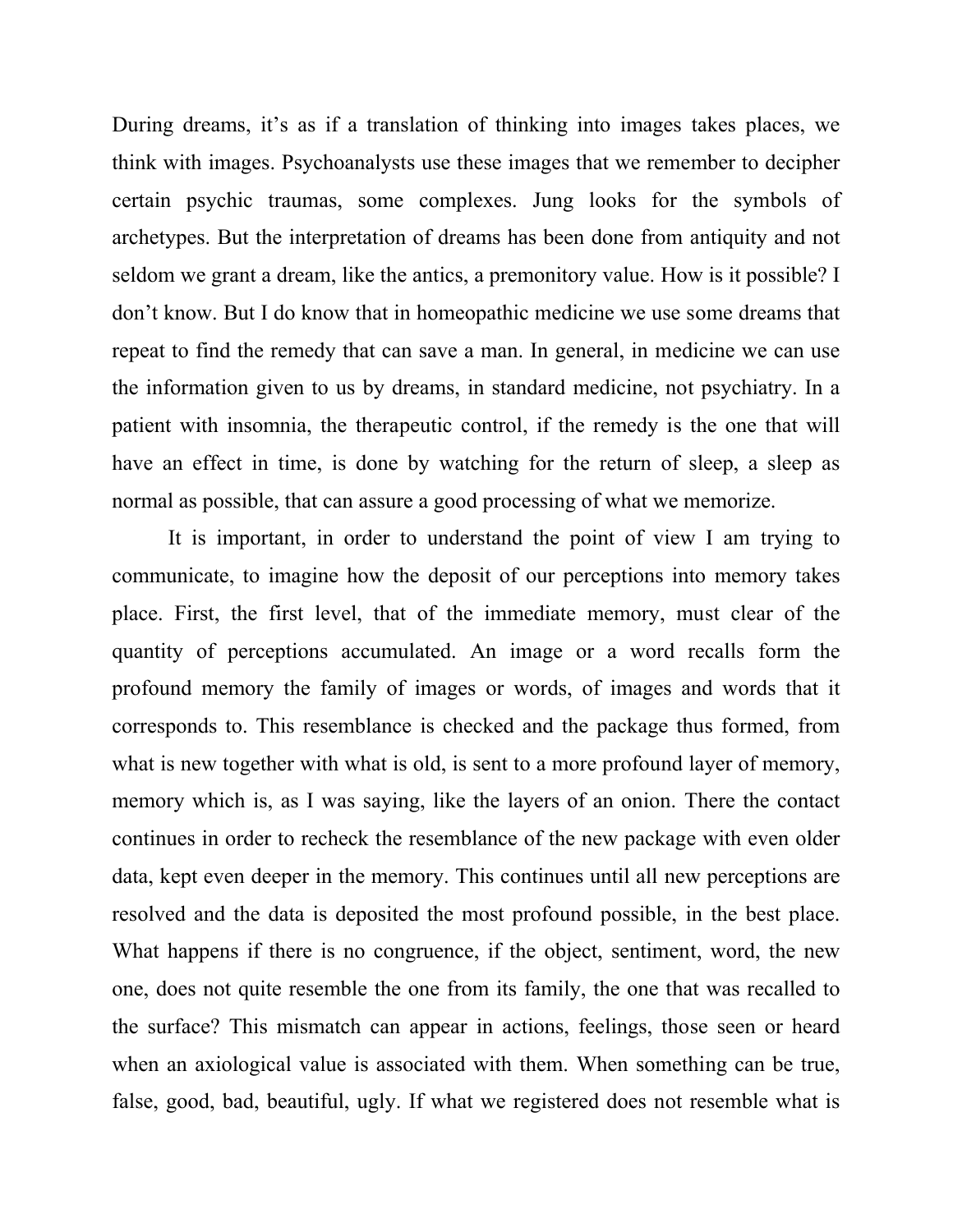deposited profoundly in our memory, or sometimes the archetypal symbol from our profound memory, then the memorization is blocked in an intermediary level. It can remain there or it can gush to the surface. I don't know if this is a method of repression of a sentiment, of an action, it seems something like that, but I suspect it takes place due to a defective resemblance, to a lack of resemblance, if not even an opposition. I think of something bad with a certain direction, on a certain Universe of discourse. This thought can be rejected by a previously achieved construction between the hinted situation, the man, and an archetype of good thoughts, of the good action. It is more difficult to wish bad and good to the same person, in the same period of time. This disagreement, difference, requires new processing, reason for which it is sent back into voluntary consciousness. This way we can rethink a decision, a previous thought. I can modify my thought by changing what I had decided, or I can strengthen it, give it more intensity. In this case, it can replace the previously formed pattern. The same way it is possible for them not to be resolved very quickly, the intensity of the two contrary sentiments being approximately equal, neither will be able to take the other's place. The conflict can return many times during wakefulness or sleep, when a new solution is being attempted. It can ruin our sleep, it can ruin our humor. The man becomes sad and insomniac. From here to real psychic suffering, to psychic illness, there is only one step, even if many years can pass until that moment. What is important is that, without a solution to this conflict, probably an axiological solution, and one that regards the intensity of sentiments, nothings is solved. It is true that a feeling that is too intense, love, hate, a feeling that does not easily find its place in the individual's unconscious, maybe due to its intensity, maybe because the individual wasn't used to it, to something new, thrilling, can also have the same effect. That's why conversations with a friend, confession and psychoanalysis are important. This is the domain of psychoanalysis, or at least of psychic analysis. It is always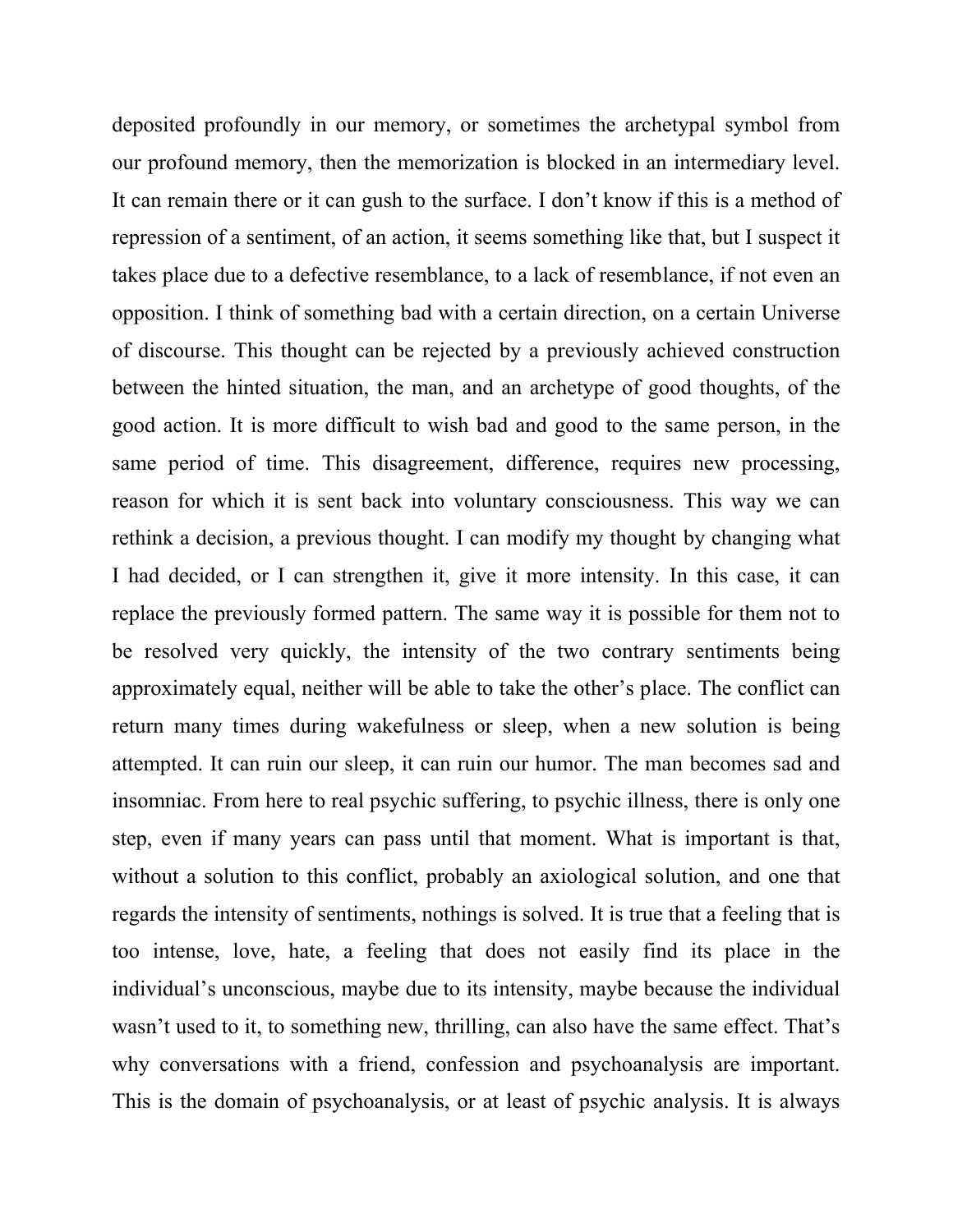good to find a little corner in our unconscious psyche to house such a feeling, to try to break it up into pieces, to see it up close, to find possible partial comparisons or to distance, if possible, those that can induce psychic trauma.

When chemical substances are used that modify, block the transmission, such as certain neurotransmitters, chemical mediators of inter-neuronal transmission, the circulation of information between memory levels can be stopped. The blocking of the meeting between certain older pieces of information and similar new ones can be reached. Remembering doesn't function well anymore. This way a new conflict can be avoided, a conflict that can traumatize the psyche, because the axiological conflict is postponed, temporized.

The chemical blocking of free information circulation between the different levels of memory can be useful for psychotic patients with severe (incurable) afflictions. But what is good for few is not, in this case, good for most who use them because they are anxious, insomniacs, traumatized by an axiological conflict that they are postponing chemically, but that will return with greater force at a certain moment, and they won't be rid of it until they find a solution, a deposit location after a previous analysis. Psychic analysis, psychoanalysis, I think are the only method to be used in such situations. Self-analysis can also be used, but it is better if it is assisted.

Freudian psychoanalysis knew a novel development with Lacan. A very appreciated psychiatrist who, like Freud and Jung, knew to be a fine observer of his patient's symptoms. The symptoms, in psychiatry, are the words. He looked to extract the truth of this communication between the one analyzed and the analyst. Lacan notices that we find ourselves in front of the unconscious as in front of somebody else. Just as we look into a mirror and we discover many unknowns of our face, the same way, the man who has a complex that he is hiding, involuntarily, carefully, starts to realize that he finds himself in front of *another* with whom he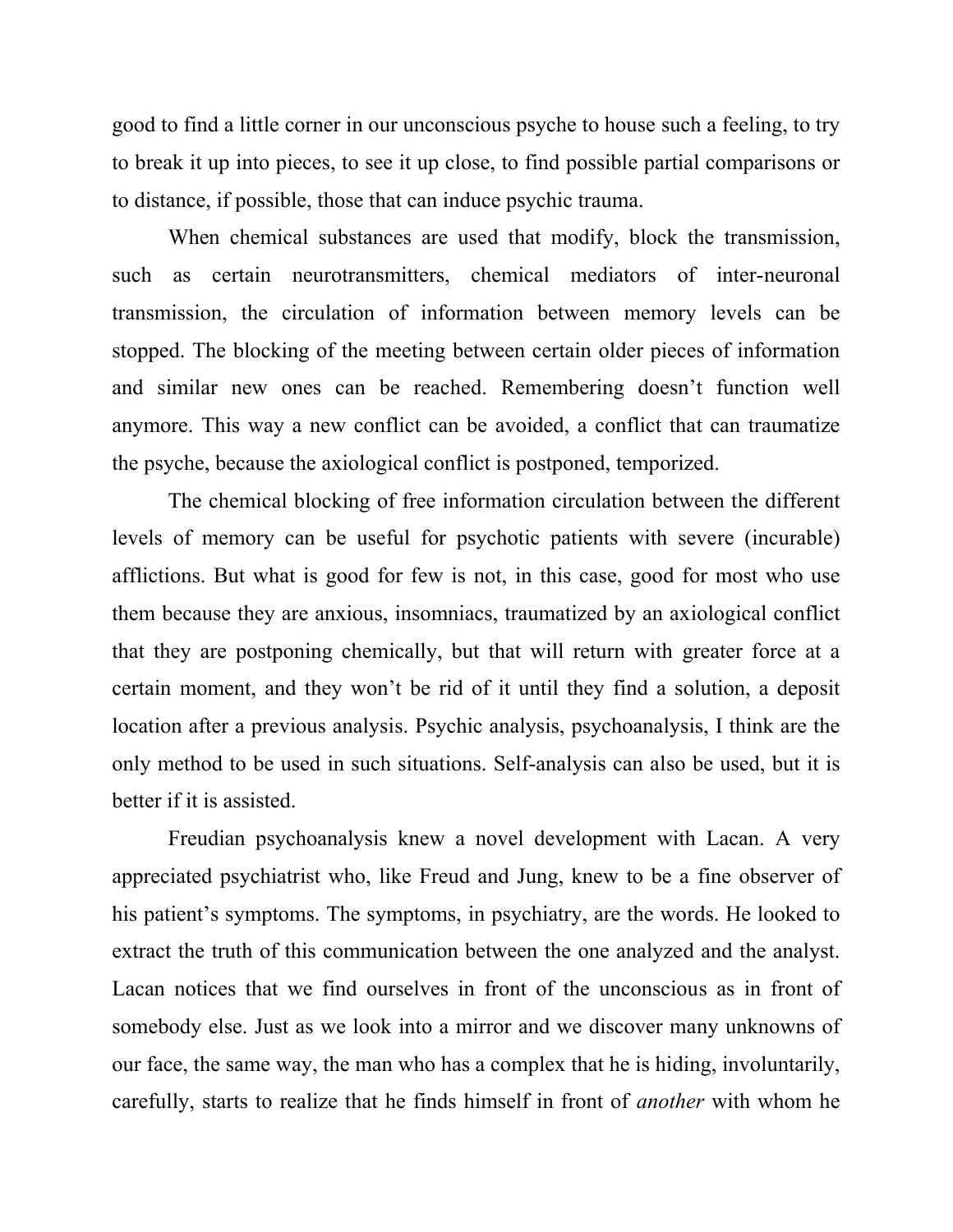would like to communicate. The analyst is the one who will help him, who will "verbalize, will translate into a story" what the man has so well hidden in his unconscious. The patient's imaginary must acquire conscious existence through word. The analyst's skill is very important as "the unconscious is that part of the concrete discourse... that is absent from the subject's disposition..." The analyst will have to discover what is missing from the patient's discourse such that the story is whole, is *true*. "The problem is the one of the rapport inside the subject between word and speech." The inexpressible speech can be imagination, symbol, it has to reach the word in order to be expressed consciously, even if it reaches it as metaphor or metonymy. The analyst must catch the *other*'s discourse unawares, must make the unconscious speak. "The work of the dream is done through *condensations* (Verdichtung), or metaphor after metaphor, and through *displacements* (Verschiebung), or metonymy after metonymy, always the "missing" part from the WHOLE." (Dr. Adolfo Fernandez-Zoïla, *Freud and Psychoanalyses*, Humanitas, 1996, p.340-356, tr. by the chapter's translator). It is true that through metaphor we try to communicate something for which we don't find a more direct way of expression, of course, when the metaphor is not used poetically, and the metonymy, which is a usual form of expression and is used in the most common situations, replaces a word with another maintaining the idea.

Because I had difficulties in understanding metonymy, I feel obliged to give a few explanations. We are talking about replacing a word with another in an expression without changing its meaning, keeping the idea. The word that replaces being in a logical, understandable relationship, or in a different connection determined by use. Thus we can use: what a good *hand*, while talking about a painter or a writer; a *cockerel*, a *napoleon*, for a gold coin; a *Xerox*, for a copier; a glass of *Tohani*, for the same wine; a *Goya* or *Pătraşcu* for a painting. I can give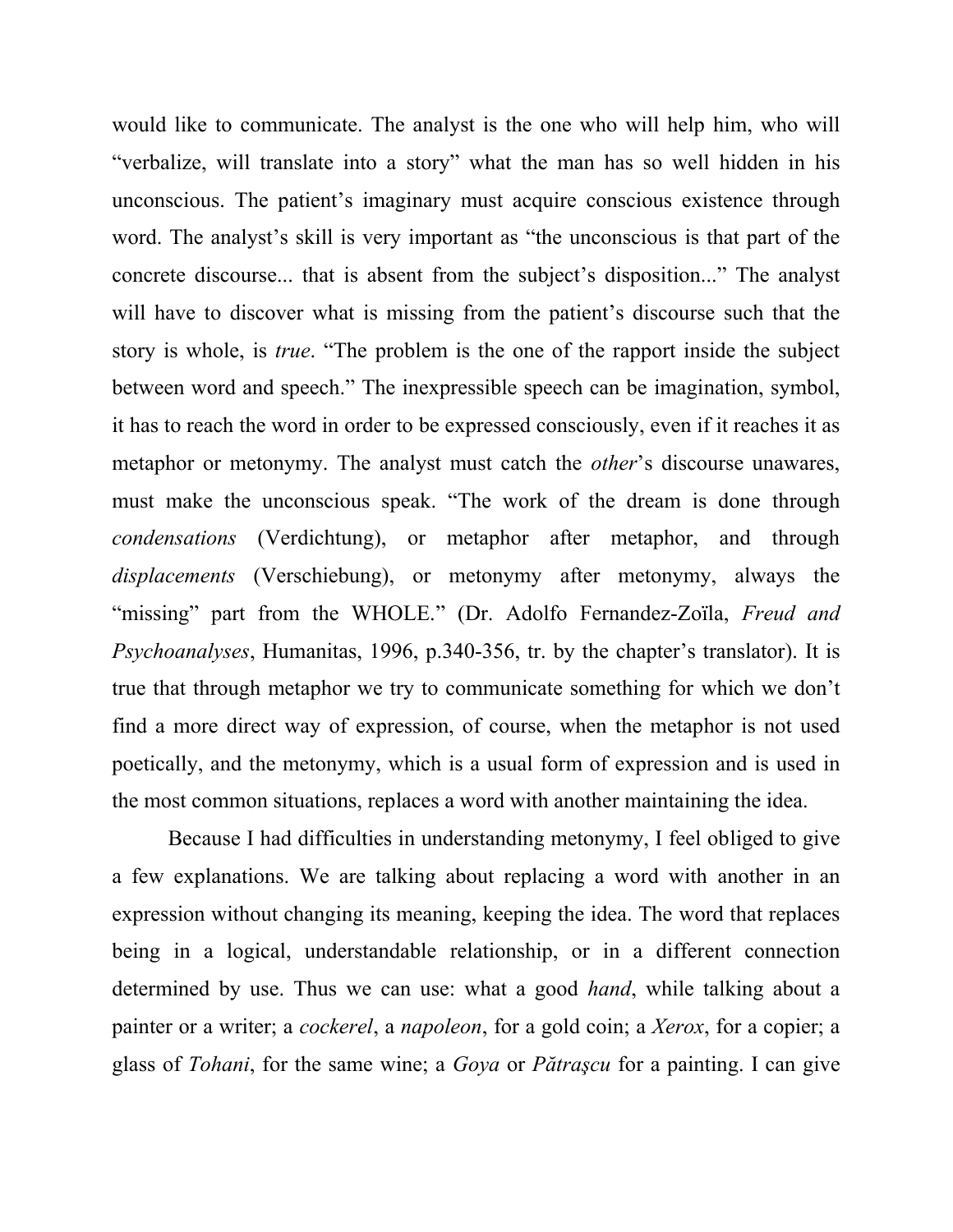may other examples because it is a very common figure of speech, very often used in usual conversation.

Lacan tries to tell us that the psyche's problems can be understood better if we refer to language, to the interior language as well as the expressed one. In this situation, Lacan, although he is a declared Freudian, is closer to Jung. The interior language, imagination, symbols, are symptoms also found by Jung. The symbolic content of the unconscious is a reality for Lacan, and a reality is also the *truth* of these contents. He doesn't say what he understands by truth. Is it patient X's truth? a human truth? or, maybe, a transcendental truth? An answer to one of these questions engages the human being differently.

Blaga saw the unconscious structured in concentric spheres, I prefer to say like onion layers, and he also saw the forming of a structure in the unconscious, a very complex structure that has axiological accents, orientations in space and time, directions of evolution. He saw a stylistic matrix, an individual characteristic of the unconscious, which is an *a priori* structure of forms and stylistic categories, a filter of perceptions, and that can associate with the unconscious archetypal content. Together, the *stylistic matrix* and the *archetypes* are a characteristic that bears in it the memory of the entire humanity, a structure that dominates our sensibility and can even influence consciousness, will, thought. With the instruments Blaga proposes a new access into the unconscious can be attempted. A new understanding of the unconscious can be reached. If all perceptions are passed through this filter of the subject before they can be processed and memorized, they are passed through the stylistic matrix and compared to the structures of archetypes, which means they become subjective, they become of the subject, we must admit that this subjectivity is a generality, if not even a universality. That's why the transcendent, which descended from the Great Anonymous (the Blaga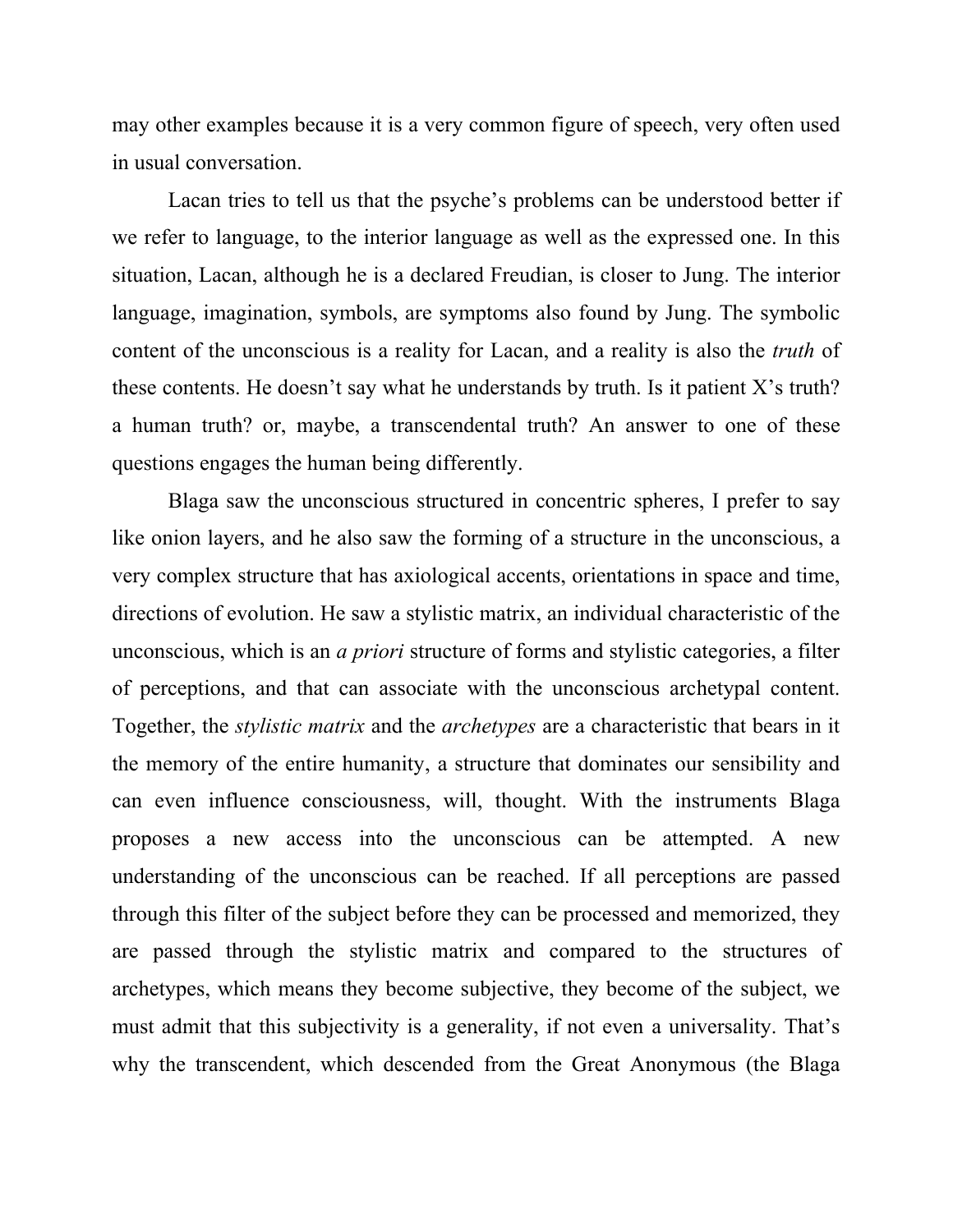alternative) meets, unites, is one with the Kantian transcendental, with our cognitive forms, as well as the stylistic ones (Blaga).

I will return a bit. We have in front of us the myth of Oedipus, axis of construction for Freud's psychoanalysis, and artistic creation. Do you think Van Gogh painted because he was crazy? Or that the splendors he created consumed him physically and psychically to such an extent that he could no longer bear it, the flame of creation burnt him, consumed him, and he finished in madness? I adhere to this last point of view, which is Blaga's. Artistic creation can be devastating, it requires sacrifice. Any creation requires sacrifice. Do you remember *Rubliov*, Tarkovsky's film? Why do you think the film starts with the episode in which a muzhik takes off in a balloon made from animal skins from a church's steeple? It is an example of the sacrifice that any great creation requires. Why is his last film "T*he Sacrifice*"? Why does Tarkovsky die so young? Of course, of a merciless illness. But, why does he reach it?

Why does old Dali set himself on fire? Because there is nobody left to feed his creative energy that he displayed his entire life, Gala had died, and it wasn't simply a sexual relationship, but a relationship of the soul, a lifetime relationship.

In the situations above, do you think that we can also search for an explanation linked to sexual complexes? Maybe. But what a pity would it be to simplify something so beautiful. Man's need to have another next to him, the need to have a woman, a man, next to you, sexual need as a symphony, as achievement. Trauma can appear, this time, when something breaks, when what was complete is lost. Didn't Plato say that the primordial Hermaphrodite was cut in two halves by the gods to take its power away, because man had become dangerous for the gods. The union between sexes can make man invincible and can give him incalculable energy. Man alone is destined for destruction. Sexuality is everything that is most beautiful, and beauty does not exclude pleasure.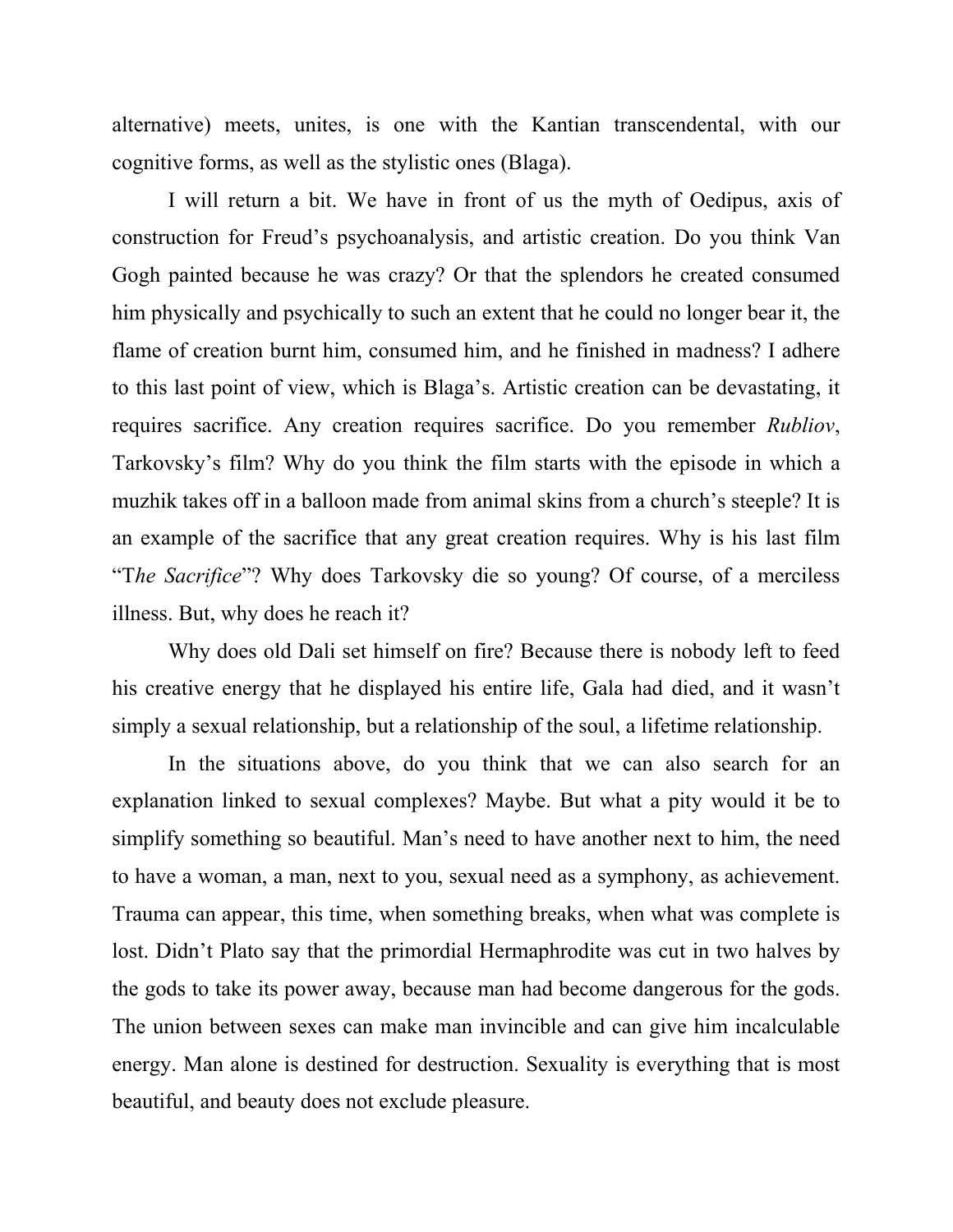There is a potential danger, to which I would like to draw attention, of the blocking of *personance* through rational intoxication, danger that can be produced when we voluntarily impose something that is contrary to our stylistic matrix, something that doesn't correspond to the archetypes we have. In this case, personance can no longer function well, communication between the conscious and the unconscious is critical. It is the situation of psychic ageing, when due to the lack of creative activity the unconscious is no longer solicited and man lets himself be dominated by rational rigidity. It is also the case of those who due to too much confidence in reason end up being limited, their activity becomes stereotypical, like in Eugene Ionescu's characters, creativity is missing, and the mental leads to premature ageing.

As far as the Oedipus myth is concerned, I asked you above to allow it to also be something else, something more, something that touches not only the depth of instincts, but also the airy parts of the spirit. He is the myth of man's creative power that comes out victorious in its fight against an implacable destiny. His victory is the freedom of the will for action. As I said before, Oedipus defeated the gods because his will to kill his father and have children with his own mother was never in his actions. We are tied to the species, to the nation, to the social group, to another, through our unconscious, through out stylistic matrix, through archetypes, but we are free through our creative thinking, through our will, through our conscious activity. We cannot escape our unconscious baggage, but we are humans through our conscious activity. It is true that conscious activity is influenced personantly by the unconscious. It is true that our lifestyle is imposed by our stylistic matrix, that archetypes stake out our life, but as true is the presence of the freedom of action, of will, from conscious thinking.

Our unconscious living, our stylistic matrix, the archetypes, bring us baggage that is present in us whatever we do. It is intelligent to use it, to help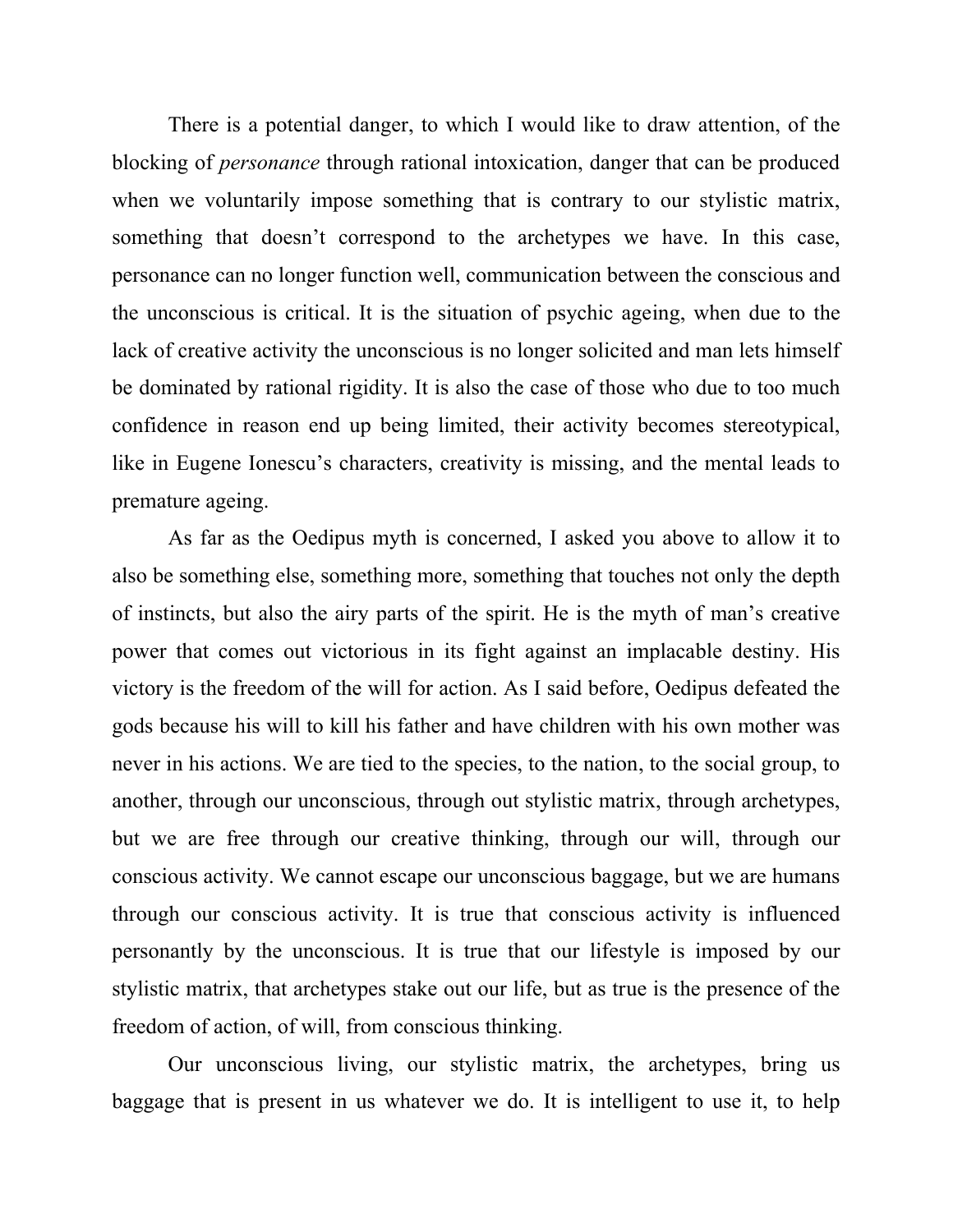ourselves with its presence. Any battle against our stylistic matrix is losing one and can lead to illness, physical or psychic illness. We are whole beings only together with our unconscious. That's why it is not good to neglect it, on the contrary, it would be better to try to come close to it, to know it as much as we can, to make continuous efforts to know it and use it, to render its utility for life valuable. We can trust it completely, it won't lie to us, it cannot lie because lying would alter it and it was created to safe keep our being. This does not mean that we must forget that we are free through will and reason. But, attention: reason can be deceiving. If we teach it to lie, if we accustom reason to lie, if we think evil, if we lie conscious of what we are doing, reason moves away from what is clean, right, and beautiful. Reason, in this situation, deforms its function. It can become detrimental to us. There may appear conflicts, uncouplings, all sorts of dysfunctions, between reason and the unconscious. It is an open gate toward physical and mental illness. There may appear unsolvable insomnias, internal organ suffering, depressions, states of anxiety, sufferings that are difficult to control by using psychotropic medicine, soporifics, or drugs.

Lies, as well as evil-heavy thoughts, increase the risk of interior conflict in our psyche. The unconscious, the *eumeros*, will try to isolate what does not suit it, but the ethical conflict within us may aggravate.

You will tell me that it is not a situation we always encounter. Indeed, most times this is true, but there are also exceptions in those whom we call *amoral*, or with a deviated morality (it is the case of the main character in the film "Silence of the Lambs"), situations in which it seems that the unconscious forgot the vein of thousands of generations that formed it. There are people who only live *hic et nunc*  (here and now) and cannot differentiate good from evil. Sometimes to kill or to torture can be a pleasure.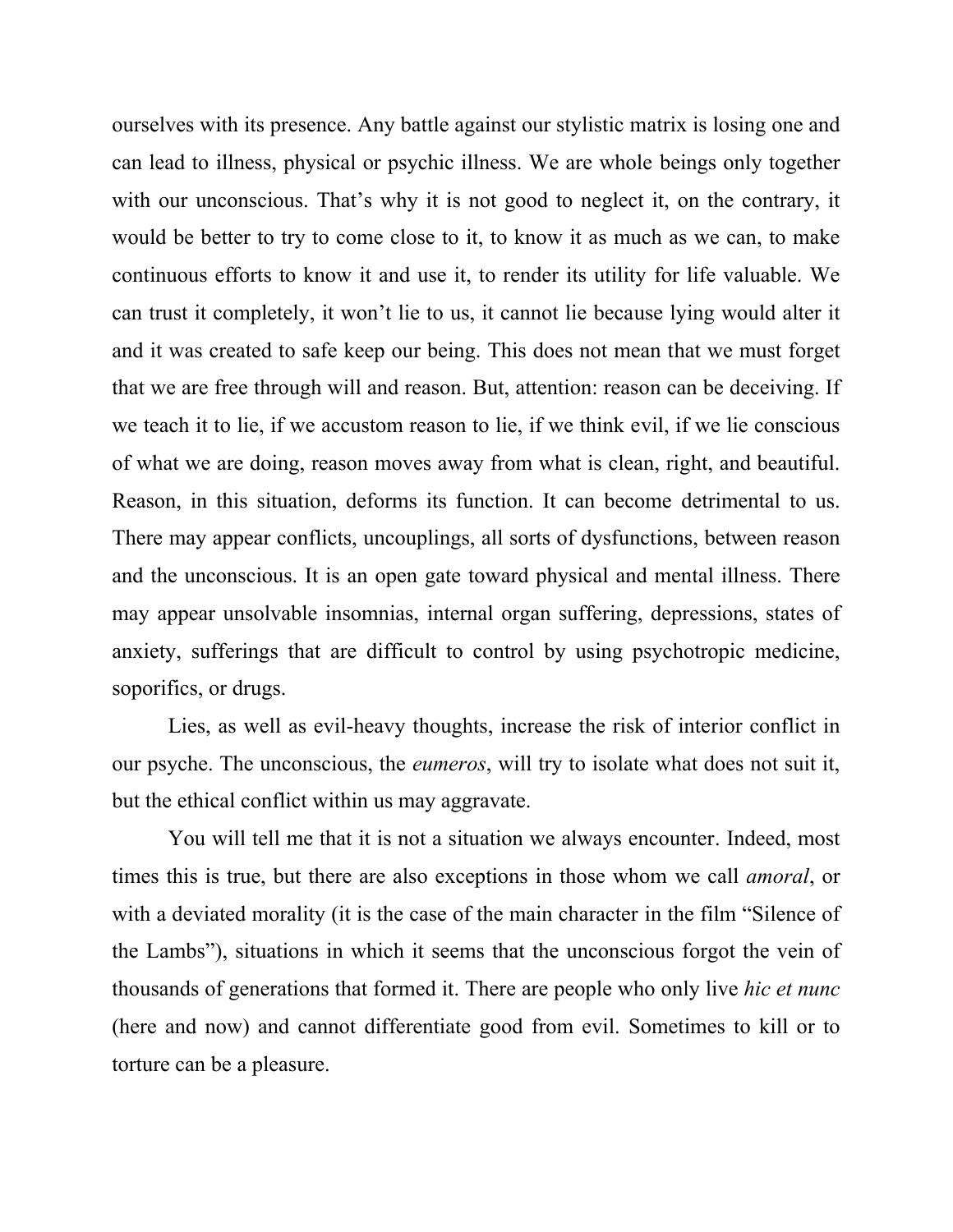This is why wise men taught us not to lie, steal, do evil, because ugly thought and evil deeds, what is ugly and evil, all these come into conflict with the unconscious archetype that corresponds to good and beautiful deeds. All evil can return from where it came through disequilibrium or illness (which is also disequilibrium). We become slaves to our own badly used reason.

The spiritual revolution brought by Jesus Christ applies exactly here. The wise man rejoices in the return of the prodigal sun, and Jesus came to us to expiate our sins. What does this mean? For the sinner He came to absolve him. If the sinner admits his mistakes, the idea of the psycho-spiritual analysis that every believer performs when confessing to a priest, if he admits lie, evil, done by his own will, then he can escape the boomerang or evil that turns against him to destroy him. Assisted self-knowledge, psychic self-analysis, supported by faith in the purity, the beauty of Him who came to save us, is the stretched out hand that can cure us. Maybe now we have the duty to make other efforts in our knowledge, in self-knowledge. It is good to know that we cannot escape the consequences of our actions, be they good or bad, and that we are being limited in knowledge, because we have within us the censorship of our own categories with which we know ourselves. The instrument with which we are able to know has limits even in its internal built, it has limits even through the fact that we are able to know.

I propose to return to Carl Gustav Jung's thought given to the complementarity of the psychic life. He allocated great importance to the complementarity observed in physics. After he consults with W. Pauli, he will write: "...the concepts 'conscious' and 'unconscious' seem to offer a pretty close analogy to the 'complementarity situation in physics. ...The application of statistical laws to processes of atomic magnitude in physics has a noteworthy correspondence in psychology... Investigation of these effects yields the singular fact that they proceed from an unconscious reality..." (Carl Gustav Jung, *Collected*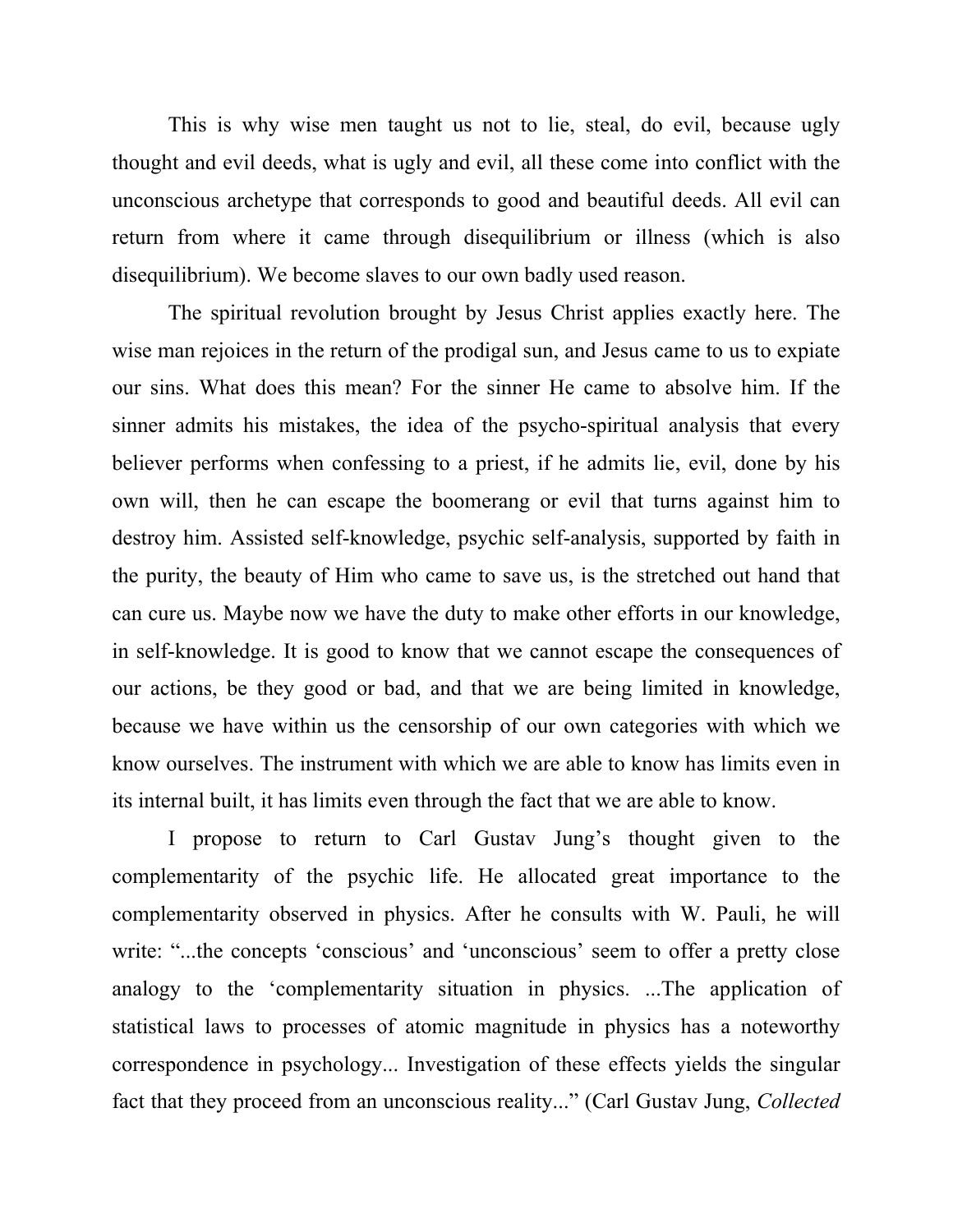*Works Vol. 8: The Structure and Dynamics of the Psyche*, tr. R.F.C. Hull, paragraphs. 439).

It is not the only complementarity in our psyche. We showed that it is also one between *shadow* and *eumeros*. Our entire cognitive structure, as well as the stylistic one, through which all perceptions, all thoughts pass, in order to be integrated and counted as knowledge, all these structures are at the same time a censorship of the knowledge they make possible. This complementary structure of our psyche was introduced by Kant and developed by Blaga.

Our perceptions are, first of all, censored anatomically by the organs with which we perceive, by eyes, ears, mouth, nose, and skin, then these perceptions pass through the cognitive filter of space, time, and categories, and are annexed to our thoughts, feelings, which also depend on archetypes, on *shadow*, as well as on *eumeros*, in which both animal and human memories are deposited.

These elements of our psyche escape the knowledge possibilities. We can have only bits of knowledge that come into the conscious. Is this agnosticism? Yes. Just like Kant was agnostic, like Freud and Jung are agnostics. Only due to Kant we have a science of knowledge and due to Freud, Jung, and others, we are in possession of certain pieces of knowledge about what cannot be known, about the *unconscious*. Jung will even say: "...it is not only psychology that suffers from the misfortune of having to give its object, the unconscious, a ...negative name; the same thing happened in physics, since it could not avoid using the ancient term "atom" (meaning "indivisible")" (Carl Gustav Jung, *Collected Works Vol. 8: The Structure and Dynamics of the Psyche*, tr. R.F.C. Hull, paragraphs. 417). Understanding the complementary function of the cognitive structures of the conscious and unconscious can be of help.

We could be more parsimonious with the lies and misdeeds, with the blamable deeds. From now on we should know that we have within us the help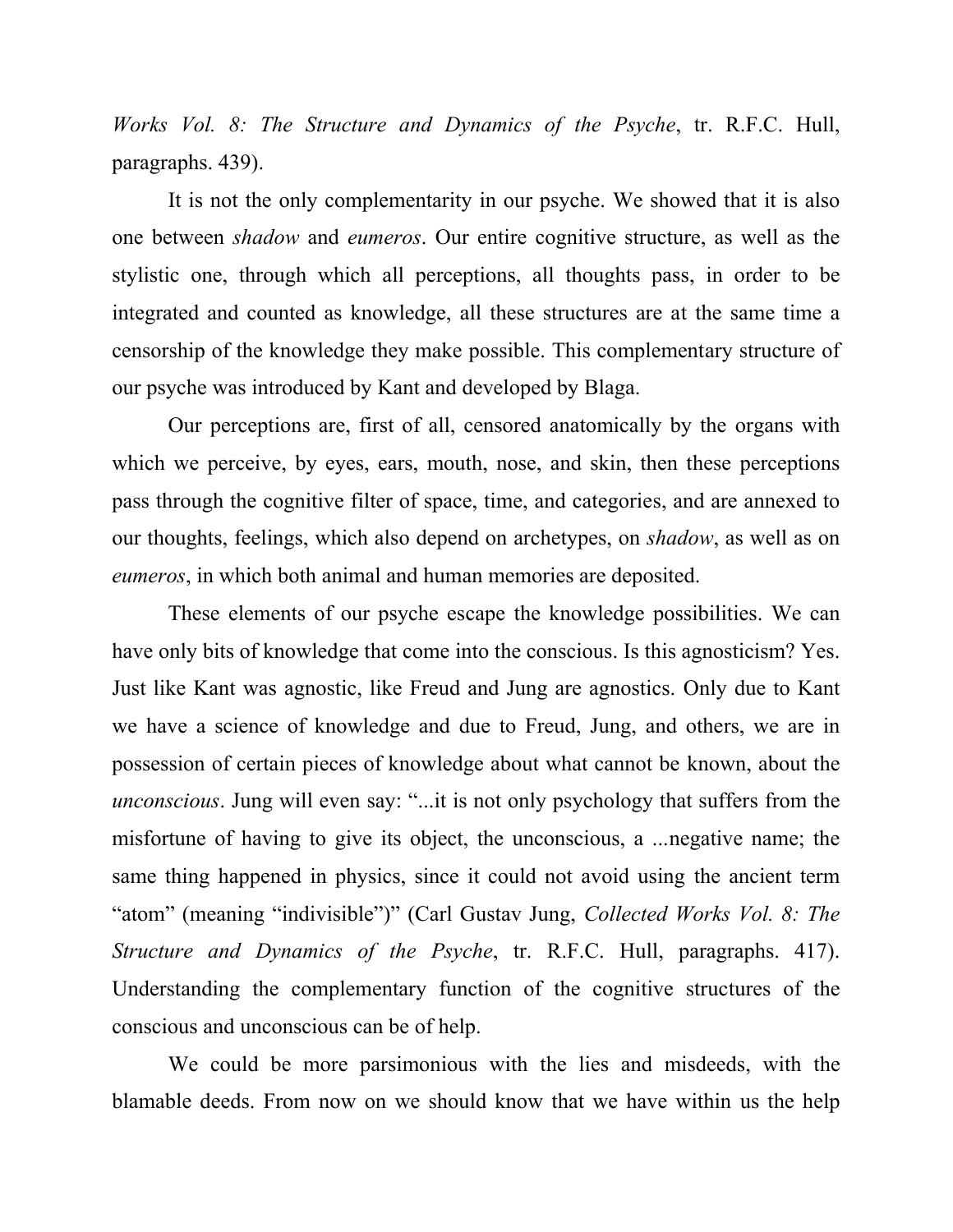given to maintain our soul and spiritual beauty, that God is within us. God means truth, beauty, love, goodness. We have them within us through our unconscious understanding. Whether we will hide from what we have within us depends only on our decision. Attention! Through personance everything will surface, but it will meet something opposed, even contradictory, it will meet lie, ugliness and evil, and that may produce a psychic conflict difficult to resolve. I admit that this vision of God that every man can find within themselves, is a bit idyllic as long as there are so many "loiterers", and nobody really has heard of such a character having conflicts with himself. There's nothing we can do! We are so different from each other! Only in the animal world can we find a certain uniformity, because it is a world that's missing reason, it is lead by instincts and the sketch of an eumeros.

Let's be optimistic! Look everywhere around you: you will find only splendid manifestations of man's creative power, you will find them in today's world, in the artistic world as well as the technical one, you will find it in everything archeologists dig up, everywhere we find proof of man's creative power. Even the most modest man can create, at home, an environment only for himself in which he feels good. To say nothing of the creations in folkloric art. It is obvious with us, in Eastern Europe, but even of pre-Columbian America, that artistic beauty, artistic creation, is and was part of man's daily necessity. Human creation is our natural environment in which we live even if we are not always too conscious of it.

There is a necessity of art. I don't think there can be a man who could live without producing or consuming art. Music, architecture, theater, decorating, other fine arts, accompany us everywhere our entire lives. Moreover, we search for them everywhere, because we need them. I don't know what a world without art would be, maybe the Gulag, severe confinement, when man is at the limit of existence, only in these kinds of situations might man live without art.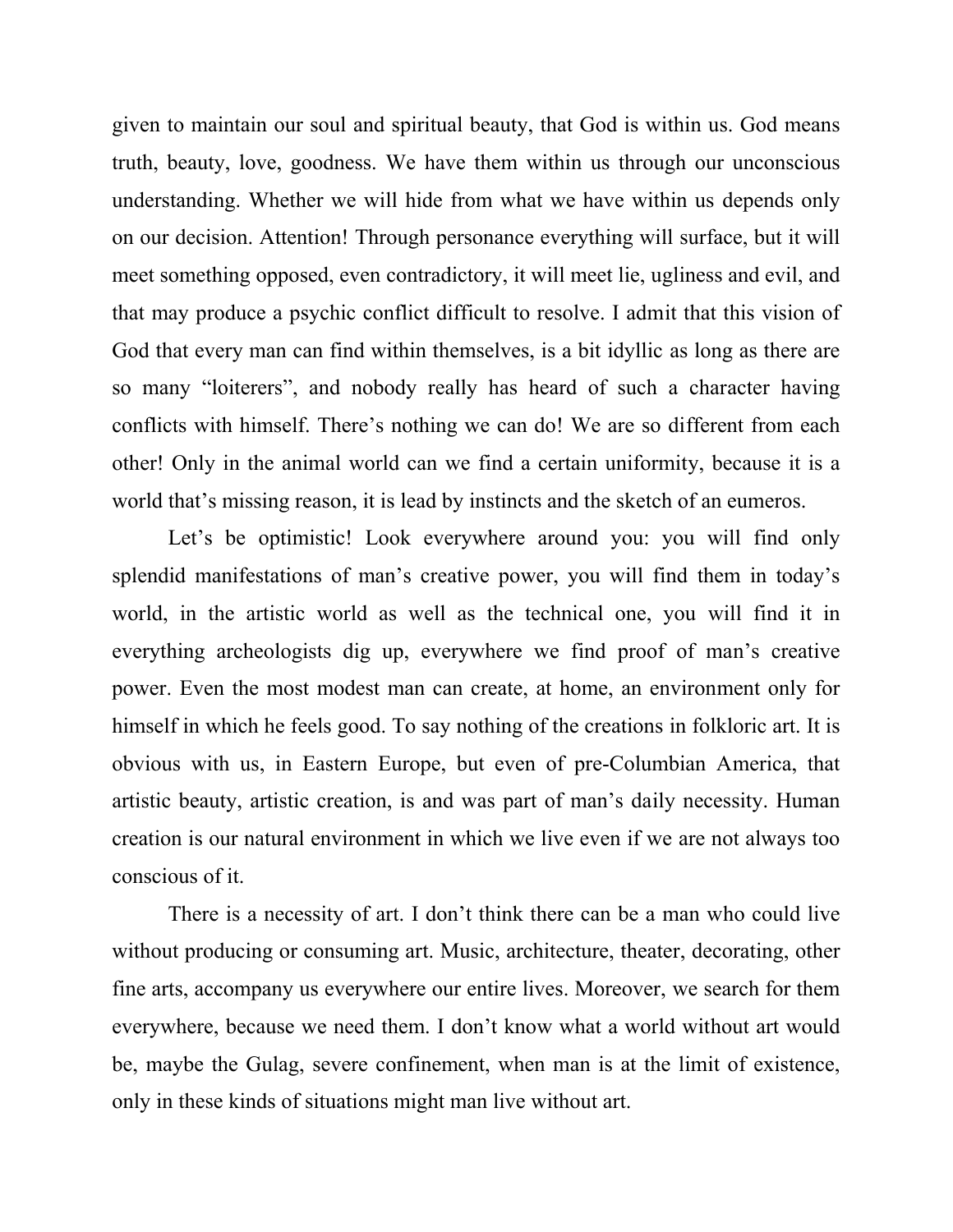Let's not forget that we are creators, this is man's destiny, to be a creator, even when we consume art. I read a book, I listen to music, I admire a painting or a sunset, every time something from within me participates like a sort of recreation of what has already been created or is natural. We participate with our stylistic matrix, with our archetypes and willpower, bringing what is personal in us, when we admire an artistic product. When I listen to music, I hear something else every time, the sunset I admire is different every time, just as the flowers in my garden seem different every time, even if I see them every day. We, people, are all creators, larger or smaller, but creators. Our life is creation. The peasant in the field, as well as the man who hammers create too, the housewife who prepares food and the way she serves it is also a creation, every object coming from man's hand is a creation.

If man's destiny is creation, in diverse domains, let's see what psychoanalysts think about creators. Creation, especially the artistic kind, would be a sort of "treatment", man creates, trying to heel his complexes. Do complexes, sexual repressions, push him to be creative, does illness fertilize creation? This rather biological, medical point of view is poor and does not take into consideration the fact that all cultural creations are judged for their content, for their quality and less for their makers. "...cultural creation cannot it its essence be connected to anything else but man's creative destiny itself... All naturalistic attempts to derive creative attitude from need, for example the needs for equilibrium, compensation, spending of excessive energy, satisfying certain repressed wishes, etc., etc., fall next to the phenomenon or penetrate at the most to its periphery. None of the naturalistic attempts wants to take note of an occurrence, a fundamental one: cultural creations are dominated by a stylistic matrix, being structured on abyssal lasts... We do not view culture in a humanistic way, as means of attenuating animality ... or as reaction against animality as is. On the contrary,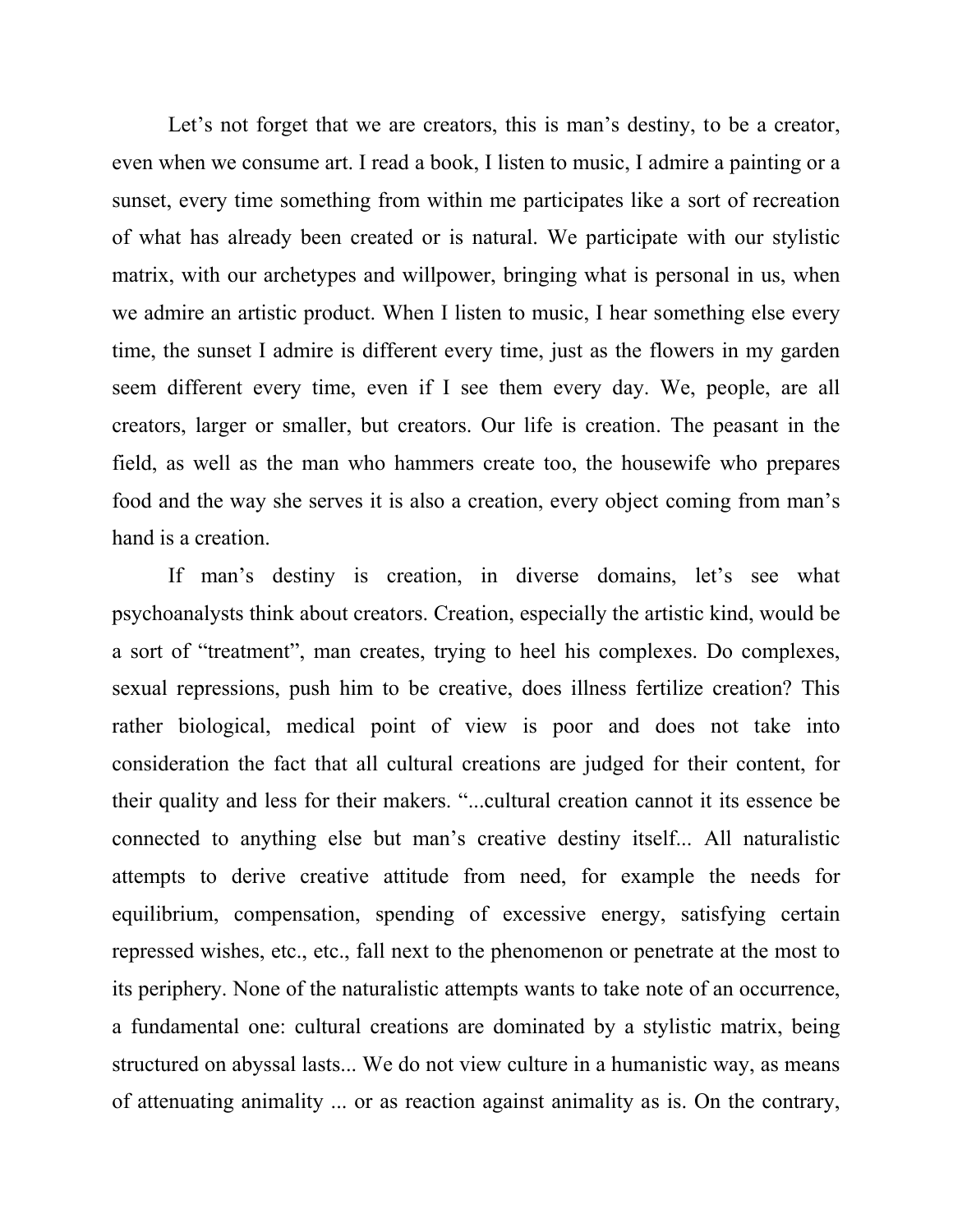we realize that both the creation of culture and certain fazes or types of culture, even among the greatest, have their cruelness and barbarities almost incredible. Let's just think about the pharaonic method of creating culture, or to the cruelties inherent in medievalism, also originator of monumental culture. Creating culture sometimes requires unspeakable sacrifices: it kills and devastates. Creation has its fire. Master M Manole walled in his wife under stone and lime in order to erect the church. We catch gurgling in this legend the cruel echo of conscience or of the premonition that a creation passes over lives and often devastates the creator himself.  $\leq$ To create> does not mean for the creator to acquire a certain equilibrium, as a too naïve and plain interpretation claims... True creation happens, most often, only at high tensions, which the organs of execution not always withstand. Creation often crushes the creator. The creator of culture cannot even have the solace that he is attenuating the cruelties inherent to life. On the contrary, sometimes he aggravates them, or it adds new cruelties to it. The creator of culture can say with Jesus: "I did not come to bring peace on Earth, but sword!" (Lucian Blaga, Op. crit., p. 471, 472, 485)

 So, creator can be any man as healthy as he might be, and that's because health is pretty hard to catch and then shout: this is it! Moreover, physical health and mental health are not even mandatory. What is absolutely necessary is a stylistic matrix, associated with the archetypes, that corresponds to a creative pulse. As far as the opinion that a creative tendency is capable of healing psychic disequilibrium, I doubt it is possible. It is easy to make a mistake when we know that there exists an occupational therapy used by psychiatrists. That's something totally different, something totally different are paint exhibitions of schizophrenics. Really, you can track down in these paintings the psychic disequilibrium that dominates the patient because disequilibrium is, in this case, the rule. And if some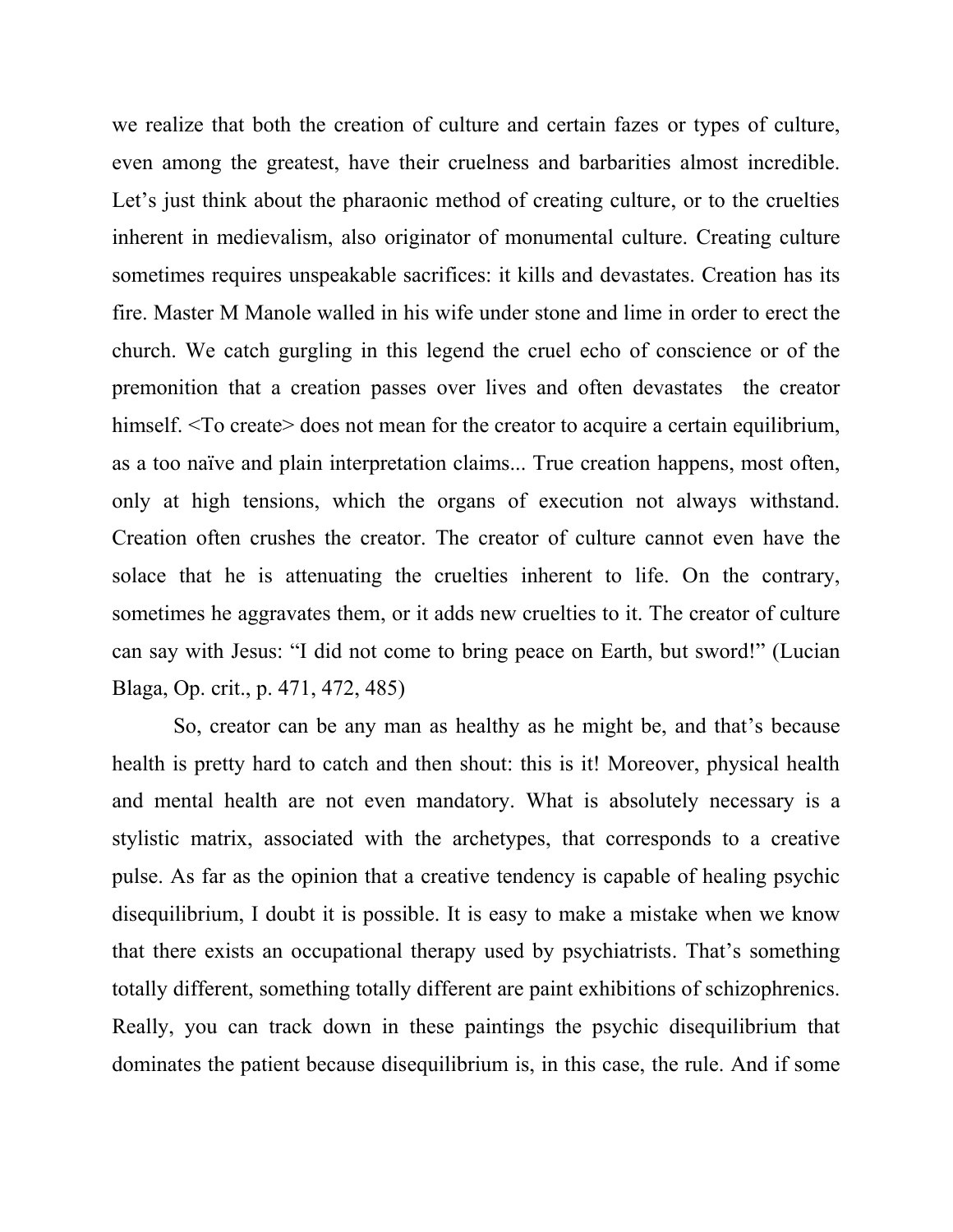feel ameliorated after they paint, that's not artistic creation, it is only therapy through a pleasant activity.

And the great creators? Agamemnon sacrifices his daughter to be able to conquer Troy. Abraham was going to sacrifice his son to persuade God. Amerindians sacrificed some youth to the Sun god to have good crops and not die of hunger. Faust sacrifices his soul to have youth. Odin gave an eye in order to know. The Bible and all mythologies are full of the sacrifices people must make to be able to create something, to be creators. Simple people from the country are not happy if they have gain they did not work for, because they know that someday they will have to pay for it. The implacable law of Karma tells us the same thing: you will obtain nothing without paying for it. For each action, bad or good, there is payment.

The abyssal noology proposed by Lucian Blaga opens an unsuspected perspective for the understanding of the unconscious, of the understanding knowledge with its notions and abyssal categories. Psychoanalysis remains a medical domain whose importance should not exceed the clinical too much.

Before concluding, I don't think it is possible to pass over the valuable information offered by physician Gheorghe Brătescu in *Freud and Psychoanalysis in Romania*.

Valuable information because it was collected carefully and if placed head to head they permit us to form an image of ensemble. It is curious, after reading it, you have the impression that most medical doctors and thinkers in Romania have something in common, even when they have diverging points of view. Maybe the common denominator is communicated to us best by N. Steinhardt in *The Journal*  of Happiness. Having a chat, in his cell in Jilava<sup>[5](#page-51-0)</sup>, with Anatolie Hagit-Beca about the Romanian phenomenon, they stop at the novella *The Traveler is Best Suited* 

<span id="page-51-0"></span> $<sup>5</sup>$  A prison in Romania.</sup>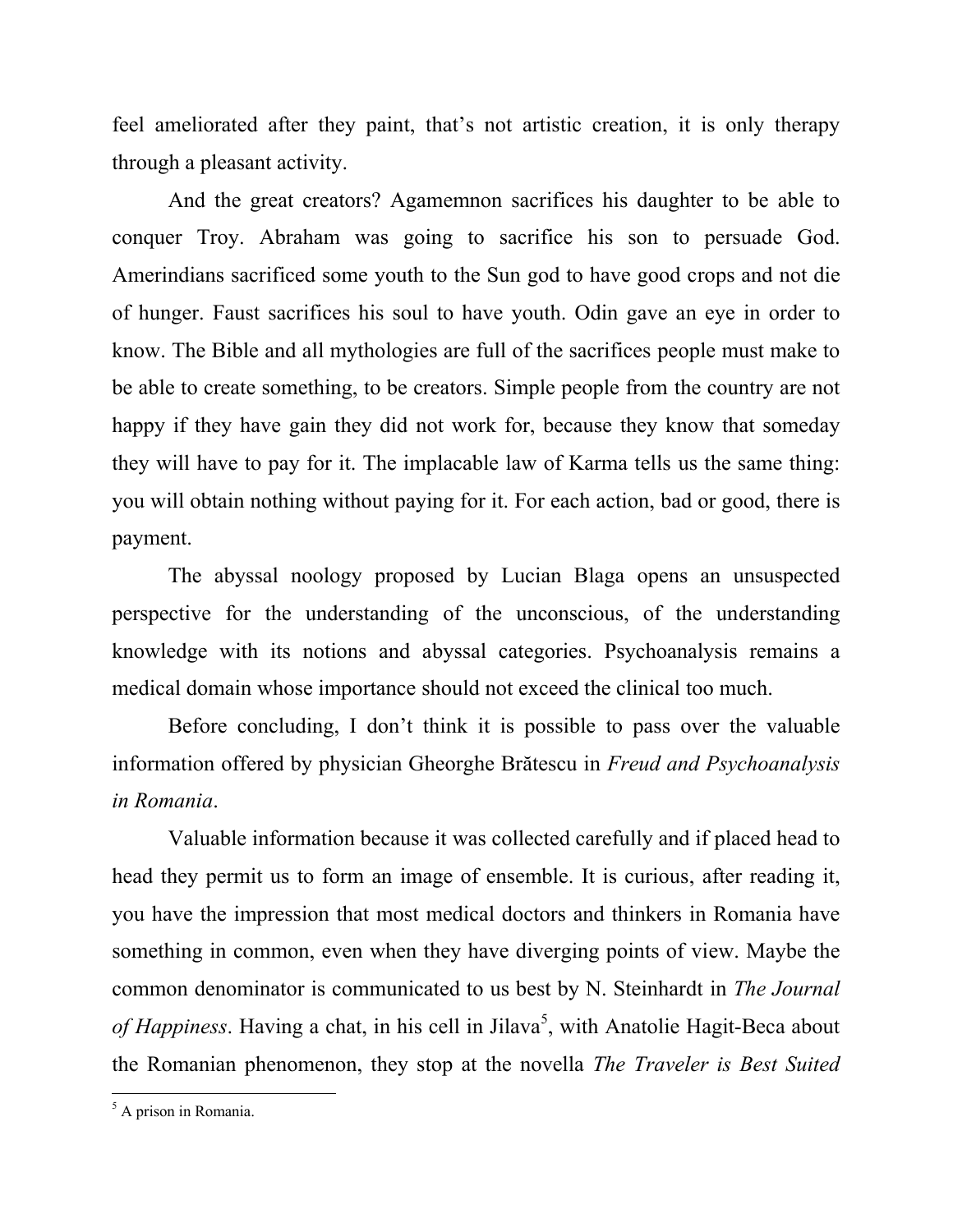*with the Road*, by Brătescu-Voineşti. They both agree that the novella is written rather schematically and is of a Caragialism<sup>[6](#page-52-0)</sup> that's lost all its acid and venom. Still, the novella has the gift of putting the Romanian soul on a tray. "The archetypal fond of the Romanian soul appears as it is: joyous, craving for friendship, wishing to see another's contentment (Hey Năiţă, if you love me, take this little fat piece over here<sup>[7](#page-52-1)</sup>), incapable of being happy on his own, burning with the impatience of sharing any luck with another. (...in our parts a party involves all dinner companions and general mirth.) ... The conscious disappears and—even if a psychoanalysis is not followed, the unconscious is unveiled. But what a surprise! If psychoanalysis teaches us that behind the apparently clear, dignified and clean conscious boils the somber, slushy, complexed, and abject unconscious, here is the Romanian soul and things sit upside down.

...The deeper layers of Brătescu-Voineşti's novella reveal the depths of a lake of great clearness, just like the ballad *Mioriţa*...

...You see, Anatolie, *The Traveler is Best Suited with the Road* is a piece of great meaning for Romanian typology... it remains like a... X-ray of the character of a people. ...the deep layers of the Romanian soul are calm and clear, in the mioritic<sup>[8](#page-52-2)</sup> lake—modest in surface area, placed at the periphery of the great centers of civilization, at "the crossroads of the great empires"—is reflected a completely clean sky." (N. Steinhardt, Jurnalul fericirii, Ed. Dacia, 1991, p. 162-163)

N. Steinhardt was a thinker, but let's see what physician psychiatrist Corneliu Vlad has to say, one of the people who introduced psychoanalysis in our country and served it all his life? A supporter of Freudian psychoanalysis. He writes a book in 1928, *Love, hate, and fear*, triad to which he referred until the end of his days, recommending its reprint, so that the world can see how love conquers

 $\overline{a}$ 

<span id="page-52-0"></span> $^6$  From Ion Luca Caragiale, Romanian writer famous for his acidic comedy.<br><sup>7</sup> In Romanian quigine, the piece of meet with the meet fot on it is considered

<span id="page-52-1"></span> $<sup>7</sup>$  In Romanian cuisine, the piece of meat with the most fat on it is considered the best.</sup>

<span id="page-52-2"></span><sup>&</sup>lt;sup>8</sup> Referring to the ballad *Miorita* (The Ewe), it symbolizes the beautiful pastoral landscape in Romania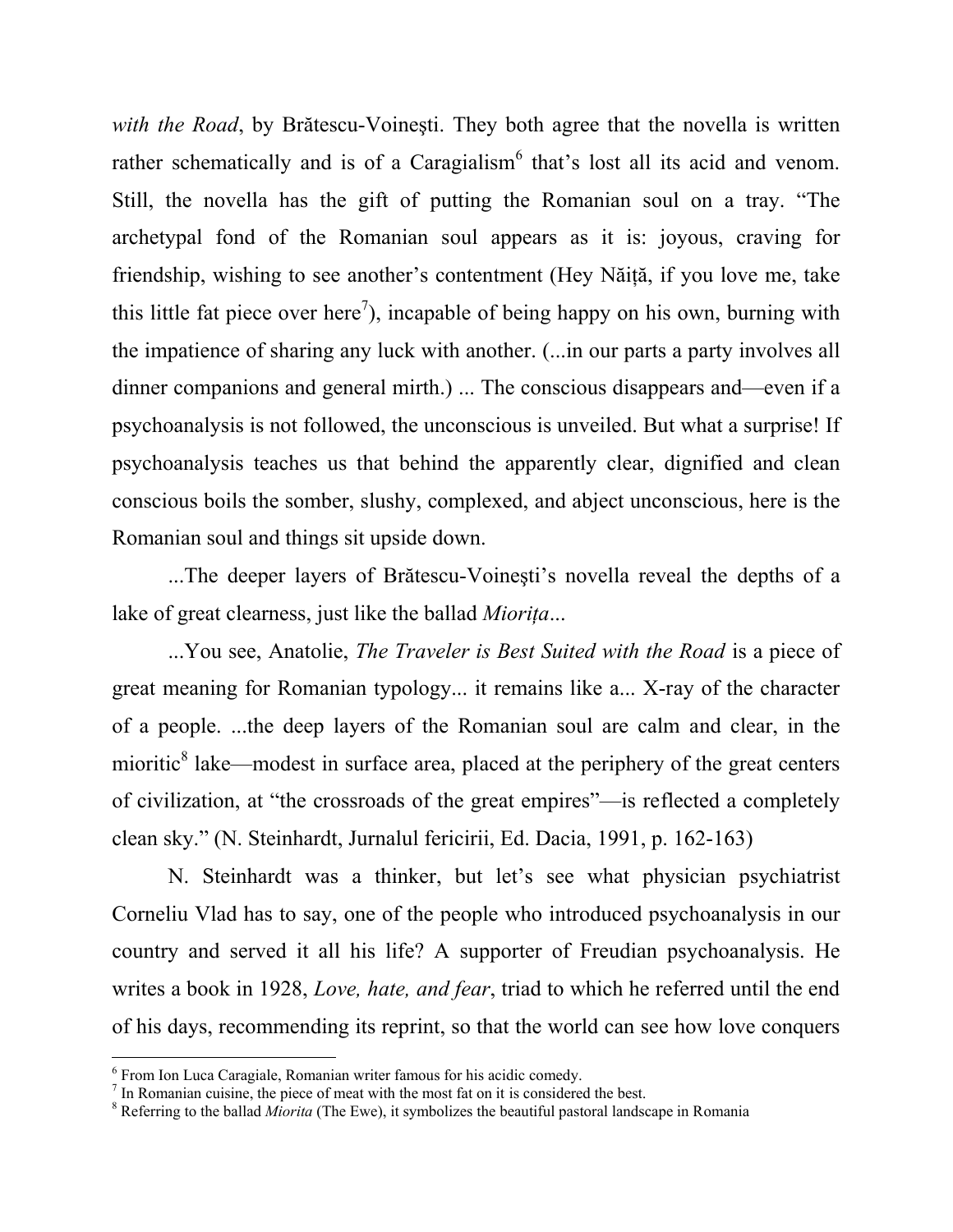hate and fear. For C. Vlad: "The primary noble, constructive affect is love... All that is good in the world comes from love, all miseries from hate and fear...We could say that Vlad's <dissidence> against classic Freudism manifests exactly on this point... here is unveiled the < specific Romanian nature>, affable, consoling, concessive, of the psychoanalysis promoted by C. Vlad..." (G. Brătescu, *Freud and Psychoanalysis in Romania*, Humanitas, 1994, p.295).

It seems that the world of our archetypes prefers light, beauty, friendship, sociability. Contrary to the stories of the Germanic world for whom the forest us full of demons, for the Romanian, the forest was always a friend, a good mother who protects and feeds him. Let's not forget that the Roman legions preferred to stop, in conquering Dacia, at the gold mines in the Apuseni Mountains and they avoided entering the unwelcoming for them forests of Northern Transilvania, of the Country of Maramures, and that they paid the tribes of free Dacians in Moldova to protect them, as much as they were able to protect them, against the invasion from the East. The forest was for hundreds of years for the Romanian house, mother, and friend, favoring with all its darkness the safekeeping of bright archetypes.

Maybe that's how the Blagian split from psychoanalysis should be viewed. He searched for what is bright in the unconscious, he searched for the spirit that lives in the unconscious, refusing to consider it only a domain where the complexes of the conscious life are kept.

I think that another proof that Blaga never denied psychoanalysis lies in his autobiographical novel, *The Boat of Caron*. The painter Alina has a complex, she cannot have sexual relations. She was sexually aggressed at age 12. An unfulfilled rape, but one that marked her entire sexual life. Married, she cannot sleep with her husband who divorces her after living together for 8 years. A happy event makes her regain her woman's life, but only after 35 years. Through this small story,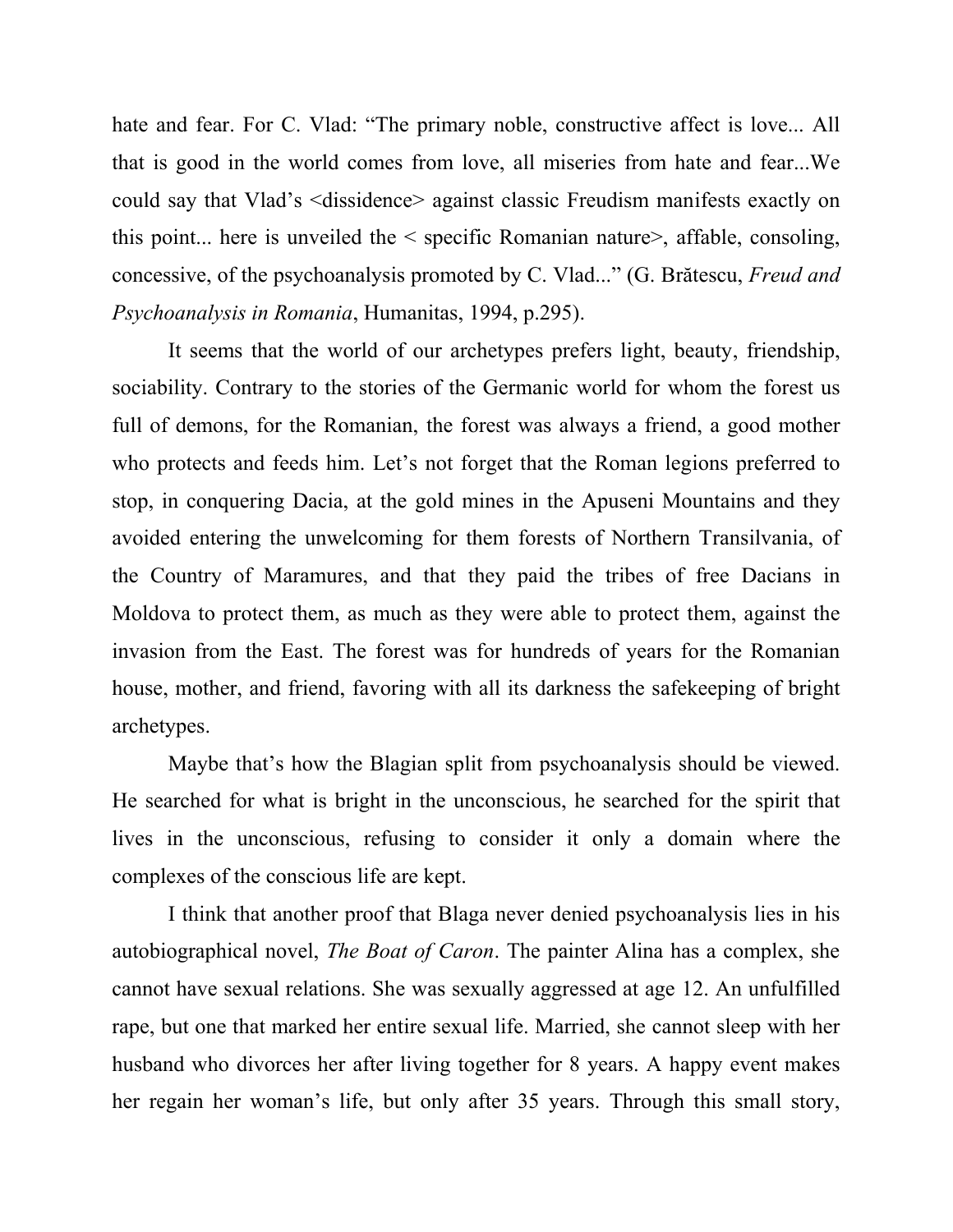Blaga shows us that between 1950-1960, the approximate date of writing the novel, he was still an adept of Freudism, of Freudism as medical practice. He was still opposed to a type of Freudism that was imposed as belief, to an outlook about the unconscious that could not correspond to what he had found through philosophy.

In the same novel he will have a discussion with his alter ego, the philosopher Leonte, about Marxism, the sole philosophy that was imposed in all domains. Leonte notices, reading the day's brochures, that in the absence of a pertinent Western critique, historical materialism is a concept that is based on elements to a high degree psychological, and not materialistic. "...historical materialism is the first systematic psychoanalysis vast in scope... Psychoanalysis was built around the sexual instinct. It told us about the domination of this instinct, and about the way it determines us, from the unconscious depths, our entire psychic life... but the psychoanalysis of sexuality is not the only psychoanalysis... <historical materialism> has built, decades before modern psychoanalysis, a system of psychoanalysis based on a different instinct: hunger, conservation... Historical materialism is the Psychoanalysis of hunger... it expresses clearly the way of social organization to satisfy the instinct of hunger... *Sublimation* appears as *Superstructure*... Production relations represent the form under which society organizes itself during the time of satisfying the fundamental instinct of *hunger*..."

This point of view leads us, as even Blaga says, to understand that

"Psychoanalysis is not one, it would be multiple. So many Psychoanalysies are possible as many fundamental instincts are at hand in life... human instincts never make history without the complicity of certain factors of spiritual nature." (Lucian Blaga, *The Boat of Caron*, Humanitas, 1990, p. 198-199).

In this text can be noticed that Blaga's adhesion to Psychoanalysis is, as I was saying, in this late period, with nothing diminished compared to the period